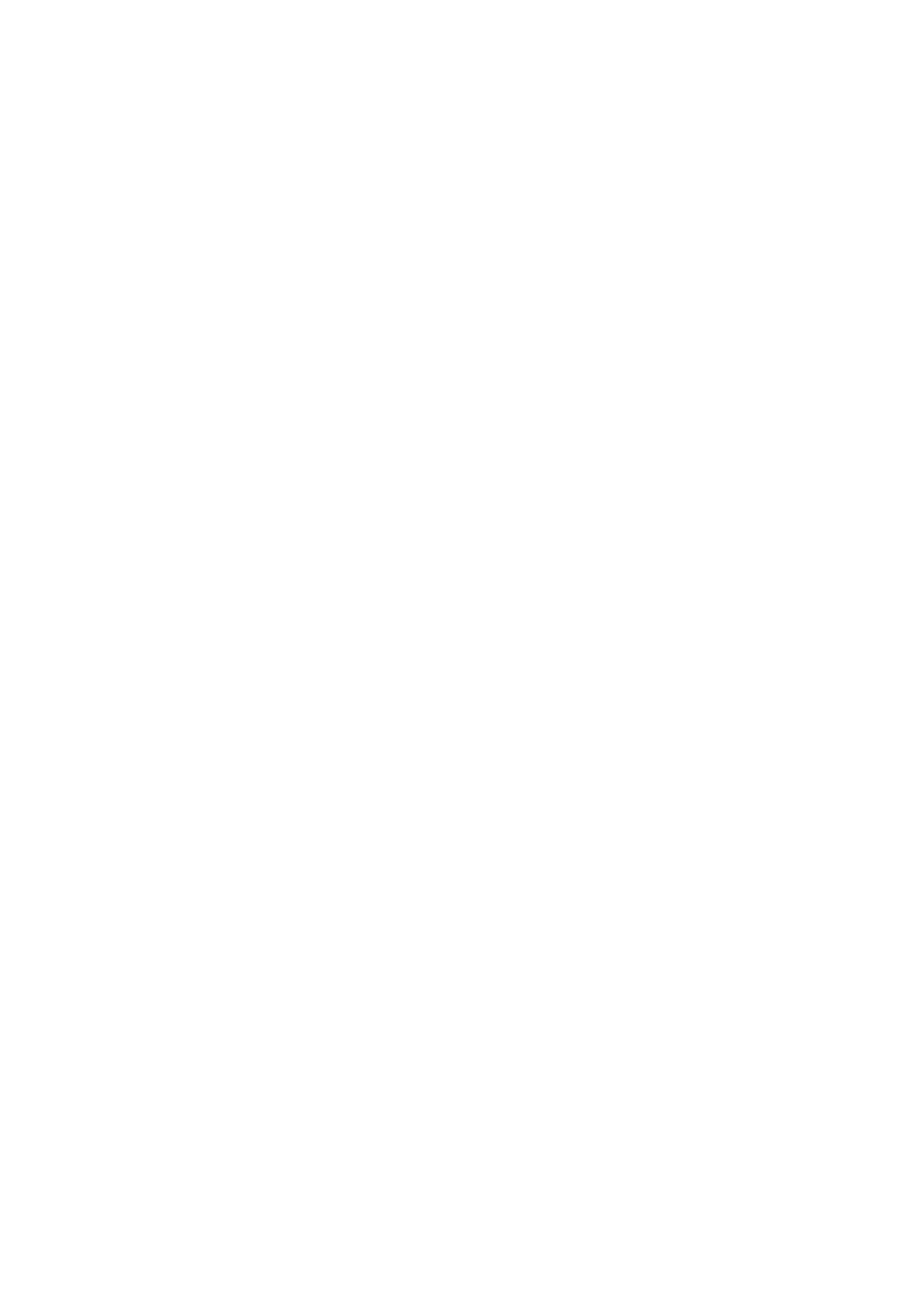## **Explanatory note**

This Supplementary Order Paper (**SOP**) amends the Appropriation (2019/20 Supplementary Estimates) Bill.

The Bill, as introduced, proposes new appropriations, changes to existing appropriations, new capital injections, and changes to existing capital injections that were approved by Cabinet between the date on which the Estimates for 2019/20 were finalised (15 April 2019) and 6 April 2020. Those matters are reflected in detail in *The Supplementary Estimates of Appropriations for the Government of New Zealand for the Year Ending 30 June 2020* (B.7) presented to the House of Representatives on 14 May 2020.

Since 6 April 2020, Cabinet has approved further new appropriations, changes to existing appropriations, new capital injections, and changes to existing capital injections as the Government continues to respond to COVID-19 and its effects. The changes to the Bill proposed in this SOP relate to those new matters, which are reflected in detail in the *Addition to the Supplementary Estimates of Appropriations for the Government of New Zealand for the Year Ending 30 June 2020 (B.7 Vol.2)* presented to the House of Representatives on 16 June 2020.

#### **Departmental disclosure statement**

The Treasury considers that a departmental disclosure statement is not required to be prepared for this Supplementary Order Paper.

**The Honourable Grant Robertson, in Committee, to propose the amendments shown in the following document.**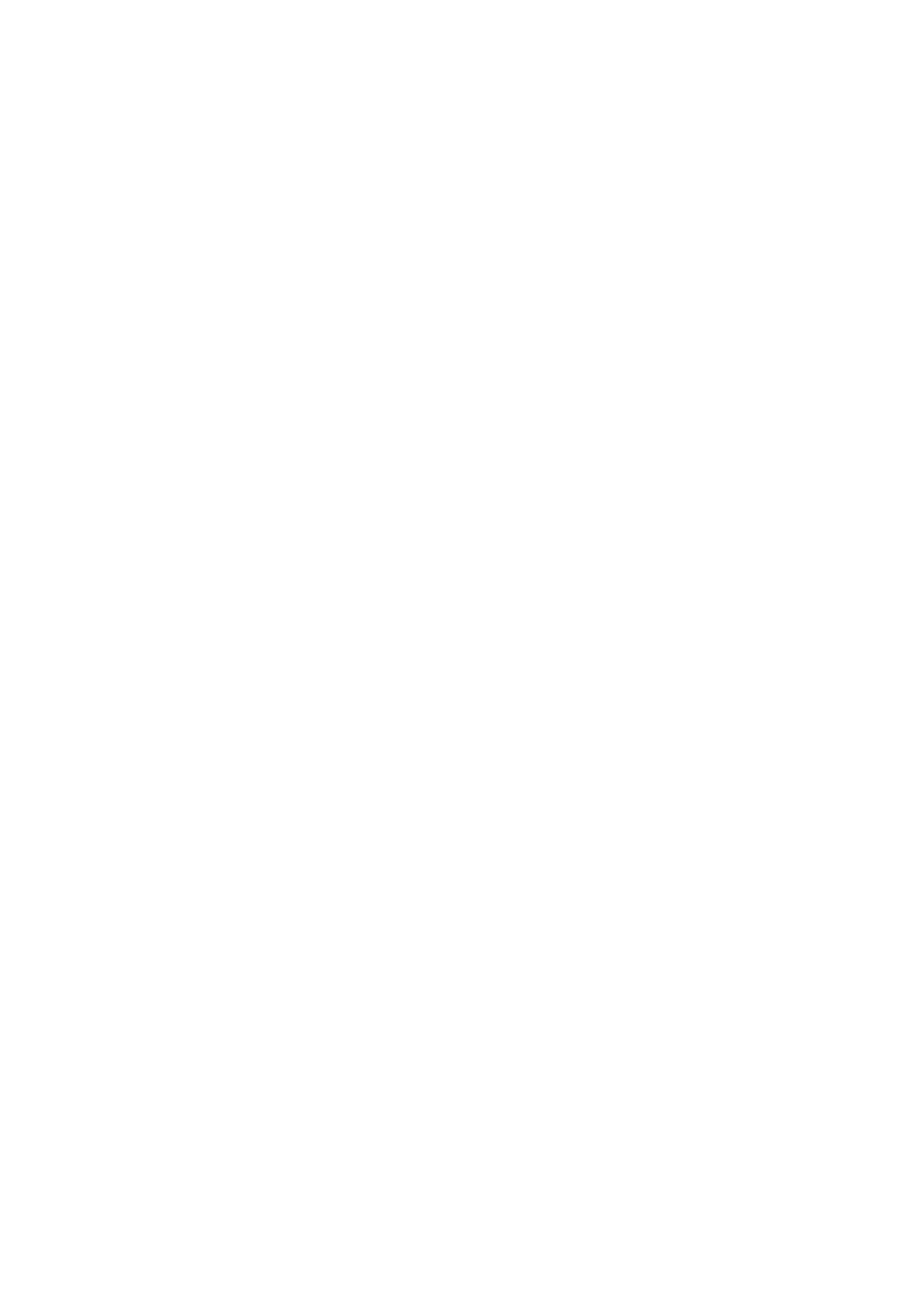*Hon Grant Robertson*

# **Appropriation (2019/20 Supplementary Estimates) Bill**

Government Bill

### **Contents**

| rage                                                     |
|----------------------------------------------------------|
|                                                          |
|                                                          |
| $\overline{2}$                                           |
| $\overline{2}$                                           |
| $\overline{2}$                                           |
| 3                                                        |
| $\overline{4}$                                           |
| 6                                                        |
| 7                                                        |
|                                                          |
| 36                                                       |
| Appropriations applying for more than 1 financial year   |
| 52                                                       |
| Capital injections authorised for 2019/20 financial year |
|                                                          |

### **The Parliament of New Zealand enacts as follows:**

**1 Title**

This Act is the Appropriation (2019/20 Supplementary Estimates) Act 2020.

#### **2 Commencement**

This Act comes into force on the day after the date on which it receives the Royal assent.

 $\mathbf{D}_{\text{max}}$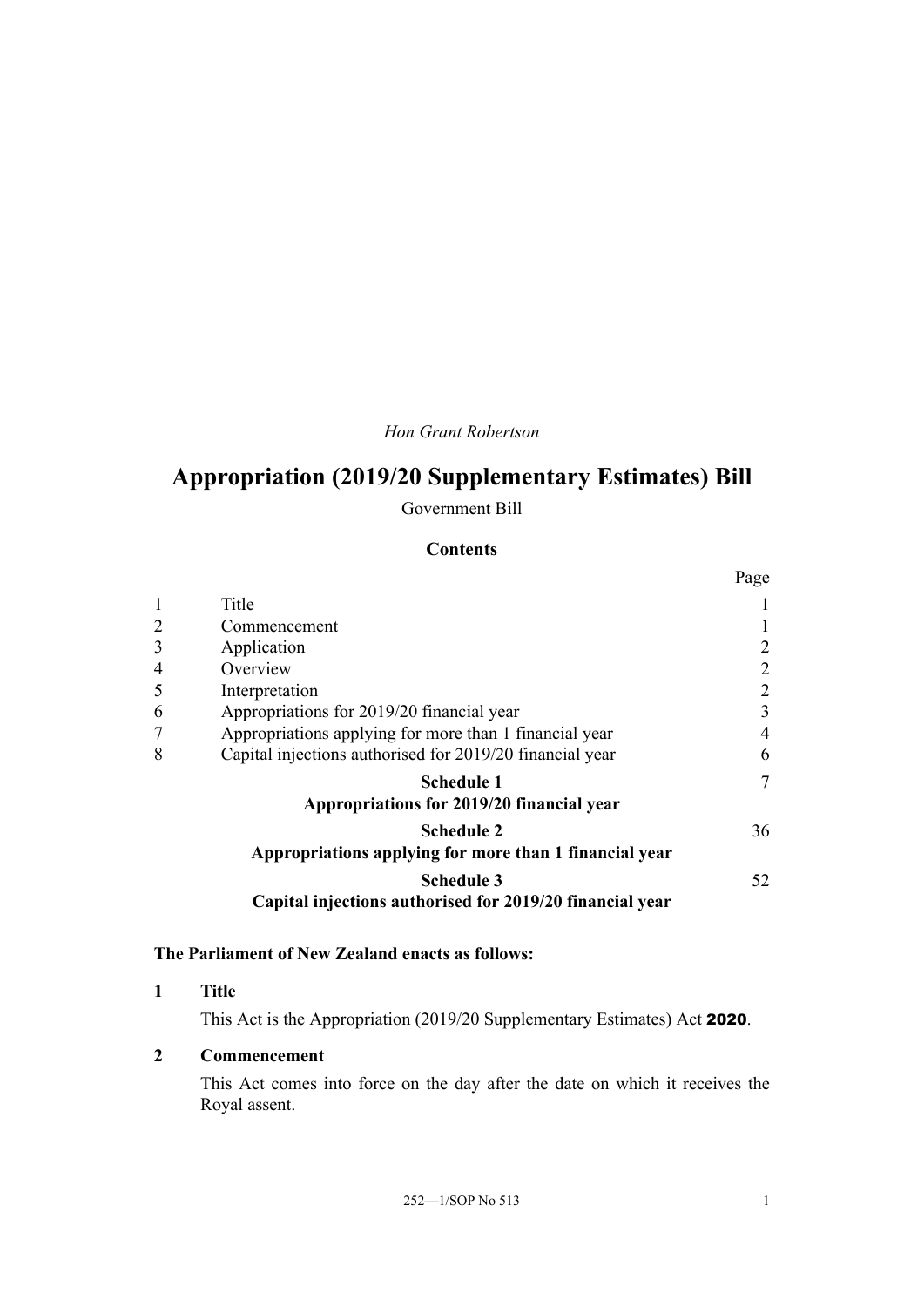**Appropriation (2019/20 Supplementary Estimates) Bill**

#### **3 Application**

<span id="page-5-0"></span>cl 3

- (1) Section 7 and Schedule 2 apply to the periods set out in Schedule 2.
- (2) The rest of this Act applies to the 2019/20 financial year.

#### **4 Overview**

This Act meets the requirements of the Public Finance Act 1989 for parliamentary control over expenditure by the Crown and Offices of Parliament as follows:

- (a) section 6 and Schedule 1 make or vary appropriations that authorise the Crown and Offices of Parliament to incur expenses and capital expenditure during the 2019/20 financial year (*see* section 4(1) of the Public Finance Act 1989); and
- (b) section 7 and Schedule 2 make or vary appropriations that authorise the Crown to incur expenses and capital expenditure during more than 1 financial year (*see* section 10 of the Public Finance Act 1989); and
- (c) section 8 and Schedule 3 authorise, or vary existing authorisations for, the Crown to make capital injections to specified departments and Offices of Parliament during the 2019/20 financial year (*see* section 12A of the Public Finance Act 1989).

#### **5 Interpretation**

(1) In this Act, unless the context otherwise requires,—

**2019/20 financial year** means the financial year ending with 30 June 2020

**scope shown in the Supplementary Estimates** means the scope as set out in the Details of Appropriations and Capital Injections for the relevant Vote in the Supplementary Estimates as follows:

- (a) in the case of an appropriation under **section 6**,—
	- (i) in the table headed "Annual Appropriations and Forecast Permanent Appropriations"; and
	- (ii) in the column headed "Titles and Scopes of Appropriations by Appropriation Type"; and
	- (iii) in the statement directly under the title of the appropriation or, in the case of a multi-category appropriation, directly under the name of each of the individual categories that are included in the appropriation; and
- (b) in the case of an appropriation under **section 7** (other than a multi-category appropriation),—
	- (i) in the table headed "Multi-Year Appropriations"; and
	- (ii) in the column headed "Type, Title, Scope and Period of Appropriations"; and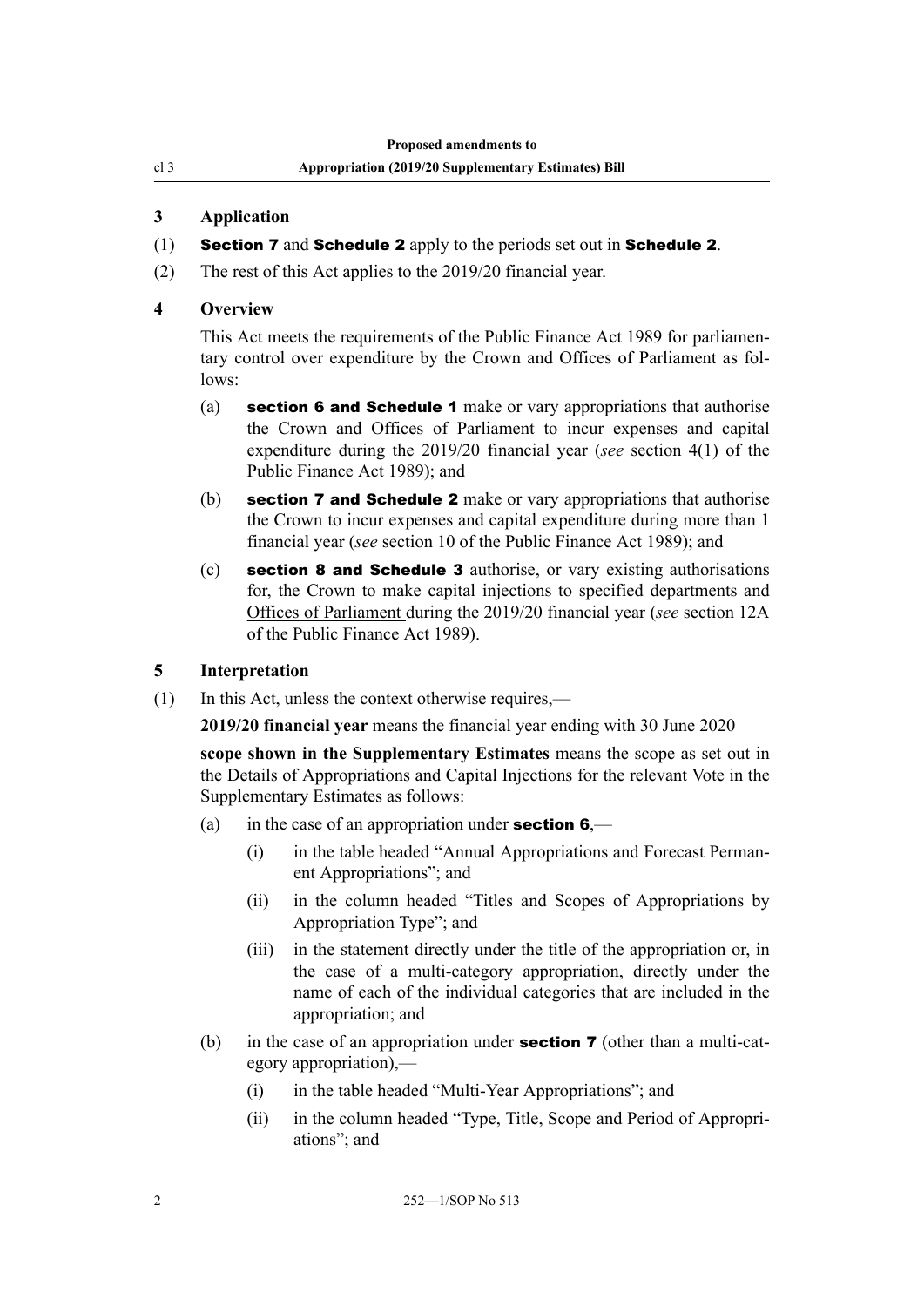- (iii) in the statement directly under the title of the appropriation; and
- <span id="page-6-0"></span>(c) in the case of an appropriation under **section 7** that is a multi-category appropriation,—
	- (i) in the table headed "Multi-Year Multi-Category Appropriations"; and
	- (ii) in the column headed "Title, Overarching Purpose and Period of Appropriations and Type and Scope of Categories"; and
	- (iii) in the statement directly under the name of each of the individual categories that are included in the appropriation

**Supplementary Estimates** means *The Supplementary Estimates of Appropriations for the Government of New Zealand for the Year Ending 30 June 2020* (B.7).

#### **Supplementary Estimates** means—

- (a) *The Supplementary Estimates of Appropriations for the Government of New Zealand for the Year Ending 30 June 2020* (B.7); and
- (b) *Addition to the Supplementary Estimates of Appropriations for the Government of New Zealand for the Year Ending 30 June 2020* (B.7 Vol.2).
- (2) Terms or expressions used and not defined in this Act but defined in the Public Finance Act 1989 have, in this Act, the same meanings as in the Public Finance Act 1989.
- (3) In Schedules 1 to 3, the documents specified in paragraphs (a) and (b) of the definition of Supplementary Estimates are referred to as volume 1 and volume 2 respectively.

#### **6 Appropriations for 2019/20 financial year**

*Existing appropriations varied*

- (1) If an appropriation specified in **column 3 of Schedule 1** is authorised by the Appropriation (2019/20 Estimates) Act 2019, the appropriation is varied by the amount specified in column 4 of Schedule 1 alongside the appropriation as follows:
	- (a) if the amount is in brackets, the appropriation is decreased by that amount; and
	- (b) if the amount is not in brackets, the appropriation is increased by that amount.

*New appropriations authorised*

(2) Each amount specified in column 4 of Schedule 1 that does not vary an appropriation to which **subsection (1)** applies is appropriated for the purpose of authorising the Crown or an Office of Parliament to incur expenses, capital expenditure, or expenses and capital expenditure (as applicable) against the appropriation specified in column 3 of Schedule 1 alongside the amount.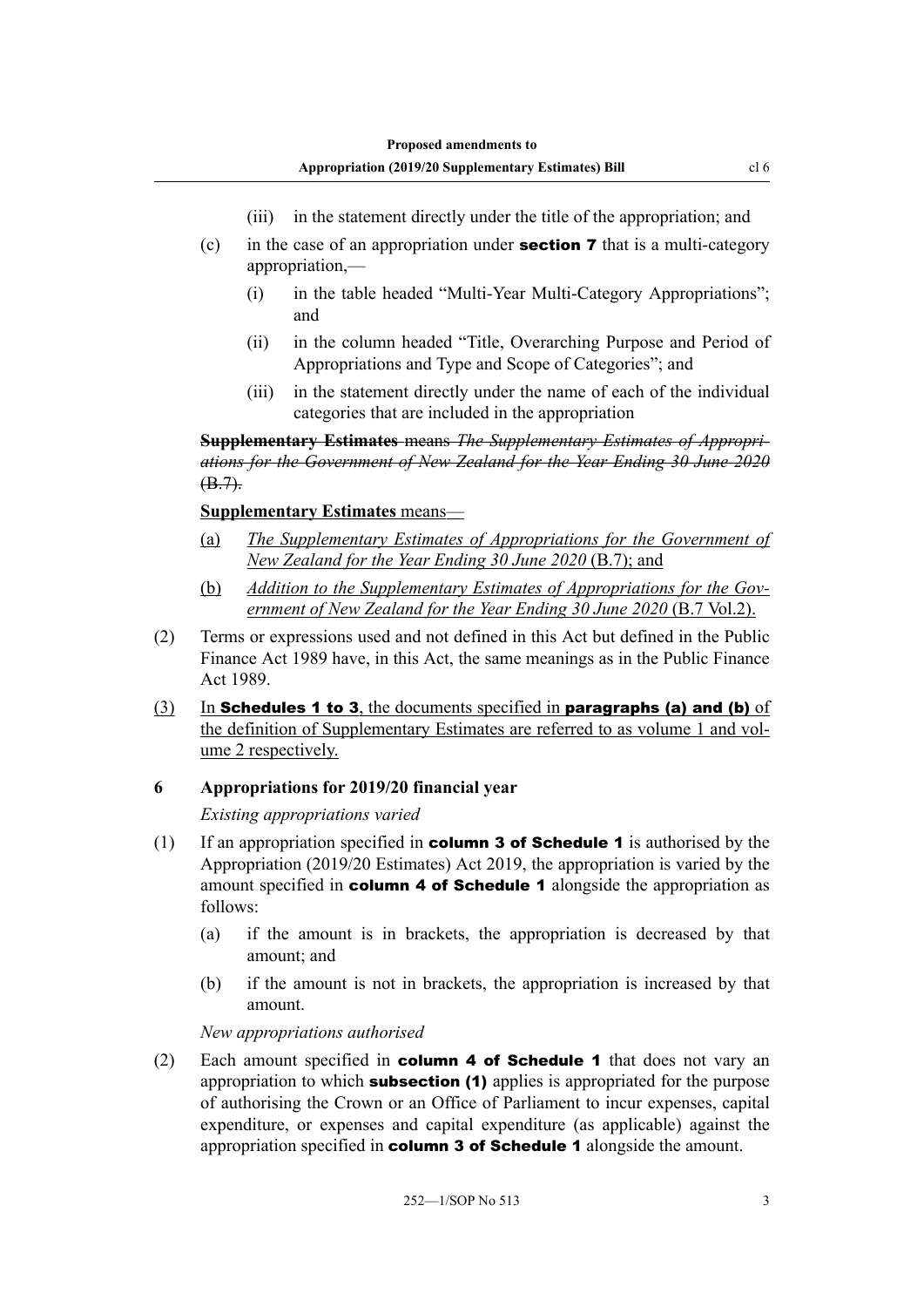#### *Other matters concerning appropriations*

- <span id="page-7-0"></span>(3) Subsections (1) and (2) apply only to the extent that the appropriation varied or authorised is of a type set out in section 7A(1) of the Public Finance Act 1989.
- (4) The scope of each appropriation varied or authorised by this section is the scope shown in the Supplementary Estimates for the appropriation.
- (5) Each appropriation varied or authorised by this section includes any expenses and capital expenditure that have been incurred—
	- (a) under any Imprest Supply Act relating to the 2019/20 financial year; and
	- (b) in advance, but within the scope, of the appropriation.

#### **7 Appropriations applying for more than 1 financial year**

*Existing multi-year appropriations varied*

- (1) If an appropriation specified in column 3 of Schedule 2 is authorised by an Appropriation Act (as specified in **column 6 of Schedule 2**), the appropriation is varied by the amount specified in column 5 of Schedule 2 alongside the appropriation as follows:
	- (a) if the amount is in brackets, the appropriation is decreased by that amount; and
	- (b) if the amount is not in brackets, the appropriation is increased by that amount.
- (2) The period of the appropriation authorised by section 7 of the Appropriation (2018/19 Supplementary Estimates) Act 2019 for Vote Housing and Urban Development for the category of non-departmental other expenses "Housing Infrastructure Fund - Fair Value Write Down" is varied so that it is the period from 1 October 2018 to 30 June 2021 (inclusive) (and the amount of that appropriation is varied by **subsection** (1).
- (3) The period of the appropriation authorised by section 7 of the Appropriation (2017/18 Estimates) Act 2017 for Vote Māori Development for the category of non-departmental output expenses "He Huarahi Ki Te Whare (Home Ownership Pathways)" is varied so that it is the period from 1 July 2017 to 30 June 2021 (inclusive).
- (4) The period of the appropriation authorised by section 7 of the Appropriation (2017/18 Supplementary Estimates) Act 2018 for Vote Pike River Re-entry for the category of non-departmental output expenses "Independent Advice on Pike River Recovery" is varied so that it is the period from 31 January 2018 to 31 December 2020 (inclusive).
- (5) The period of the appropriation authorised by section 7 of the Appropriation (2017/18 Estimates) Act 2017 for Vote Revenue for the category of departmental other expenses "Transformation" is varied so that it is the period from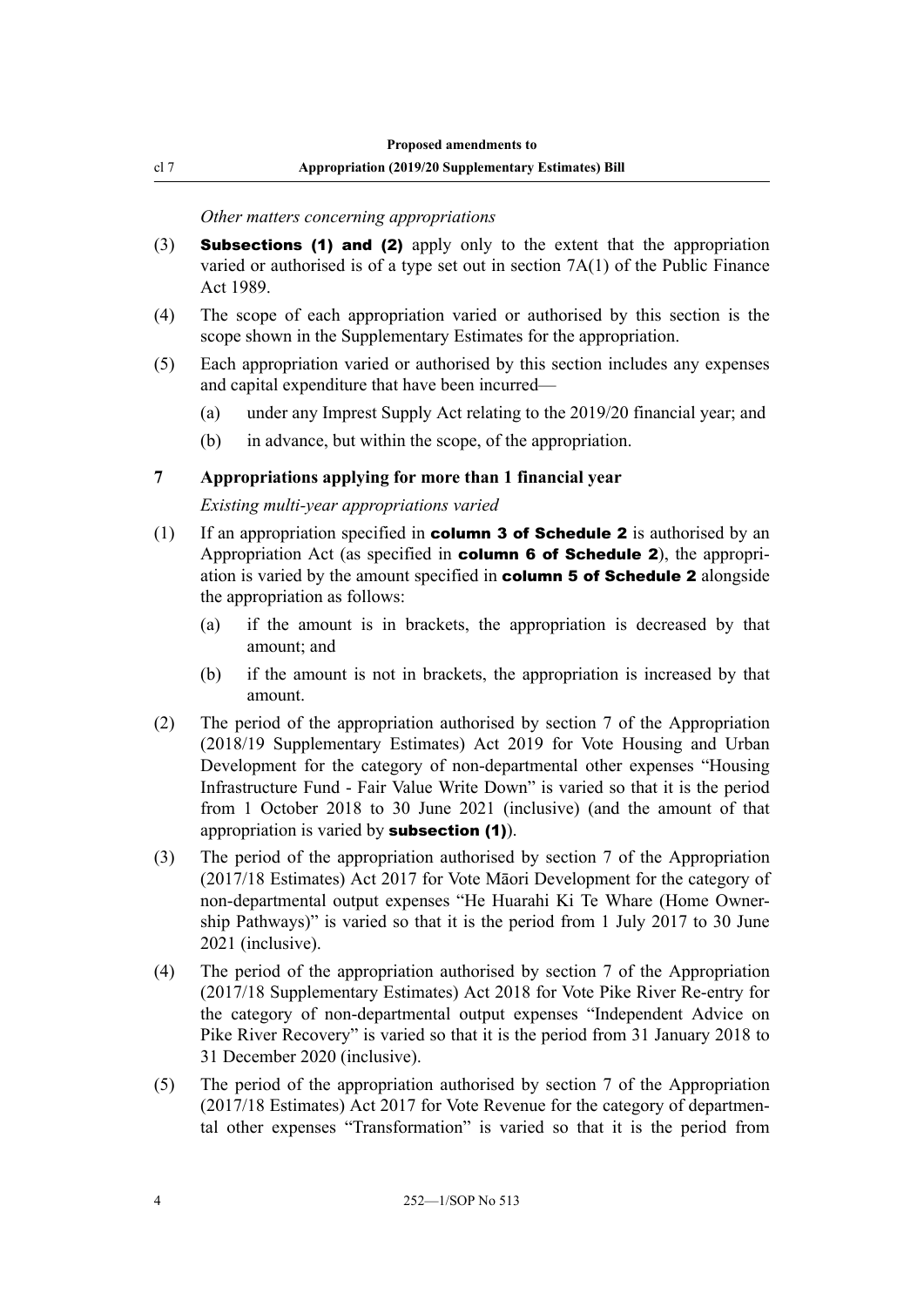1 July 2017 to 30 June 2022 (inclusive) (and the amount of that appropriation is varied by subsection (1)).

(6) The period of the appropriation authorised by section 7 of the Appropriation (2018/19 Supplementary Estimates) Act 2019 for Vote Transport for the category of non-departmental other expenses "Housing Infrastructure Fund - Fair Value Write Down" is varied so that it is the period from 1 July 2018 to 30 June 2021 (inclusive).

*New multi-year appropriations authorised*

(7) Each amount specified in **column 5 of Schedule 2** that does not vary an appropriation to which **subsection (1)** applies is appropriated for the purpose of authorising the Crown to incur expenses, capital expenditure, or expenses and capital expenditure (as applicable) against the appropriation specified in column 3 of Schedule 2 alongside the amount.

*Other matters concerning multi-year appropriations*

- (8) Subsections (1) and (7) apply only to the extent that the appropriation varied or authorised is of a type set out in section 7A(1) of the Public Finance Act 1989.
- (9) The scope of each appropriation varied or authorised by this section is the scope shown in the Supplementary Estimates for the appropriation.
- (10) Each appropriation varied or authorised by this section—
	- (a) is limited to the period specified in **column 4 of Schedule 2** alongside the appropriation; and
	- (b) includes any expenses and capital expenditure that have been incurred—
		- (i) under any Imprest Supply Act relating to the 2019/20 financial year; and
		- (ii) in advance, but within the scope, of the appropriation.

*Existing multi-year appropriations revoked*

- (11) The appropriation authorised by section 7 of the Appropriation (2017/18 Estimates) Act 2017 for Vote Primary Industries and Food Safety for the category of non-departmental other expenses "Primary Growth Partnership" (now in Vote Agriculture, Biosecurity, Fisheries and Food Safety), as varied by subsection (1), is revoked with effect from the close of 30 June 2020.
- (12) The appropriation authorised by section 7 of the Appropriation (2019/20 Estimates) Act 2019 for Vote Business, Science and Innovation for the category of non-departmental output expenses "Research, Science and Innovation: Antarctica Science Platform", as varied by subsection (1), is revoked with effect from the close of 30 June 2020.
- (13) The appropriation authorised by section 7 of the Appropriation (2017/18 Estimates) Act 2017 for Vote Business, Science and Innovation for the category of non-departmental other expenses "Communications: Telecommunications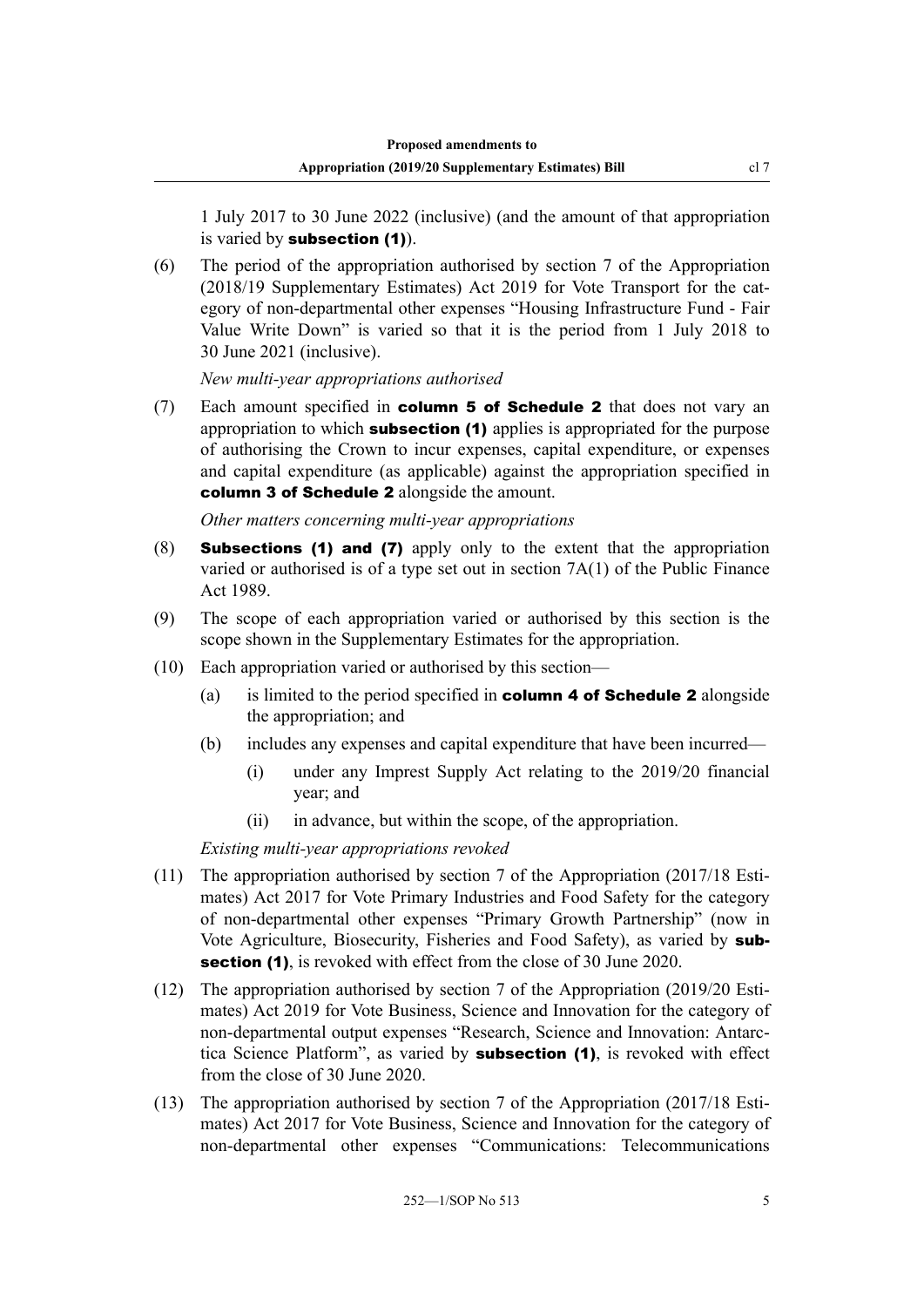<span id="page-9-0"></span>Development Levy Funded Procurement - Telecommunications Infrastructure Investment", as varied by **subsection (1)**, is revoked with effect from the close of 30 June 2020.

- (14) The appropriation authorised by section 7 of the Appropriation (2018/19 Supplementary Estimates) Act 2019 for Vote Housing and Urban Development for the category of non-departmental capital expenditure "Vacant or Underutilised Crown Land Programme", as varied by subsection (1), is revoked with effect from the close of 30 June 2020.
- (15) The appropriation authorised by section 7 of the Appropriation (2018/19 Supplementary Estimates) Act 2019 for Vote Treaty Negotiations for the category of non-departmental other expenses "Historical Treaty of Waitangi Settlements 2019 - 2023" is revoked with effect from the close of 30 June 2020.

#### **8 Capital injections authorised for 2019/20 financial year**

#### *Limits of existing authorisations varied*

- (1) If the Appropriation (2019/20 Estimates) Act 2019 authorises capital injections to a department or an Office of Parliament specified in column 1 of Schedule 3, the limit of those capital injections is varied by the amount specified in column 3 of Schedule 3 alongside the department or Office of Parliament as follows:
	- (a) if the amount is in brackets, the limit is decreased by that amount; and
	- (b) if the amount is not in brackets, the limit is increased by that amount.

*New capital injections authorised*

- (2) The Crown is authorised to make capital injections during the 2019/20 financial year to each department or Office of Parliament specified in column 1 of Schedule 3 to which subsection (1) does not apply.
- (3) The capital injections authorised by **subsection (2)** to a department or an Office of Parliament are limited to the amount specified in column 3 of **Schedule 3** alongside the department or an Office of Parliament.

*Capital injections made in advance under Imprest Supply Act included in authorisation*

- (4) Each authorisation varied or given by this section includes any capital injection that has been made—
	- (a) under any Imprest Supply Act relating to the 2019/20 financial year; and
	- (b) in advance of the authorisation.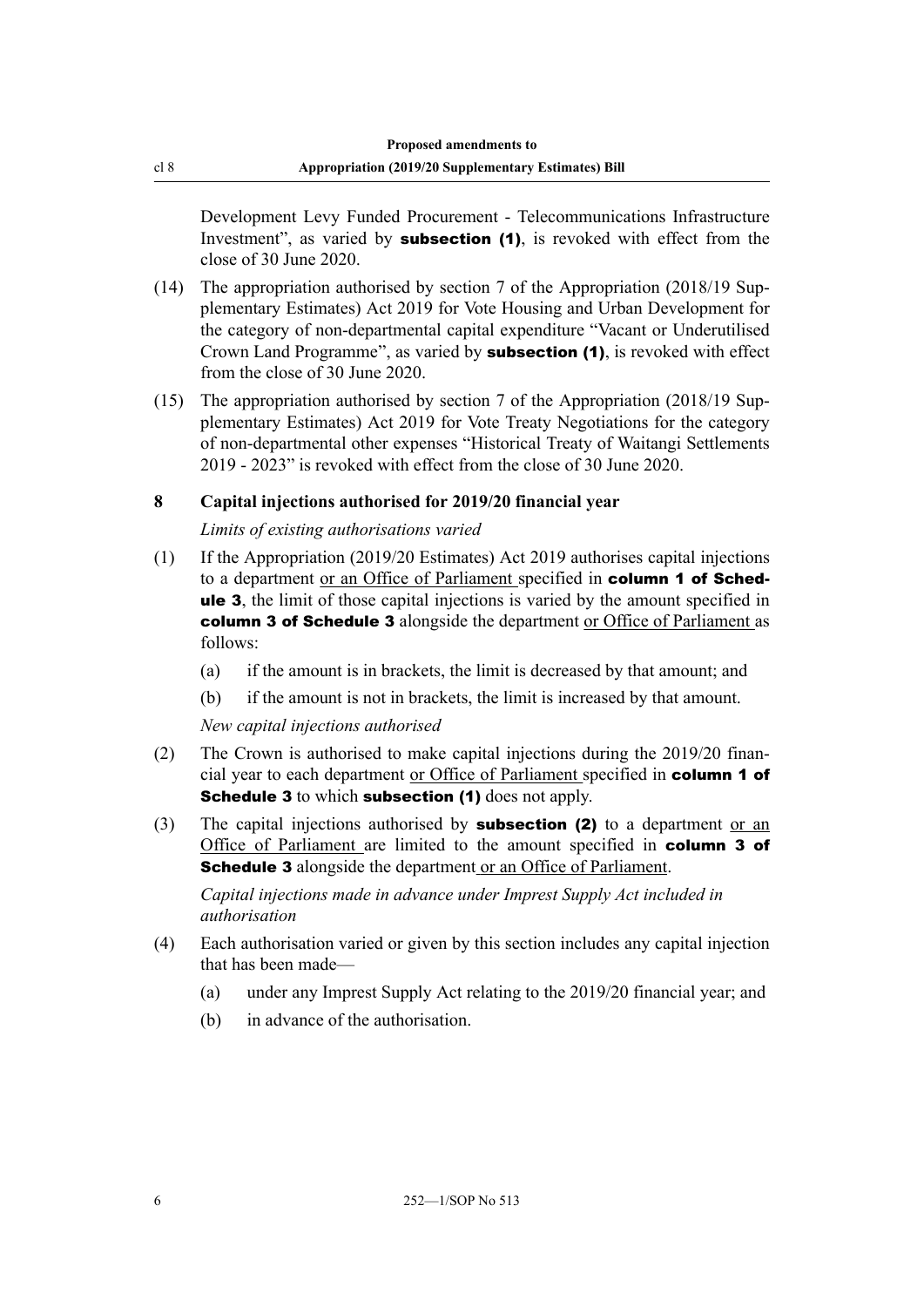s 6

# <span id="page-10-0"></span>**Schedule 1 Appropriations for 2019/20 financial year**

| Column 1                             | Column <sub>2</sub>                                                       | Column 3                                                                    | Column 4   |
|--------------------------------------|---------------------------------------------------------------------------|-----------------------------------------------------------------------------|------------|
| <b>Vote</b>                          | Page-Volume and<br>page reference in<br>Supplementary<br><b>Estimates</b> |                                                                             | Amount     |
|                                      | (B.7)                                                                     | Appropriation                                                               | \$(000)    |
| Agriculture,                         | 2                                                                         | <b>Non-Departmental Other Expenses</b>                                      |            |
| Biosecurity,<br><b>Fisheries and</b> | 2/2                                                                       | <b>COVID-19 Assistance for Primary</b><br>Industries                        | 10,245     |
| <b>Food Safety</b>                   | 1/2                                                                       | Fisheries: Aquaculture Settlements                                          | (12, 801)  |
|                                      | 1/2                                                                       | Subscriptions to International<br>Organisations                             | 130        |
|                                      | $\overline{2}$                                                            | <b>Multi-Category</b>                                                       |            |
|                                      | $\frac{2}{3}$                                                             | Agriculture: Programmes Supporting<br>Sustainability                        | (938)5,176 |
|                                      | $\frac{1}{3}$                                                             | Biosecurity: Border and Domestic<br><b>Biosecurity Risk Management</b>      | 151,466    |
|                                      | $\frac{1}{4}$                                                             | Development and Implementation of<br>Primary Industries Policy Advice       | 11,004     |
|                                      | $\frac{1}{5}$                                                             | Fisheries: Managing the Resource<br>Sustainably                             | 1,832      |
|                                      | $\frac{1}{5}$                                                             | Food Safety: Protecting Consumers                                           | 1,764      |
| Arts, Culture                        | 38                                                                        | <b>Departmental Output Expenses</b>                                         |            |
| and Heritage                         | 1/38                                                                      | First World War Centenary                                                   | 200        |
|                                      | $\frac{1}{38}$                                                            | Heritage Services                                                           | 4,484      |
|                                      | 38                                                                        | <b>Non-Departmental Output Expenses</b>                                     |            |
|                                      | 2/16                                                                      | Management of Historic Places                                               | 1253,132   |
|                                      | 2/16                                                                      | Performing Arts Services                                                    | 1,5004,175 |
|                                      | 2/16                                                                      | Promotion and Support of the Arts and<br>Film                               | 2,700      |
|                                      | 1/38                                                                      | Protection of Taonga Tūturu                                                 | (195)      |
|                                      | 2/17                                                                      | <b>Public Broadcasting Services</b>                                         | 5002,500   |
|                                      | 39                                                                        | <b>Non-Departmental Other Expenses</b>                                      |            |
|                                      | 1/39                                                                      | Commonwealth War Graves                                                     | (400)      |
|                                      | 2/17                                                                      | COVID 19: Transmission and Other Fees<br>on Behalf of Media Organisations   | 7,700      |
|                                      | $\frac{1}{39}$                                                            | Development and Maintenance of War<br>Graves, Historic Graves and Monuments | 275        |
|                                      | 1/39                                                                      | Treaty of Waitangi Commemorations                                           | 116        |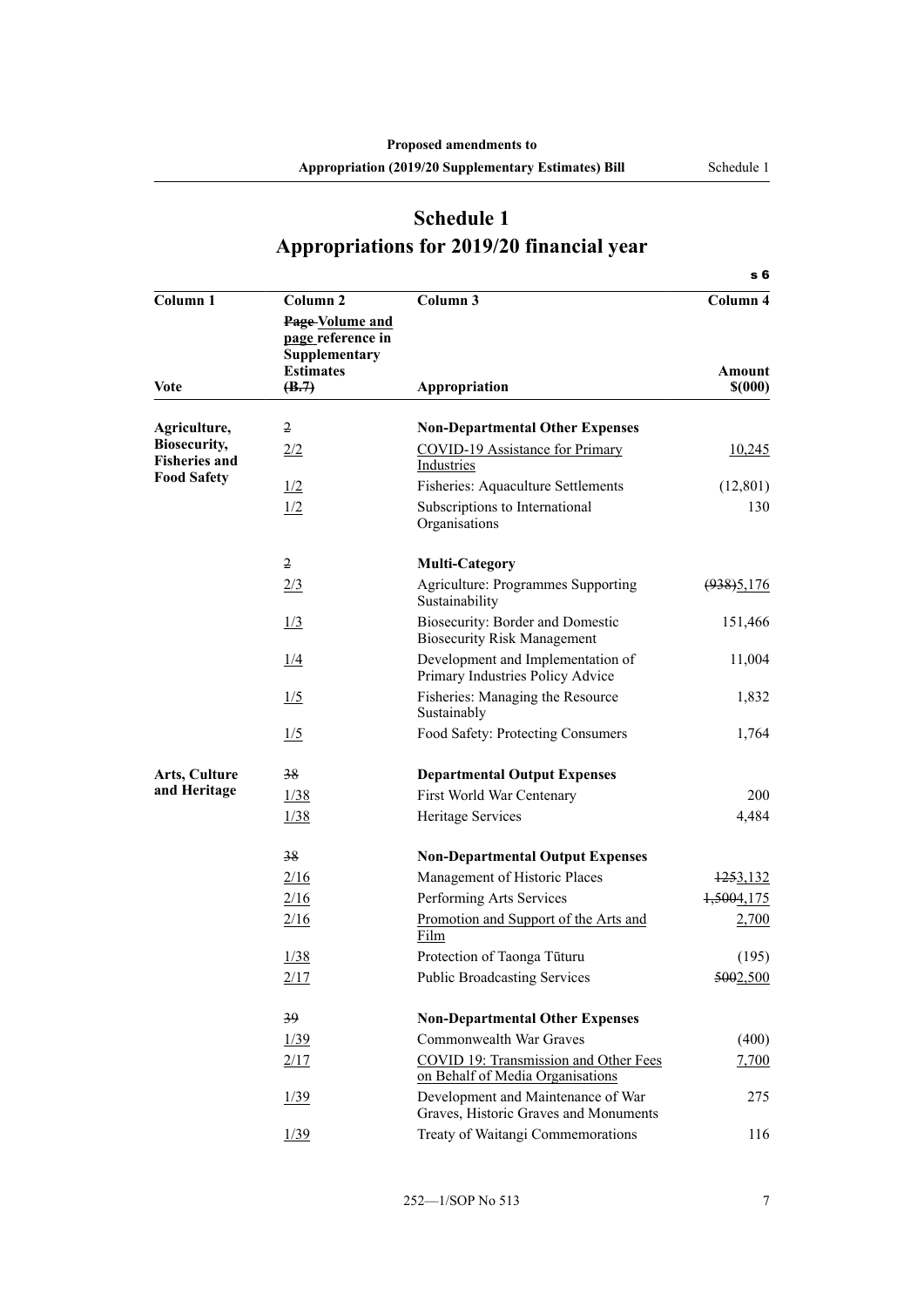| Column 1            | Column <sub>2</sub>                                                       | Column 3                                                                                                                                                   | Column 4   |
|---------------------|---------------------------------------------------------------------------|------------------------------------------------------------------------------------------------------------------------------------------------------------|------------|
|                     | Page-Volume and<br>page reference in<br>Supplementary<br><b>Estimates</b> |                                                                                                                                                            | Amount     |
| Vote                | (B.7)                                                                     | Appropriation                                                                                                                                              | \$(000)    |
|                     | 39                                                                        | <b>Non-Departmental Capital</b><br><b>Expenditure</b>                                                                                                      |            |
|                     | 1/39                                                                      | Acquisition and Repurposing of Heritage<br>Property                                                                                                        | 4,550      |
|                     | 1/39                                                                      | Capital Injection to the New Zealand<br>Symphony Orchestra                                                                                                 | 1,800      |
|                     | $\frac{1}{39}$                                                            | National Erebus Memorial                                                                                                                                   | (100)      |
|                     | 1/39                                                                      | National War Memorial Park                                                                                                                                 | 119        |
|                     | 1/39                                                                      | New Zealand Symphony Orchestra -<br>National Centre for Music                                                                                              | (1,000)    |
|                     |                                                                           | <b>Multi-Category</b>                                                                                                                                      |            |
|                     | 2/18                                                                      | COVID-19: Media Sector Response and<br>Recovery                                                                                                            | 11,400     |
| Attorney-           | 64                                                                        | <b>Departmental Output Expenses</b>                                                                                                                        |            |
| General             | 1/64                                                                      | Legal Advice and Representation                                                                                                                            | 663        |
|                     |                                                                           | <b>Multi-Category</b>                                                                                                                                      |            |
|                     | 1/64                                                                      | Law Officer Functions                                                                                                                                      | 251        |
| Audit               | $70^{\circ}$                                                              | <b>Departmental Output Expenses</b>                                                                                                                        |            |
|                     | 2/32                                                                      | <b>Audit and Assurance Services</b>                                                                                                                        | 60015,600  |
|                     | 70                                                                        | <b>Multi-Category</b>                                                                                                                                      |            |
|                     | 1/70                                                                      | <b>Statutory Auditor Function</b>                                                                                                                          | 545        |
| <b>Building and</b> | 78                                                                        | <b>Departmental Output Expenses</b>                                                                                                                        |            |
| Construction        | 1/78                                                                      | Building Regulation and Control                                                                                                                            | 14,100     |
|                     | 1/78                                                                      | <b>Insurance Claims Resolution</b>                                                                                                                         | (741)      |
|                     | 1/78                                                                      | Occupational Licensing                                                                                                                                     | 18         |
|                     | 1/78                                                                      | <b>Residential Advisory Services</b>                                                                                                                       | (14)       |
|                     | 2/38                                                                      | Residential Tenancy and Unit Title<br>Services                                                                                                             | 2,6523,267 |
|                     | 1/78                                                                      | Weathertight Services                                                                                                                                      | (1,310)    |
|                     | 78                                                                        | <b>Non-Departmental Other Expenses</b>                                                                                                                     |            |
|                     | 1/78                                                                      | Residential Earthquake-Prone Buildings<br>Financial Assistance Scheme: Delivery<br>and Administration of the Loan Scheme<br>for Earthquake Prone Buildings | 750        |

Schedule 1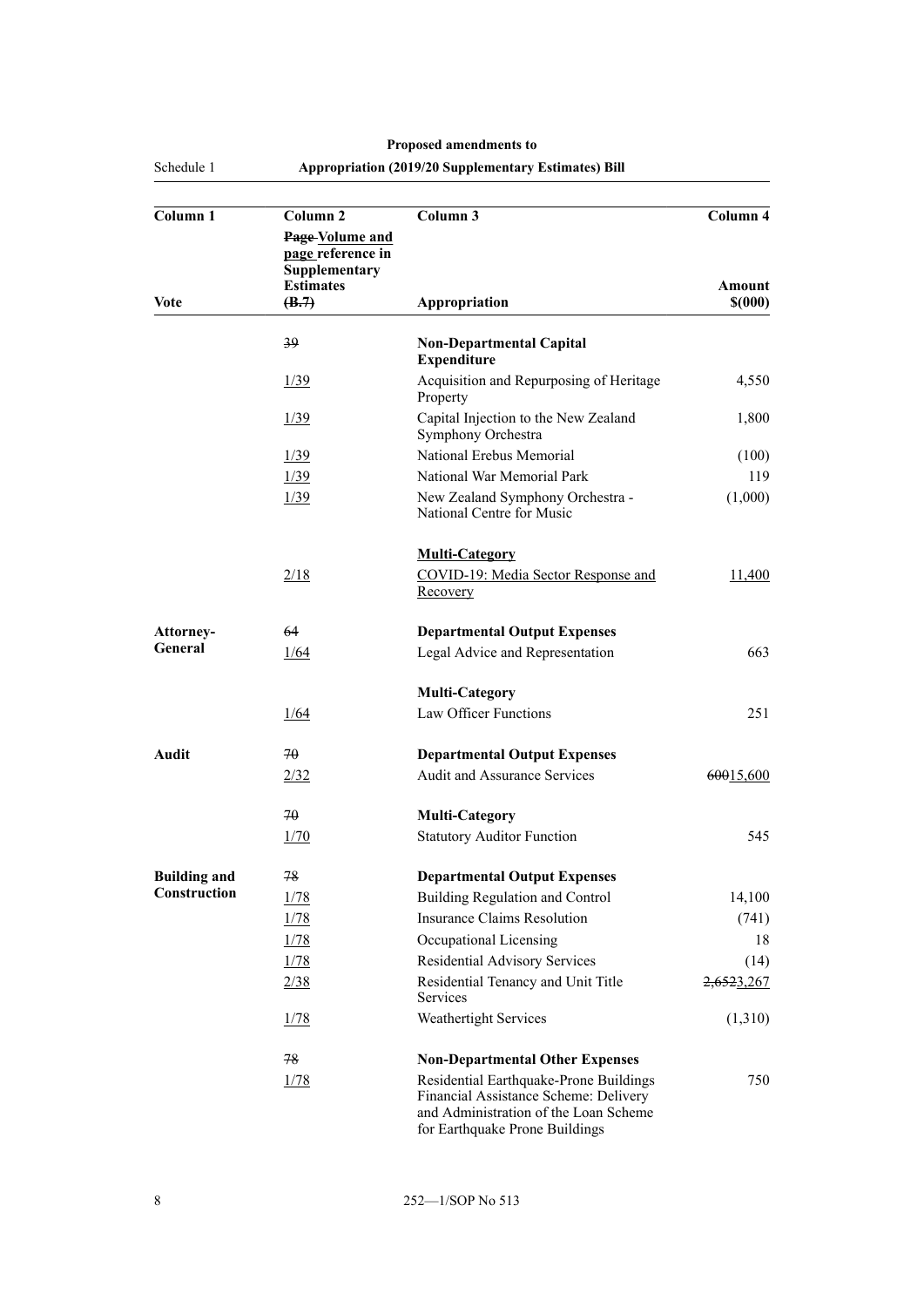| Column 1                 | Column <sub>2</sub>                                                       | Column 3                                                                                                         | Column 4     |
|--------------------------|---------------------------------------------------------------------------|------------------------------------------------------------------------------------------------------------------|--------------|
|                          | Page-Volume and<br>page reference in<br>Supplementary<br><b>Estimates</b> |                                                                                                                  | Amount       |
| Vote                     | (B.7)                                                                     | Appropriation                                                                                                    | \$(000)      |
|                          | 79                                                                        | <b>Multi-Category</b>                                                                                            |              |
|                          | 1/79                                                                      | Policy Advice and Related Outputs                                                                                | 3,422        |
|                          | 1/79                                                                      | Residential Earthquake-Prone Building<br>Financial Assistance Scheme                                             | (10, 400)    |
|                          | 1/79                                                                      | Temporary Accommodation Services                                                                                 | 8,838        |
| <b>Business, Science</b> | 98                                                                        | <b>Departmental Output Expenses</b>                                                                              |              |
| and Innovation           | 1/98                                                                      | Commerce and Consumer Affairs:<br>Consumer Information                                                           | (164)        |
|                          | 1/98                                                                      | Commerce and Consumer Affairs:<br><b>Official Assignee Functions</b>                                             | 5,446        |
|                          | 1/98                                                                      | Commerce and Consumer Affairs:<br>Registration and Granting of Intellectual<br>Property Rights                   | 109          |
|                          | 2/46                                                                      | Commerce and Consumer Affairs:<br>Registration and Provision of Statutory<br>Information                         | 9971,804     |
|                          | 1/98                                                                      | Commerce and Consumer Affairs:<br>Standards Development and Approval                                             | 1,360        |
|                          | 1/98                                                                      | Commerce and Consumer Affairs:<br><b>Trading Standards</b>                                                       | 80           |
|                          | 1/98                                                                      | Communications: Cyber Security<br>Services                                                                       | 15           |
|                          | 1/98                                                                      | Communications: Management and<br>Enforcement of the<br>Radiocommunications Act 1989                             | 52           |
|                          | 1/98                                                                      | Communications: Management of<br><b>Emergency Telecommunications Services</b>                                    | (134)        |
|                          | 1/98                                                                      | Communications: Pacific Cyber Security<br>Initiatives                                                            | 456          |
|                          | 2/47                                                                      | Economic Development: Implementation<br>of Improvements in Public Sector<br>Procurement and Services to Business | 12,87313,373 |
|                          | 1/99                                                                      | Economic Development: Shared Support<br>Services                                                                 | 1,000        |
|                          | 1/99                                                                      | Energy and Resources: Information<br>Services                                                                    | 23           |
|                          | 1/99                                                                      | Energy and Resources: Management of<br>the Crown Mineral Estate                                                  | 886          |
|                          | 1/99                                                                      | Research, Science and Innovation:<br>Innovative Partnerships                                                     | 11           |
|                          | 1/99                                                                      | Research, Science and Innovation:<br>National Research Information System                                        | 645          |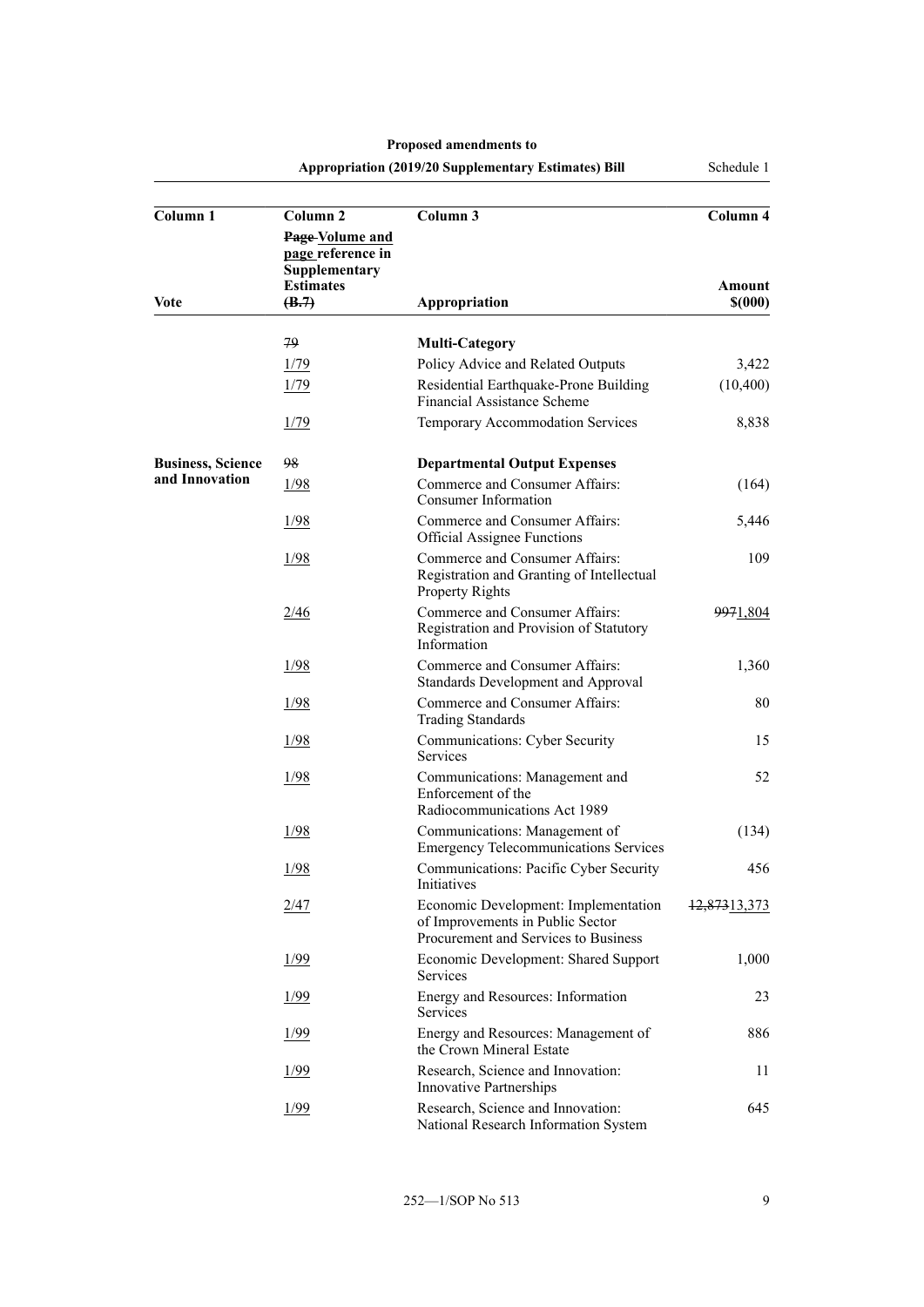Schedule 1

| Column <sub>1</sub> | Column <sub>2</sub><br>Page-Volume and<br>page reference in<br>Supplementary | Column 3                                                                                                  | Column 4          |
|---------------------|------------------------------------------------------------------------------|-----------------------------------------------------------------------------------------------------------|-------------------|
| Vote                | <b>Estimates</b><br>(B.7)                                                    | Appropriation                                                                                             | Amount<br>\$(000) |
|                     | 1/99                                                                         | <b>State Services: Property Management</b><br>Services                                                    | 667               |
|                     | 1/99                                                                         | <b>State Services: Property Management</b><br>within the State Sector                                     | 256               |
|                     | 1/99                                                                         | Tourism: Tourism Fund Management                                                                          | 1                 |
|                     | 99                                                                           | <b>Departmental Other Expenses</b>                                                                        |                   |
|                     | 1/99                                                                         | GST obligation for the Official Assignee                                                                  | 3,000             |
|                     | 99                                                                           | <b>Non-Departmental Output Expenses</b>                                                                   |                   |
|                     | 1/100                                                                        | Commerce and Consumer Affairs:<br><b>Competition Studies</b>                                              | 132               |
|                     | 1/100                                                                        | Commerce and Consumer Affairs:<br><b>Economic Regulation Inquiries</b>                                    | (1,000)           |
|                     | 1/100                                                                        | Communications: Emergency<br><b>Telecommunications Services</b>                                           | 3,530             |
|                     | 1/100                                                                        | Communications: Enforcement of<br>Telecommunications Sector Regulation                                    | (250)             |
|                     | 1/100                                                                        | COVID-19 tourism response                                                                                 | 1,000             |
|                     | 1/100                                                                        | Economic Development: Administration<br>of Early Stage Capital Market<br>Development                      | 500               |
|                     | 2/49                                                                         | Economic Development: Auckland<br>Pacific Skills Shift                                                    | 66                |
|                     | 2/49                                                                         | Economic Development: Industry<br><b>Transformation Plans</b>                                             | 433               |
|                     | 1/100                                                                        | Energy and Resources: Management of<br><b>IEA Oil Stocks</b>                                              | 15,500            |
|                     | 1/100                                                                        | Energy and Resources: Oil Field<br>Decommissioning                                                        | 151,841           |
|                     | 2/50                                                                         | Research, Science and Innovation: Crown<br>Research Institutes - COVID-19<br><b>Response and Recovery</b> | <u>45,100</u>     |
|                     | 1/101                                                                        | Research, Science and Innovation:<br><b>Endeavour Fund</b>                                                | (5,623)           |
|                     | 2/50                                                                         | Research, Science and Innovation: Health<br>Research Fund                                                 | 13,67020,000      |
|                     | 1/101                                                                        | Research, Science and Innovation:<br>Partnered Research Fund                                              | (2,557)           |
|                     | 1/101                                                                        | Science and Innovation: Repayable<br>Grants for Start-Ups                                                 | (6,033)           |
|                     | 1/101                                                                        | Tourism: Marketing of New Zealand as a<br>Visitor Destination                                             | 9,700             |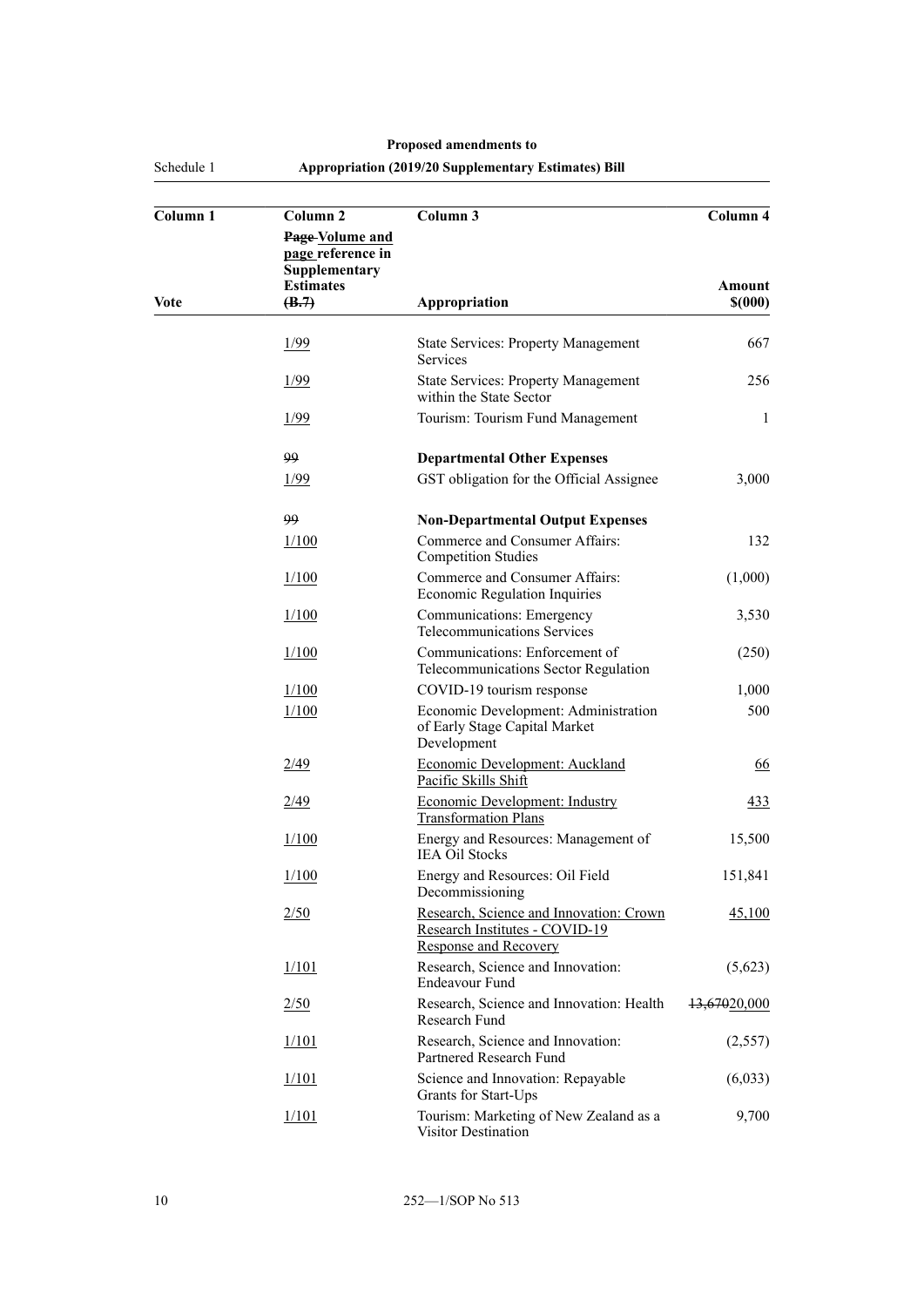| Column <sub>1</sub> | Column <sub>2</sub>                                                       | Column 3                                                                             | Column 4     |
|---------------------|---------------------------------------------------------------------------|--------------------------------------------------------------------------------------|--------------|
|                     | Page-Volume and<br>page reference in<br>Supplementary<br><b>Estimates</b> |                                                                                      | Amount       |
| Vote                | (B.7)                                                                     | Appropriation                                                                        | \$(000)      |
|                     | $+0+$                                                                     |                                                                                      |              |
|                     | 1/101                                                                     | <b>Non-Departmental Other Expenses</b><br>Commerce and Consumer Affairs:             | 4,000        |
|                     |                                                                           | Financial Markets Authority Litigation<br>Fund                                       |              |
|                     | 1/101                                                                     | Economic Development: Business<br><b>Support Packages</b>                            | 5,000        |
|                     | 1/101                                                                     | Economic Development: Depreciation on<br>Auckland's Queens Wharf                     | 1,000        |
|                     | 1/102                                                                     | Economic Development: National New-<br><b>Energy Development Centre</b>              | (3,800)      |
|                     | 1/102                                                                     | Energy and Resources: Electricity<br><b>Litigation Fund</b>                          | 556          |
|                     | 1/102                                                                     | Māori Development: Māori Innovation<br>Fund                                          | 1,500        |
|                     | 1/102                                                                     | Regional Economic Development: Fair<br>Value Write Down                              | 36,000       |
|                     | 1/102                                                                     | Research, Science and Innovation:<br><b>Catalyst Fund</b>                            | 13,158       |
|                     | 1/102                                                                     | Research, Science and Innovation:<br>Regional Research Institutes                    | (9,528)      |
|                     | 1/102                                                                     | Tourism Infrastructure Fund                                                          | 382          |
|                     | 1/102                                                                     | Tourism: Tourism Strategic Infrastructure<br>and System Capability                   | (30,000)     |
|                     | 2/52                                                                      | Worker Redeployment Package                                                          | 89,35079,900 |
|                     | $+02$                                                                     | <b>Non-Departmental Capital</b><br><b>Expenditure</b>                                |              |
|                     | 1/102                                                                     | Economic Development: Early Stage<br>Capital Market Development                      | (40,000)     |
|                     | 1/102                                                                     | Regional Economic Development Capital<br>Investments                                 | 81,400       |
|                     | 1/102                                                                     | Regional Economic Development<br>Investments                                         | 7,500        |
|                     | 1/103                                                                     | Regional Economic Development:<br>Transfer of investments                            | 170,000      |
|                     | 1/103                                                                     | Research, Science and Innovation:<br>Callaghan Innovation                            | 3,017        |
|                     | $\frac{103}{2}$                                                           | <b>Multi-Category</b>                                                                |              |
|                     | 1/103                                                                     | Communications: Management of<br><b>Emergency Telecommunications</b>                 | 133          |
|                     | 1/103                                                                     | Communications: Services for Deaf,<br>Hearing Impaired and Speech Impaired<br>People | 795          |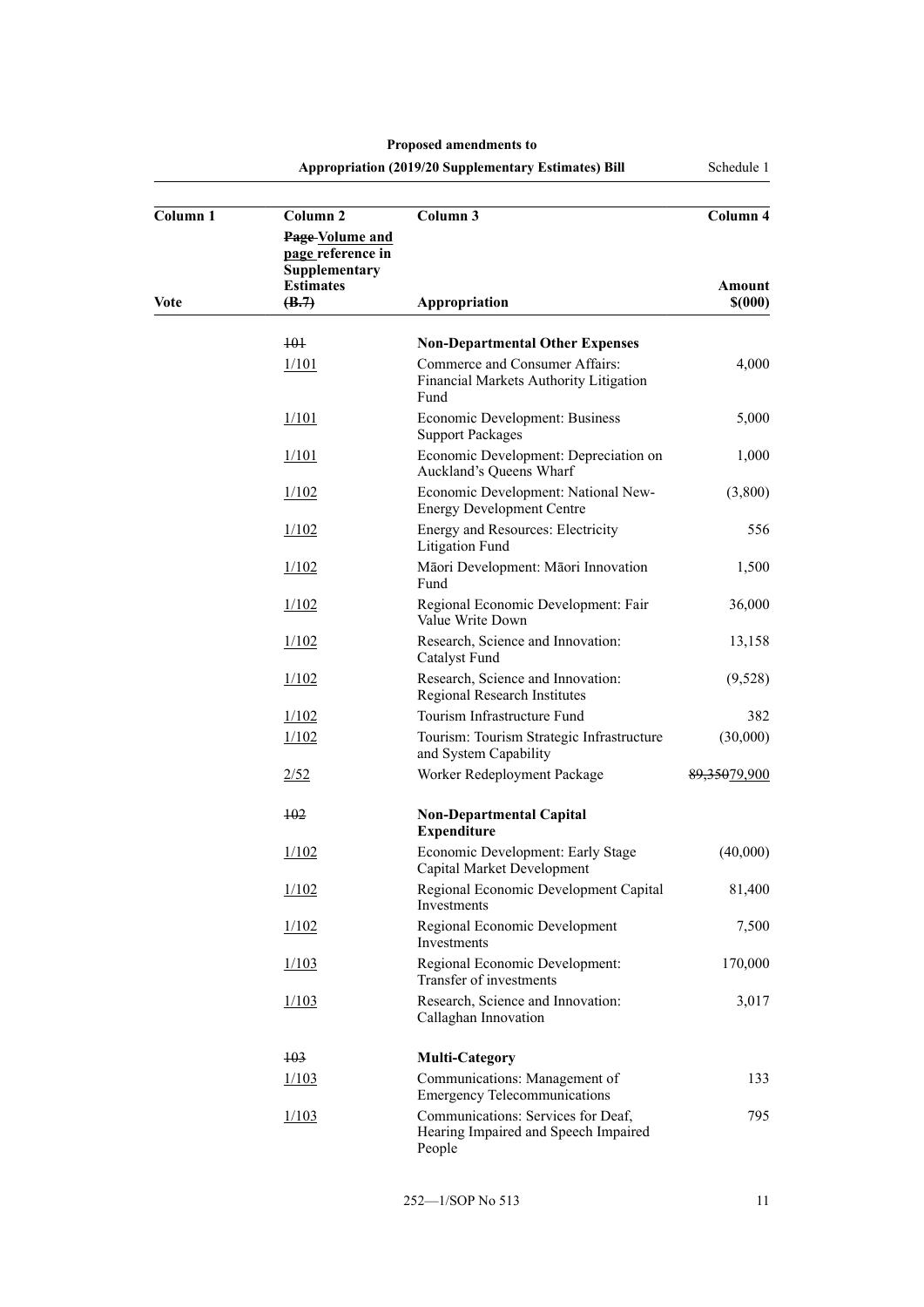Schedule 1

| Column <sub>1</sub>                          | Column <sub>2</sub><br>Page-Volume and                          | Column 3                                                                                               | Column 4           |
|----------------------------------------------|-----------------------------------------------------------------|--------------------------------------------------------------------------------------------------------|--------------------|
| Vote                                         | page reference in<br>Supplementary<br><b>Estimates</b><br>(B.7) | Appropriation                                                                                          | Amount<br>\$(000)  |
|                                              |                                                                 |                                                                                                        |                    |
|                                              | 2/54                                                            | Policy Advice and Related Outputs                                                                      | 3,9224,384         |
|                                              | 2/56                                                            | Regional Economic Development:<br>Provincial Growth Fund                                               | 288,046<br>352,873 |
|                                              | 2/56                                                            | Research, Science and Innovation:<br>Callaghan Innovation - Operations                                 | 4,7438,393         |
|                                              | 1/106                                                           | Research, Science and Innovation:<br><b>Contract Management</b>                                        | 1,019              |
|                                              | 1/106                                                           | Research, Science and Innovation:<br>Strategic Science Investment Fund                                 | (11, 357)          |
|                                              | 1/107                                                           | Research, Science and Innovation: Talent<br>and Science Promotion                                      | 1,850              |
|                                              | 1/107                                                           | Sector Analysis and Facilitation                                                                       | 1                  |
|                                              | 2/59                                                            | <b>Support New Market Opportunities to</b><br>Grow Firms and Sectors for the Benefit<br>of New Zealand | 6,000              |
|                                              | 2/59                                                            | Support the Growth and Development of<br>New Zealand Firms, Sectors and Regions                        | 5,42230,422        |
|                                              | 1/108                                                           | <b>Tourism Facilities</b>                                                                              | 11,497             |
| <b>Communications</b><br><b>Security and</b> | <b>196</b>                                                      | <b>Intelligence and Security Department</b><br><b>Expenses and Capital Expenditure</b>                 |                    |
| Intelligence                                 | 1/196                                                           | Communications Security and<br>Intelligence                                                            | 4,951              |
| <b>Conservation</b>                          | 200                                                             | <b>Departmental Output Expenses</b>                                                                    |                    |
|                                              | 1/200                                                           | Conservation with the Community                                                                        | 3,338              |
|                                              | 1/200                                                           | Crown Contribution to Regional Pest<br>Management                                                      | (96)               |
|                                              | 1/200                                                           | Management of Historic Heritage                                                                        | 42                 |
|                                              | 1/200                                                           | Management of Natural Heritage                                                                         | 546                |
|                                              | 1/200                                                           | Management of Recreational<br>Opportunities                                                            | 19,147             |
|                                              | 200                                                             | <b>Non-Departmental Output Expenses</b>                                                                |                    |
|                                              | 1/200                                                           | <b>Community Conservation Funds</b>                                                                    | (5,267)            |
|                                              | 1/200                                                           | Management Services - Natural and<br>Historic Places                                                   | (10)               |
|                                              | 1/200                                                           | Moutoa Gardens/Pakaitore                                                                               | 10                 |
|                                              | 201                                                             | <b>Non-Departmental Other Expenses</b>                                                                 |                    |
|                                              | 1/201                                                           | Impairment of Public Conservation Land                                                                 | 1,537              |
|                                              | 1/201                                                           | Loss on Disposal of Crown Property,<br>Plant and Equipment                                             | (1,925)            |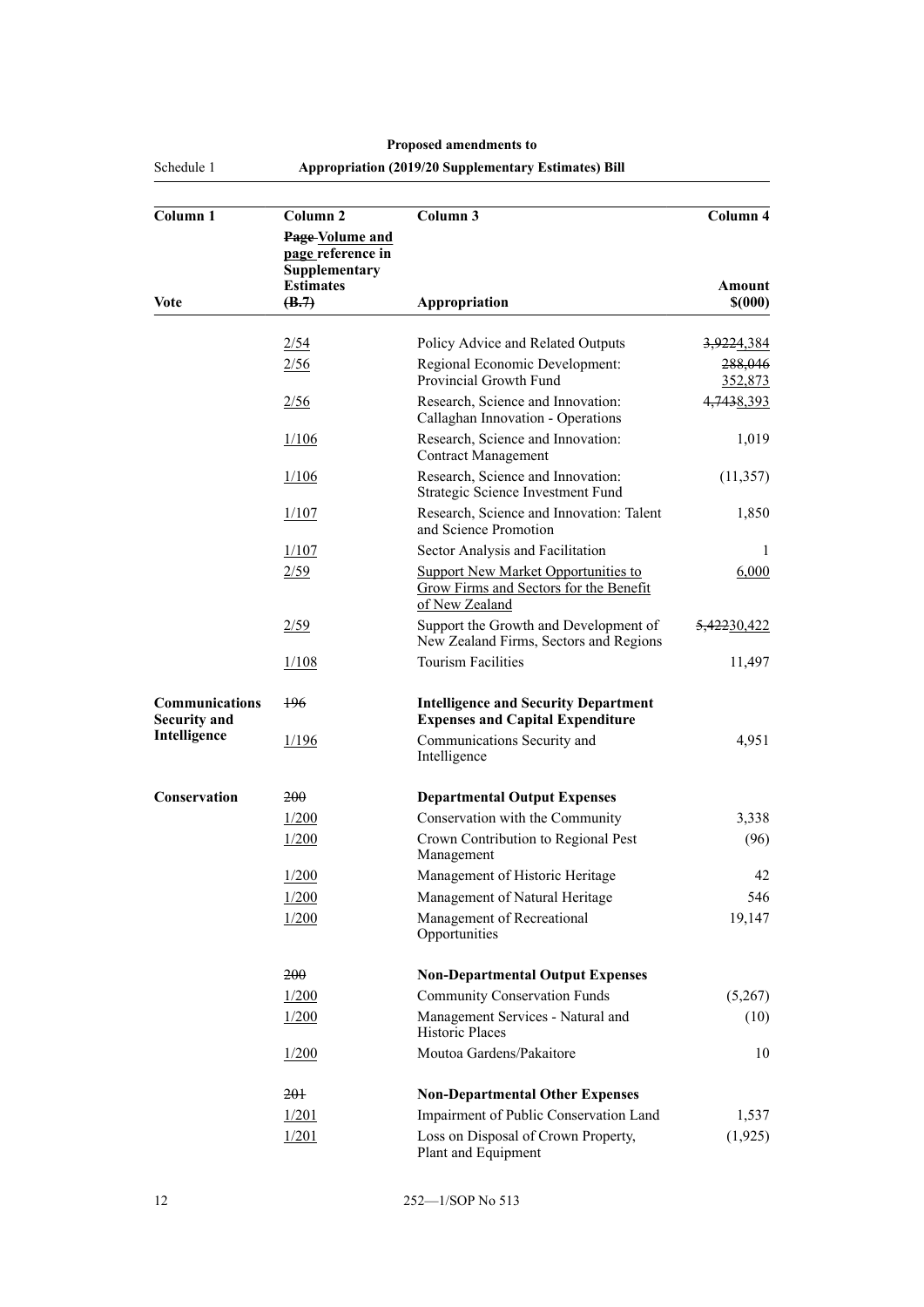| Column 1           | Column <sub>2</sub>                                                       | Column 3                                                                                       | Column 4      |
|--------------------|---------------------------------------------------------------------------|------------------------------------------------------------------------------------------------|---------------|
|                    | Page-Volume and<br>page reference in<br>Supplementary<br><b>Estimates</b> |                                                                                                | Amount        |
| Vote               | (B.7)                                                                     | Appropriation                                                                                  | \$(000)       |
|                    |                                                                           |                                                                                                |               |
|                    | $\frac{1}{201}$                                                           | Mātauranga Māori Fund                                                                          | 448           |
|                    | 1/201                                                                     | Payment to Facilitate the Transfer of<br>Assets as Part of a Treaty of Waitangi<br>Settlement  | 2,000         |
|                    | 2/87                                                                      | Provision for Bad and Doubtful Debts                                                           | 1505,150      |
|                    | 1/201                                                                     | Subscriptions to International<br>Organisations                                                | 100           |
|                    | 1/201                                                                     | Vesting of Reserves                                                                            | 4,874         |
|                    | 201                                                                       | <b>Non-Departmental Capital</b><br><b>Expenditure</b>                                          |               |
|                    | 1/201                                                                     | Crown Land Acquisitions                                                                        | 2,240         |
|                    | 1/201                                                                     | Purchase and Development of Reserves                                                           | 1,587         |
|                    | 202                                                                       | <b>Multi-Category</b>                                                                          |               |
|                    | 1/202                                                                     | Identification and Implementation of<br>Protection for Natural and Historic Places             | (6,650)       |
|                    | 1/202                                                                     | Policy Advice, Statutory Planning, and<br>Services to Ministers and Statutory<br><b>Bodies</b> | (294)         |
| <b>Corrections</b> | 220                                                                       | <b>Departmental Output Expenses</b>                                                            |               |
|                    | 2/94                                                                      | Re-offending is Reduced                                                                        | 10,700(4,010) |
|                    | 220                                                                       | <b>Departmental Other Expenses</b>                                                             |               |
|                    | 1/220                                                                     | Transfer of Auckland Prison Wastewater<br>Assets                                               | 9,100         |
|                    | 220                                                                       | <b>Non-Departmental Other Expenses</b>                                                         |               |
|                    | 1/220                                                                     | Waikeria Corrections and Treatment<br>Facility                                                 | 4,700         |
|                    | 220                                                                       | <b>Multi-Category</b>                                                                          |               |
|                    | 1/220                                                                     | Policy Advice and Ministerial Services                                                         | 206           |
|                    | 2/95                                                                      | Public Safety is Improved                                                                      | 41,14576,933  |
| <b>Courts</b>      | 232                                                                       | <b>Non-Departmental Other Expenses</b>                                                         |               |
|                    | 1/232                                                                     | Court and Coroner Related Costs                                                                | (700)         |
|                    | 1/232                                                                     | District Court Part-time or Acting Judges'<br>Salaries and Allowances                          | (1,694)       |
|                    | 1/232                                                                     | <b>Judicial Review Costs</b>                                                                   | 700           |
|                    | 1/233                                                                     | Tribunal Related Fees and Expenses                                                             | (3,800)       |

## **Appropriation (2019/20 Supplementary Estimates) Bill** Schedule 1

252—1/SOP No 513 13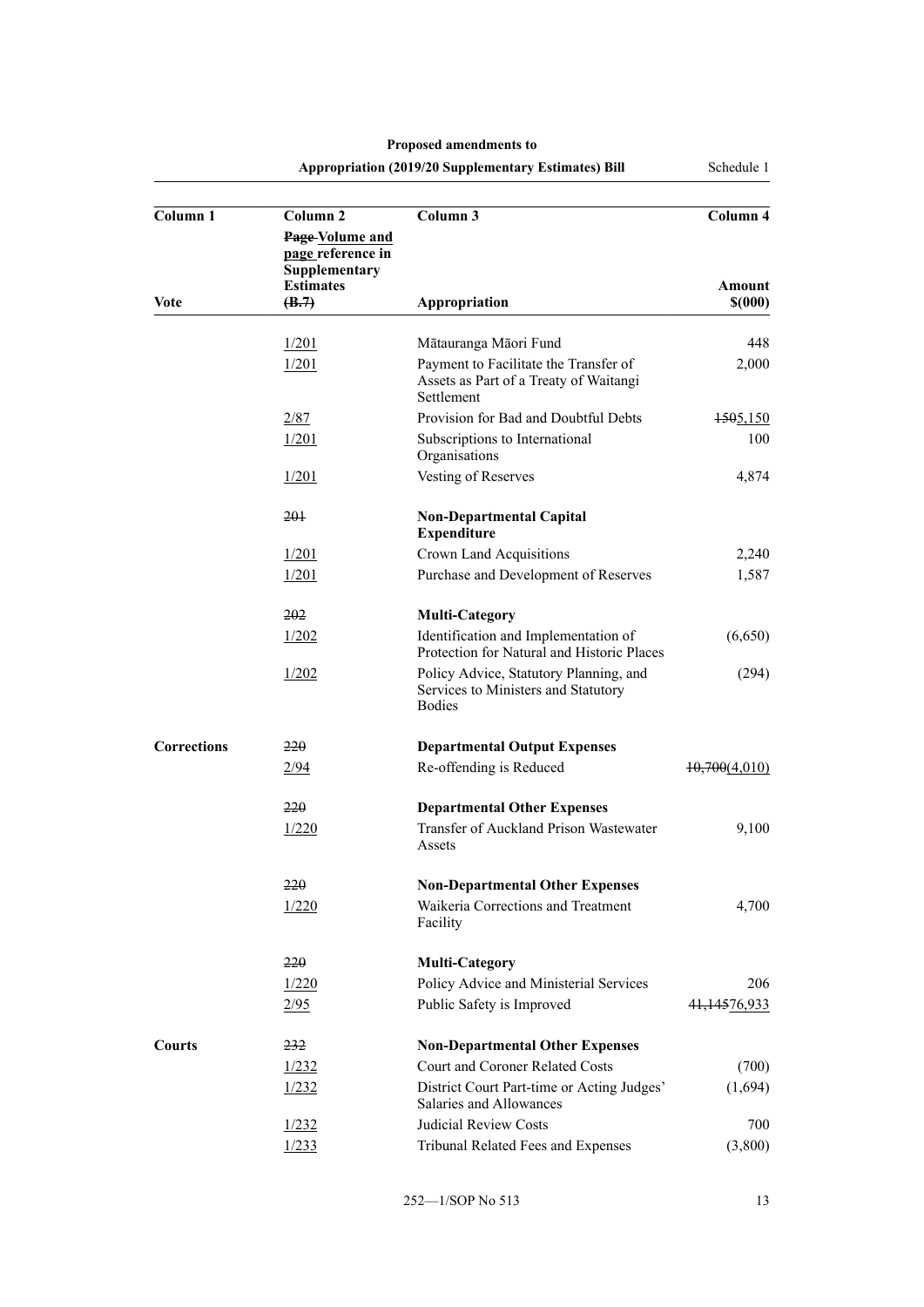| Column 1             | Column <sub>2</sub>                                                       | Column 3                                                                                                                              | Column 4                 |
|----------------------|---------------------------------------------------------------------------|---------------------------------------------------------------------------------------------------------------------------------------|--------------------------|
|                      | Page-Volume and<br>page reference in<br>Supplementary<br><b>Estimates</b> |                                                                                                                                       |                          |
| Vote                 | (B.7)                                                                     | Appropriation                                                                                                                         | Amount<br>\$(000)        |
|                      |                                                                           |                                                                                                                                       |                          |
|                      | 233                                                                       | <b>Multi-Category</b>                                                                                                                 |                          |
|                      | 2/104                                                                     | Courts, Tribunals and Other Authorities<br>Services, including the Collection and<br>Enforcement of Fines and Civil Debts<br>Services | <del>23,126</del> 23,226 |
| <b>Customs</b>       | 242                                                                       | <b>Departmental Output Expenses</b>                                                                                                   |                          |
|                      | 1/242                                                                     | <b>Clearance and Enforcement Services</b><br>Related to Craft                                                                         | (31)                     |
|                      | 1/242                                                                     | <b>Clearance and Enforcement Services</b><br>Related to Goods                                                                         | 555                      |
|                      | 1/242                                                                     | Clearance and Enforcement Services<br>Related to Passengers and Crew                                                                  | 2,212                    |
|                      | 1/242                                                                     | Information and Intelligence Services                                                                                                 | (1, 565)                 |
|                      | 1/242                                                                     | <b>International Services and Ministerial</b><br>Servicing                                                                            | 1,024                    |
|                      | 1/242                                                                     | Policy Advice                                                                                                                         | (1, 599)                 |
|                      | 1/242                                                                     | Revenue Collection                                                                                                                    | 360                      |
|                      |                                                                           | <b>Non-Departmental Other Expenses</b>                                                                                                |                          |
|                      | 2/111                                                                     | Change in Doubtful Debt Provision                                                                                                     | 16,000                   |
| <b>Defence</b>       | 254                                                                       | <b>Departmental Output Expenses</b>                                                                                                   |                          |
|                      | 1/254                                                                     | Audit & Assessment                                                                                                                    | (287)                    |
|                      | 1/254                                                                     | Management of Defence Capabilities                                                                                                    | 1,487                    |
|                      | 254                                                                       | <b>Non-Departmental Capital</b><br><b>Expenditure</b>                                                                                 |                          |
|                      | 1/254                                                                     | <b>Defence Capabilities</b>                                                                                                           | (77, 128)                |
|                      | 254                                                                       | <b>Multi-Category</b>                                                                                                                 |                          |
|                      | 1/254                                                                     | Policy Advice and Related Outputs                                                                                                     | 1,187                    |
| <b>Defence Force</b> | 264                                                                       | <b>Departmental Output Expenses</b>                                                                                                   |                          |
|                      | 1/264                                                                     | Air Force Capabilities Prepared for Joint<br>Operations and Other Tasks                                                               | 27,632                   |
|                      | 1/264                                                                     | Army Capabilities Prepared for Joint<br>Operations and Other Tasks                                                                    | 15,056                   |
|                      | 1/264                                                                     | Navy Capabilities Prepared for Joint<br>Operations and Other Tasks                                                                    | (24, 633)                |

Schedule 1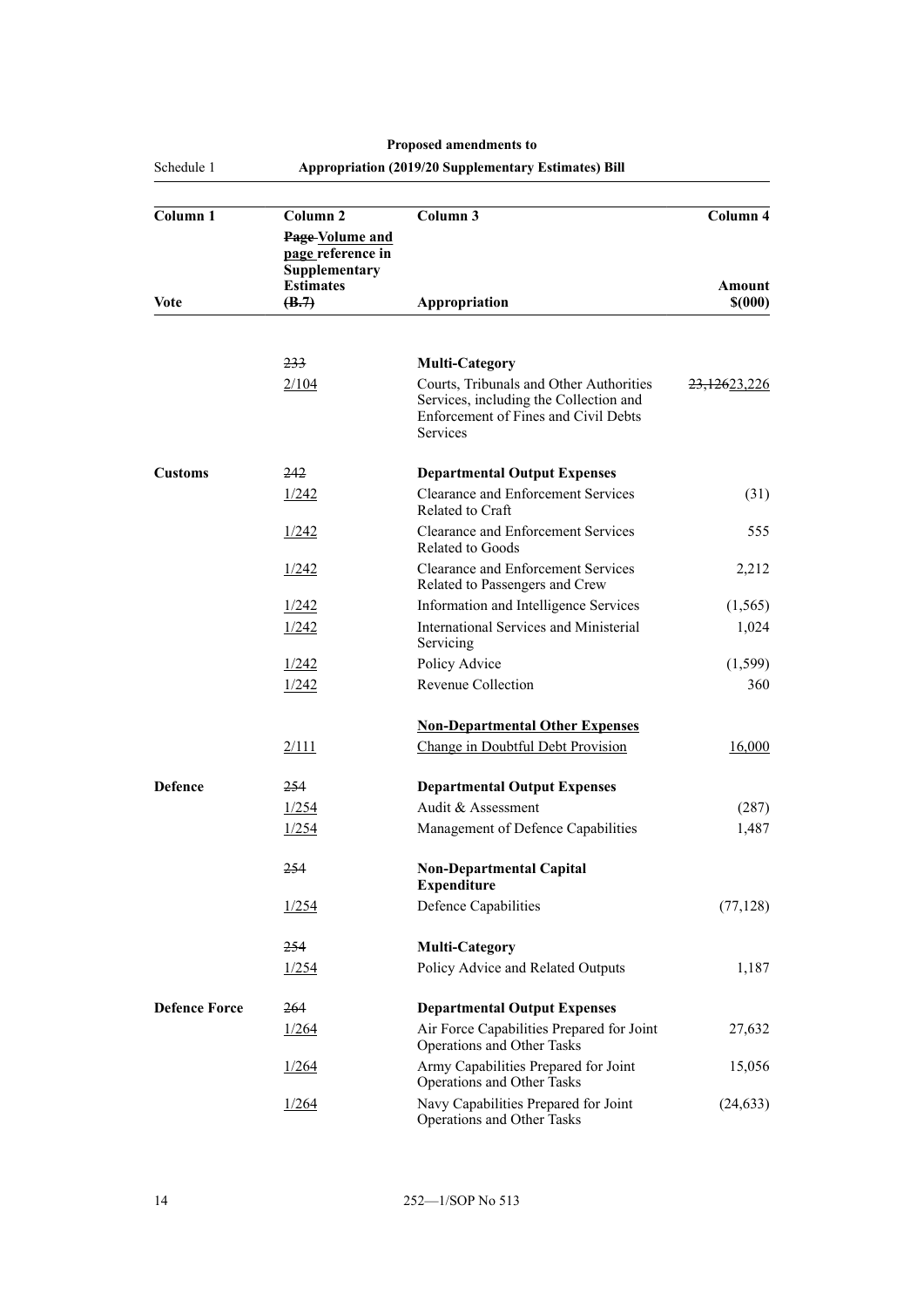| Column 1  | Column <sub>2</sub>                                                       | Column 3                                                                      | Column 4         |
|-----------|---------------------------------------------------------------------------|-------------------------------------------------------------------------------|------------------|
|           | Page-Volume and<br>page reference in<br>Supplementary<br><b>Estimates</b> |                                                                               | Amount           |
| Vote      | (B.7)                                                                     | Appropriation                                                                 | \$(000)          |
|           | 264                                                                       | <b>Departmental Other Expenses</b>                                            |                  |
|           | 1/264                                                                     | Loss on Sale of Physical Assets                                               | 7,260            |
|           |                                                                           |                                                                               |                  |
|           | 264                                                                       | <b>Benefits or Related Expenses</b>                                           |                  |
|           | 1/264                                                                     | Assessments, Treatment & Rehabilitation                                       | 56               |
|           | 1/264                                                                     | <b>Special Annuities</b>                                                      | (14)             |
|           | 1/264                                                                     | Veterans' Independence Programme                                              | (747)            |
|           | 1/265                                                                     | Veterans Support Entitlement                                                  | (16,097)         |
|           | 265                                                                       | <b>Non-Departmental Other Expenses</b>                                        |                  |
|           | 1/265                                                                     | Initial Recognition of Liability for<br>Veterans' Entitlements                | 3,500,000        |
|           | $\frac{1}{265}$                                                           | Service Cost - Veterans' Entitlements                                         | 20,000           |
|           | 1/265                                                                     | Unwind of Discount Rate - Veterans'<br>Entitlements                           | 50,000           |
|           | <del>266</del>                                                            | <b>Multi-Category</b>                                                         |                  |
|           | 1/266                                                                     | Advice to the Government                                                      | 1,038            |
|           | 1/266                                                                     | Operations Contributing to New<br>Zealand's Security, Stability and Interests | 16,922           |
|           | $\frac{2/119}{2}$                                                         | Policy Advice And Other Services For<br>Veterans                              | $\frac{1353}{2}$ |
|           | 1/267                                                                     | Protection of New Zealand and New<br>Zealanders                               | 39,406           |
| Education | 288                                                                       | <b>Departmental Output Expenses</b>                                           |                  |
|           | 1/288                                                                     | School Property Portfolio Management                                          | 64,952           |
|           | 2/126                                                                     | Support and Resources for Education<br>Providers                              | 2,4923,192       |
|           | 1/288                                                                     | Support and Resources for Parents and<br>the Community                        | 1,729            |
|           | 288                                                                       | <b>Departmental Other Expenses</b>                                            |                  |
|           | 1/288                                                                     | Transfer of an Asset to the Teaching<br>Council of Aotearoa New Zealand       | 2,935            |
|           | 288                                                                       | <b>Non-Departmental Output Expenses</b>                                       |                  |
|           | 1/288                                                                     | Early Childhood Education                                                     | 18,154           |
|           | 2/127                                                                     | Primary Education                                                             | 211,995          |
|           |                                                                           |                                                                               | 226,438          |
|           | 1/289                                                                     | School Managed Network Funding                                                | 1,500            |
|           | 1/289                                                                     | School Transport                                                              | 21,000           |
|           |                                                                           |                                                                               |                  |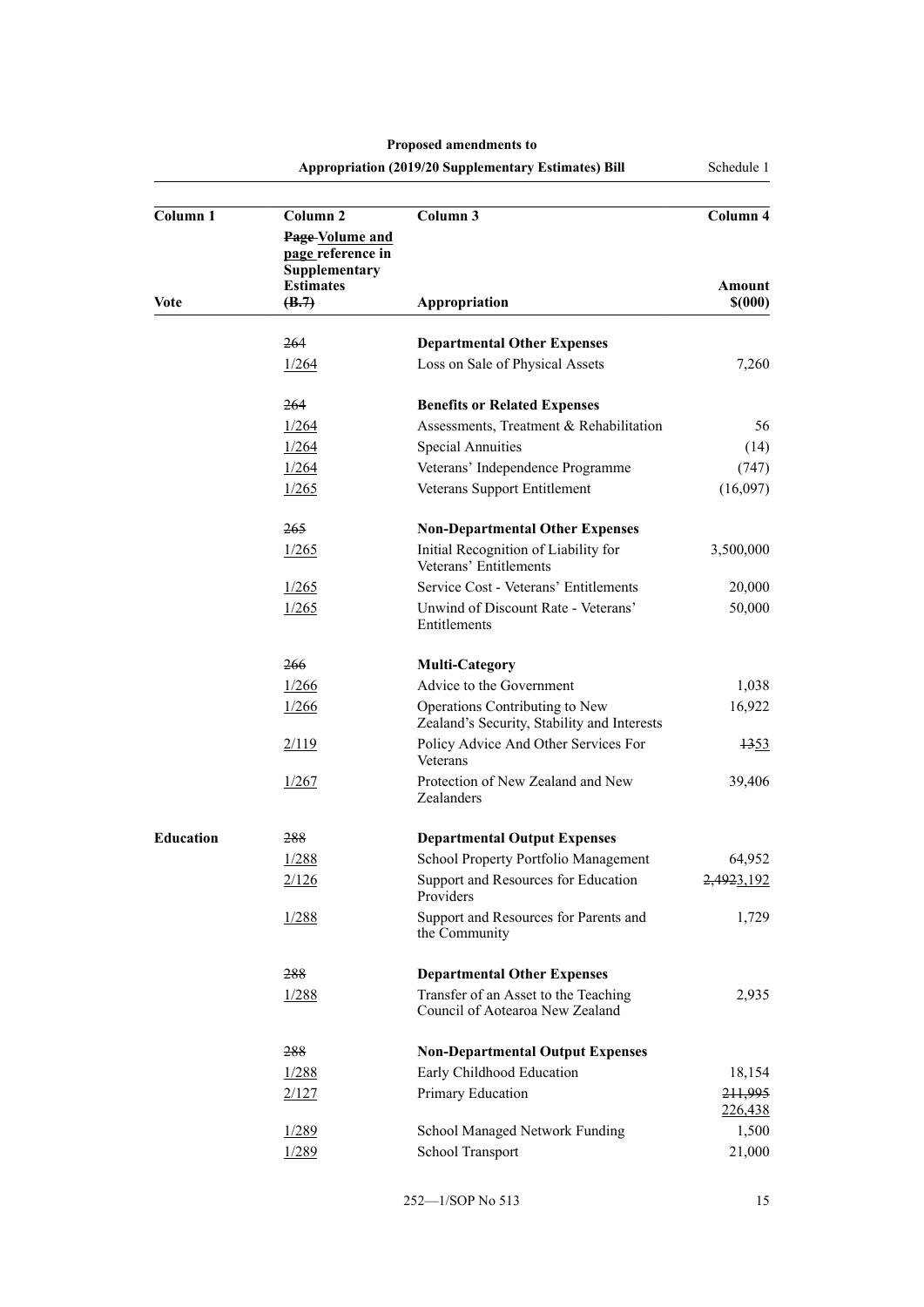Schedule 1

| Column <sub>1</sub>  | Column <sub>2</sub>                                   | Column 3                                                       | Column 4          |
|----------------------|-------------------------------------------------------|----------------------------------------------------------------|-------------------|
|                      | Page-Volume and<br>page reference in<br>Supplementary |                                                                |                   |
| Vote                 | <b>Estimates</b><br>(B.7)                             | Appropriation                                                  | Amount<br>\$(000) |
|                      |                                                       |                                                                |                   |
|                      | 1/289                                                 | Schooling Improvement                                          | (11, 848)         |
|                      | 2/127                                                 | Secondary Education                                            | 94,546<br>103,824 |
|                      | 2/127                                                 | Secondary-Tertiary Interface                                   | 12,20526,205      |
|                      | 1/289                                                 | <b>Supporting Parenting</b>                                    | 20,340            |
|                      | 289                                                   | <b>Benefits or Related Expenses</b>                            |                   |
|                      | 2/128                                                 | Home Schooling Allowances                                      | (808)(108)        |
|                      | 1/290                                                 | Scholarships and Awards for Students                           | 900               |
|                      | 1/290                                                 | Scholarships and Awards for Teachers<br>and Trainees           | 1,022             |
|                      | 290                                                   | <b>Non-Departmental Other Expenses</b>                         |                   |
|                      | 2/128                                                 | Education Providers with COVID-19-<br>Related Losses of Income | 18,638            |
|                      | 1/290                                                 | Impairment of Debts and Assets and Debt<br>Write-Offs          | 3,700             |
|                      | 1/290                                                 | <b>Integrated Schools Property</b>                             | 300               |
|                      | 290                                                   | <b>Non-Departmental Capital</b><br><b>Expenditure</b>          |                   |
|                      | 1/290                                                 | Schools Furniture and Equipment                                | 17,132            |
|                      | 290                                                   | <b>Multi-Category</b>                                          |                   |
|                      | 2/129                                                 | Improved Quality Teaching and Learning                         | 31,86383,203      |
|                      | 2/129                                                 | Outcomes for Target Student Groups                             | 54,72456,054      |
|                      | 1/291                                                 | Oversight and Administration of the<br>Qualifications System   | 969               |
|                      | 1/291                                                 | Oversight of the Education System                              | 8,522             |
| <b>Education</b>     |                                                       | <b>Multi-Category</b>                                          |                   |
| <b>Review Office</b> | 1/320                                                 | Quality of Education: Evaluations and<br>Services              | 384               |
| <b>Environment</b>   | 326                                                   | <b>Departmental Output Expenses</b>                            |                   |
|                      | 1/326                                                 | <b>Independent Climate Change</b><br>Commission Set Up Costs   | 718               |
|                      | 1/326                                                 | <b>Ministerial Services</b>                                    | (420)             |
|                      | 1/326                                                 | Waste Minimisation Administration                              | 800               |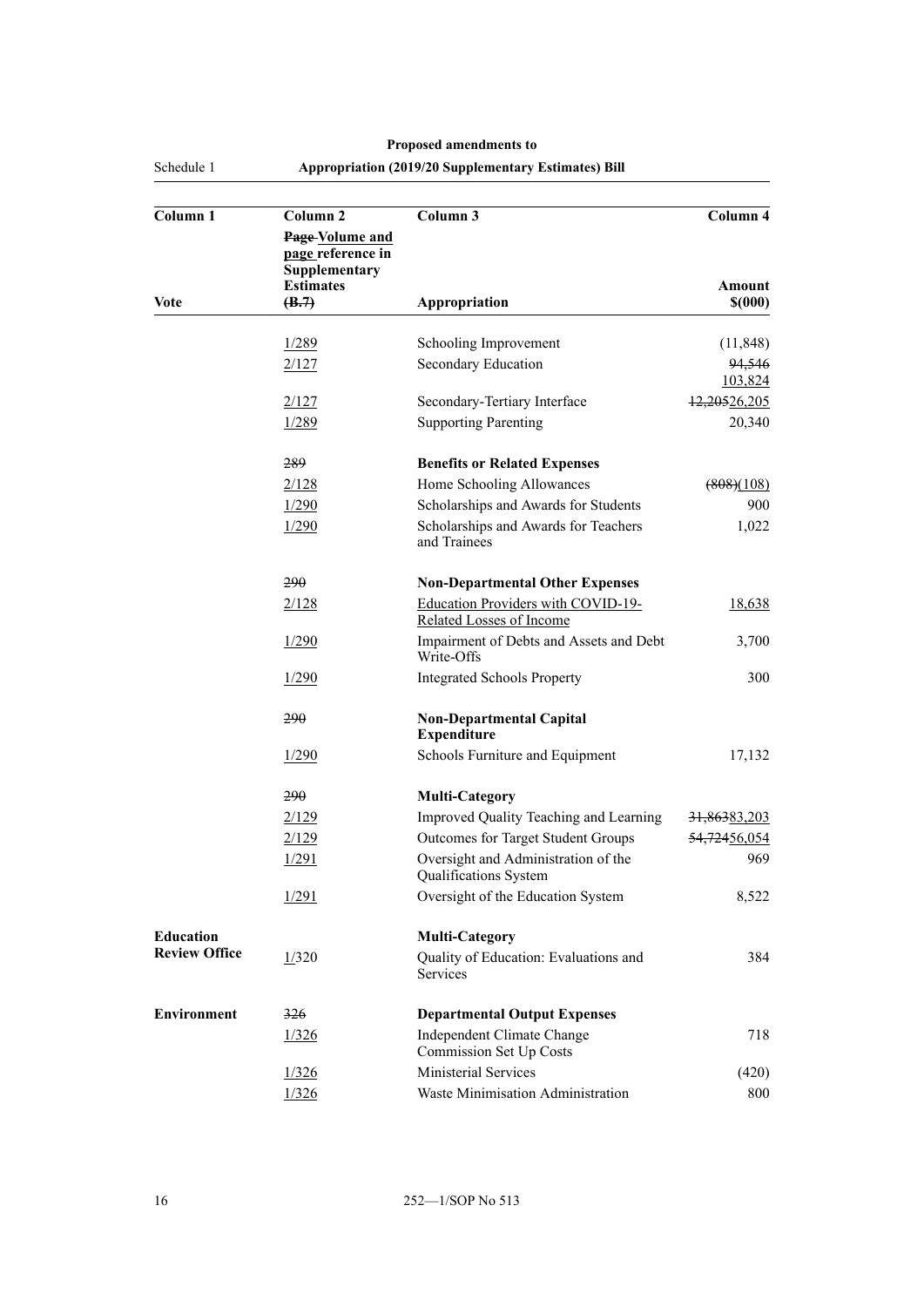| Column 1 | Column <sub>2</sub>                                                       | Column 3                                                                           | Column 4 |
|----------|---------------------------------------------------------------------------|------------------------------------------------------------------------------------|----------|
|          | Page-Volume and<br>page reference in<br>Supplementary<br><b>Estimates</b> |                                                                                    | Amount   |
| Vote     | (B.7)                                                                     | Appropriation                                                                      | \$(000)  |
|          |                                                                           |                                                                                    |          |
|          | 326                                                                       | <b>Non-Departmental Output Expenses</b>                                            |          |
|          | 1/326                                                                     | Climate Change Commission - Advisory<br>and Monitoring Function                    | 3,610    |
|          | 1/326                                                                     | <b>Community Environment Fund</b>                                                  | (538)    |
|          | 1/326                                                                     | <b>Contaminated Sites Remediation Fund</b>                                         | (1, 183) |
|          | 1/326                                                                     | Contestable Waste Minimisation Fund                                                | (800)    |
|          | 1/326                                                                     | Environmental Protection Authority:<br>Decision Making functions                   | 625      |
|          | 1/327                                                                     | <b>Environmental Protection Authority:</b><br>Monitoring and Enforcement functions | 625      |
|          | 1/327                                                                     | <b>Environmental Training Programmes</b>                                           | 519      |
|          | 1/327                                                                     | Promotion of Sustainable Land<br>Management                                        | 200      |
|          | 1/327                                                                     | Te Mana o Te Wai - restoring the life-<br>giving capacity of fresh water           | 179      |
|          | 1/327                                                                     | The Fresh Water Improvement Fund                                                   | 3,999    |
|          | 327                                                                       | <b>Non-Departmental Other Expenses</b>                                             |          |
|          | 1/327                                                                     | Allocation of New Zealand Units                                                    | 273,092  |
|          | 1/327                                                                     | Environmental Legal Assistance                                                     | 50       |
|          | 1/327                                                                     | Exclusive Economic Zone Major<br><b>Prosecutions Fund</b>                          | 500      |
|          | 1/327                                                                     | Framework Convention on Climate<br>Change                                          | 30       |
|          | 1/327                                                                     | Impairment of Debt Relating to Climate<br><b>Change Activities</b>                 | 99,500   |
|          | 1/328                                                                     | <b>Transitional Support for Local</b><br>Government and Iwi                        | 1,211    |
|          | 1/328                                                                     | Waste Disposal Levy Disbursements to<br><b>Territorial Local Authorities</b>       | 2,000    |
|          | 328                                                                       | <b>Non-Departmental Capital</b><br><b>Expenditure</b>                              |          |
|          | 1/328                                                                     | Capital Contribution to the<br><b>Environmental Protection Authority</b>           | (1,250)  |
|          | 1/328                                                                     | Climate Change Commission: Capital<br>Contribution                                 | 599      |
|          | 328                                                                       | <b>Multi-Category</b>                                                              |          |
|          | 1/328                                                                     | Climate Change                                                                     | 7,519    |
|          | 1/329                                                                     | <b>Environmental Management Obligations</b><br>and Programmes                      | (228)    |
|          | 1/329                                                                     | <b>Improving Environmental Management</b>                                          | (2,365)  |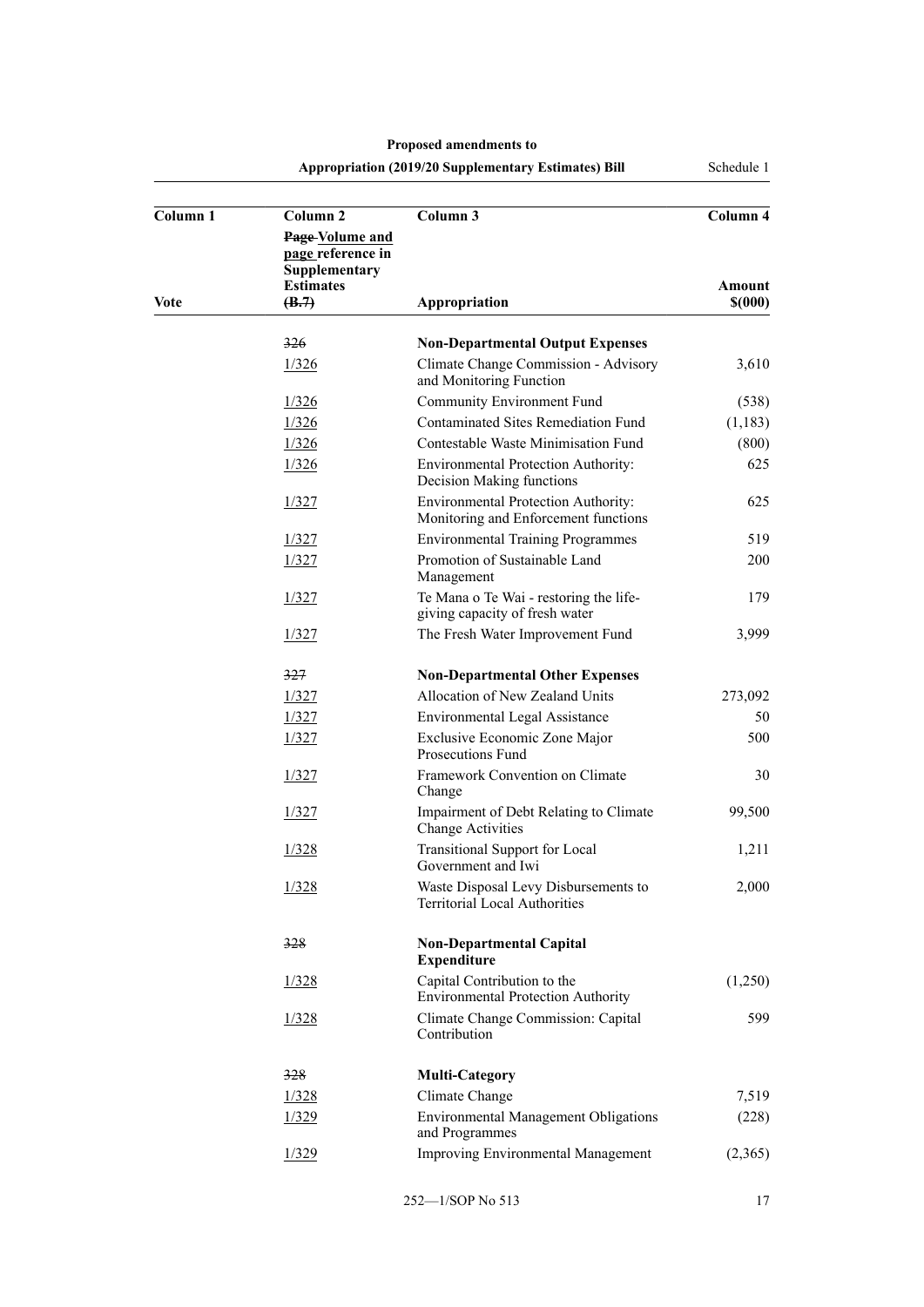Schedule 1

### **Appropriation (2019/20 Supplementary Estimates) Bill**

| Column 1       | Column <sub>2</sub><br>Page-Volume and<br>page reference in | Column 3                                                                                                                                                        | Column 4          |
|----------------|-------------------------------------------------------------|-----------------------------------------------------------------------------------------------------------------------------------------------------------------|-------------------|
| Vote           | Supplementary<br><b>Estimates</b><br>( <b>B.7</b> )         | Appropriation                                                                                                                                                   | Amount<br>\$(000) |
|                | 1/330                                                       | Mitigating Environmental Hazards and<br>Waste                                                                                                                   | 2,536             |
| <b>Finance</b> | 352                                                         | <b>Departmental Output Expenses</b>                                                                                                                             |                   |
|                | $\frac{1}{352}$                                             | Design and Establishment of<br><b>Christchurch Regeneration Acceleration</b><br>Facility                                                                        | 494               |
|                | $\frac{1}{352}$                                             | Design and Establishment of the Green<br><b>Investment Fund</b>                                                                                                 | (1,926)           |
|                | $\frac{1}{352}$                                             | Infrastructure Funding and Financing                                                                                                                            | (914)             |
|                | 352                                                         | <b>Non-Departmental Output Expenses</b>                                                                                                                         |                   |
|                | 1/352                                                       | Independent Infrastructure Advice and<br>Oversight                                                                                                              | (1,000)           |
|                | $\frac{1}{352}$                                             | Management of Anchor Projects by<br>Ōtākaro Limited                                                                                                             | 6,583             |
|                | 1/353                                                       | Management of the Crown's Obligations<br>for Geothermal Wells                                                                                                   | 100               |
|                | $353 -$                                                     | <b>Non-Departmental Other Expenses</b>                                                                                                                          |                   |
|                | 1/353                                                       | Ahu Whenua Trust Ex-gratia Payment                                                                                                                              | 9,000             |
|                | $\frac{1}{353}$                                             | <b>Christchurch Regeneration Acceleration</b><br>Facility                                                                                                       | 300,000           |
|                | 1/353                                                       | Crown Residual Liabilities                                                                                                                                      | 167               |
|                | 1/353                                                       | Global Settlement with Christchurch City<br>Council                                                                                                             | 50,164            |
|                | 1/353                                                       | Impairment of Investment in Southern<br>Response Earthquake Services Ltd                                                                                        | 121,000           |
|                | 1/354                                                       | New Zealand Green Investment Finance<br>Limited - Operating Expenses                                                                                            | 2,800             |
|                | 1/354                                                       | Review and Reform of Local<br>Government Infrastructure Arrangements                                                                                            | 250               |
|                | 1/354                                                       | Unwind of Discount Rate Used in the<br>Present Value Calculation of Payment<br>Under Crown Deed of Support with<br>Southern Response Earthquake Services<br>Ltd | 500               |
|                | 355                                                         | <b>Non-Departmental Capital</b><br><b>Expenditure</b>                                                                                                           |                   |
|                | $\frac{1}{355}$                                             | COVID-19: Capital Injections to Airways<br>New Zealand                                                                                                          | 70,000            |
|                | 1/355                                                       | Southern Response Earthquake Services<br>Ltd: Equity Investment                                                                                                 | 121,000           |

18 252—1/SOP No 513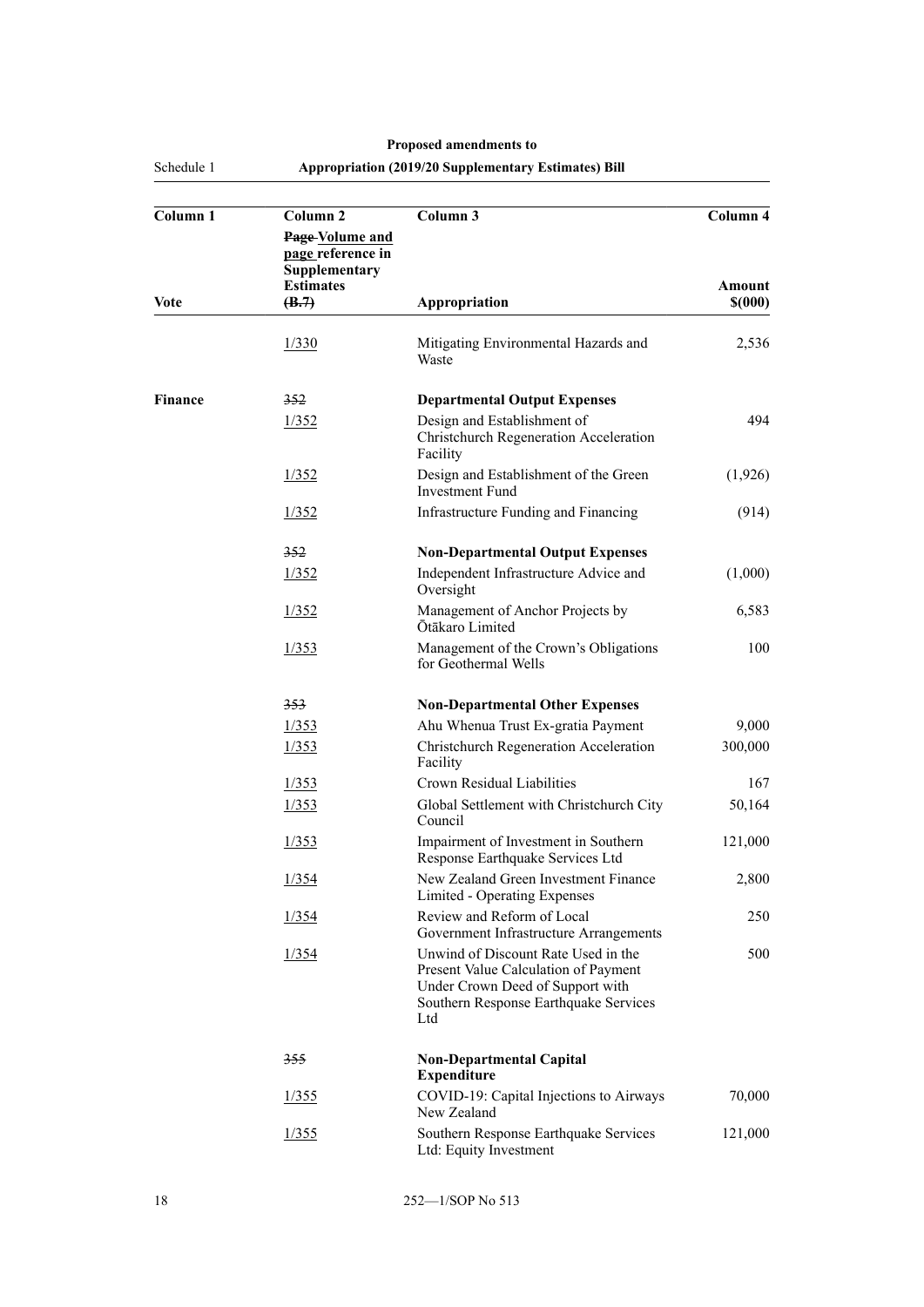| <b>Appropriation (2019/20 Supplementary Estimates) Bill</b> |                                                                                                  |                                                                        | Schedule 1                  |
|-------------------------------------------------------------|--------------------------------------------------------------------------------------------------|------------------------------------------------------------------------|-----------------------------|
| Column <sub>1</sub>                                         | Column <sub>2</sub><br>Page-Volume and<br>page reference in<br>Supplementary<br><b>Estimates</b> | Column 3                                                               | Column 4<br>Amount          |
| Vote                                                        | (B.7)                                                                                            | Appropriation                                                          | \$(000)                     |
|                                                             |                                                                                                  |                                                                        |                             |
|                                                             | 355                                                                                              | <b>Multi-Category</b>                                                  |                             |
|                                                             | $\frac{1}{355}$                                                                                  | Crown Company Monitoring Advice                                        | 938                         |
|                                                             | 1/355                                                                                            | Greater Christchurch Anchor Projects                                   | 107,570                     |
|                                                             | $\frac{1}{357}$                                                                                  | Management of New Zealand House,<br>London                             | 4,444                       |
|                                                             | $\frac{1}{357}$                                                                                  | Management of the Crown's agreement<br>with Taitokerau Forests Limited | 1,306                       |
|                                                             | 1/357                                                                                            | Social Housing Reform                                                  | 605                         |
| <b>Foreign Affairs</b>                                      | 402                                                                                              | <b>Departmental Output Expenses</b>                                    |                             |
| and Trade                                                   | 1/402                                                                                            | Administration of Diplomatic Privileges<br>and Immunities              | 20                          |
|                                                             | 2/162                                                                                            | <b>Consular Services</b>                                               | $(4,074)$ <sup>5</sup> ,376 |
|                                                             | 1/402                                                                                            | Pacific Security Fund                                                  | 2,389                       |
|                                                             | 2/162                                                                                            | Policy Advice and Representation -<br>International Institutions       | (2,624)<br>(5,074)          |
|                                                             | 2/162                                                                                            | Policy Advice and Representation - Other<br>Countries                  | 12,5718,071                 |
|                                                             | 1/402                                                                                            | Promotional Activities - Other Countries                               | (40)                        |
|                                                             | 1/402                                                                                            | Services for Other New Zealand Agencies<br>Overseas                    | 431                         |
|                                                             | 403                                                                                              | <b>Non-Departmental Other Expenses</b>                                 |                             |
|                                                             | 1/403                                                                                            | Subscriptions to International<br>Organisations                        | 3,000                       |
| Forestry                                                    | 416                                                                                              | <b>Multi-Category</b>                                                  |                             |
|                                                             | 1/416                                                                                            | Growth and Development of the Forestry<br>Sector                       | (70, 955)                   |
| Health                                                      | 426                                                                                              | <b>Departmental Output Expenses</b>                                    |                             |
|                                                             | 1/426                                                                                            | Health Sector Information Systems                                      | 3,268                       |
|                                                             | 2/170                                                                                            | Managing the Purchase of Services                                      | 10,23614,986                |
|                                                             | 2/170                                                                                            | <b>Payment Services</b>                                                | (1,000)                     |
|                                                             | 1/426                                                                                            | Regulatory and Enforcement Services                                    | 1,362                       |
|                                                             | 2/170                                                                                            | Sector Planning and Performance                                        | 20,52519,025                |
|                                                             | 426                                                                                              | <b>Non-Departmental Output Expenses</b>                                |                             |
|                                                             | 1/426                                                                                            | Auckland Health Projects Integrated<br><b>Investment Plan</b>          | 1,340                       |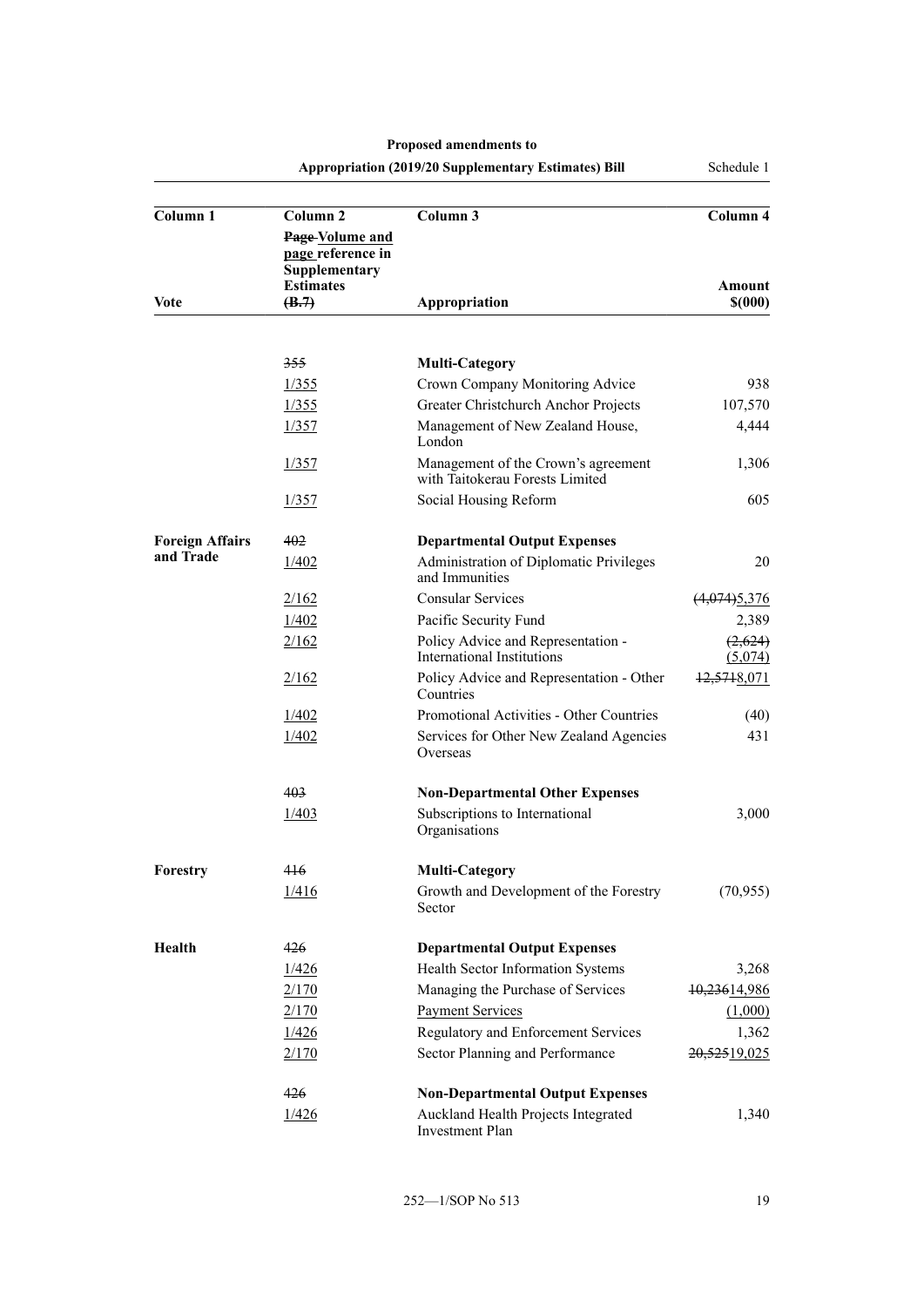Schedule 1

| Column <sub>1</sub> | Column <sub>2</sub><br>Page-Volume and<br>page reference in | Column 3                                                           | Column 4                 |
|---------------------|-------------------------------------------------------------|--------------------------------------------------------------------|--------------------------|
| Vote                | Supplementary<br><b>Estimates</b><br>(B.7)                  | Appropriation                                                      | Amount<br>\$(000)        |
|                     | 2/171                                                       | Health and Disability Support Services -<br><b>Auckland DHB</b>    | <del>30,667</del> 33,995 |
|                     | 2/171                                                       | Health and Disability Support Services -<br>Bay of Plenty DHB      | 20,10822,072             |
|                     | 2/171                                                       | Health and Disability Support Services -<br>Canterbury DHB         | 60,06963,862             |
|                     | 2/171                                                       | Health and Disability Support Services -<br>Capital and Coast DHB  | 15,28217,276             |
|                     | 2/171                                                       | Health and Disability Support Services -<br>Counties-Manukau DHB   | 30,26834,119             |
|                     | 2/171                                                       | Health and Disability Support Services -<br>Hawkes Bay DHB         | 13,84215,186             |
|                     | 2/171                                                       | Health and Disability Support Services -<br><b>Hutt DHB</b>        | 8,3539,392               |
|                     | 2/171                                                       | Health and Disability Support Services -<br>Lakes DHB              | 10,07910,955             |
|                     | 2/171                                                       | Health and Disability Support Services -<br>MidCentral DHB         | 14,87416,276             |
|                     | 2/171                                                       | Health and Disability Support Services -<br>Nelson-Marlborough DHB | <del>13,750</del> 14,938 |
|                     | 2/171                                                       | Health and Disability Support Services -<br>Northland DHB          | 13,29114,915             |
|                     | 2/171                                                       | Health and Disability Support Services -<br>South Canterbury DHB   | 5,3485,839               |
|                     | 2/171                                                       | Health and Disability Support Services -<br>Southern DHB           | 24,66127,024             |
|                     | 2/172                                                       | Health and Disability Support Services -<br>Tairāwhiti DHB         | 3,3343,778               |
|                     | 2/172                                                       | Health and Disability Support Services -<br>Taranaki DHB           | 9,09610,008              |
|                     | 2/172                                                       | Health and Disability Support Services -<br>Waikato DHB            | 31,03634,179             |
|                     | 2/172                                                       | Health and Disability Support Services -<br>Wairarapa DHB          | 4,1714,555               |
|                     | 2/172                                                       | Health and Disability Support Services -<br>Waitemata DHB          | 30,39034,378             |
|                     | 2/172                                                       | Health and Disability Support Services -<br>West Coast DHB         | 3,1913,493               |
|                     | 2/172                                                       | Health and Disability Support Services -<br>Whanganui DHB          | 6,6647,234               |
|                     | 1/428                                                       | Health Sector Projects Operating<br>Expenses                       | 11,385                   |
|                     | 1/428                                                       | <b>Health Services Funding</b>                                     | (12, 181)                |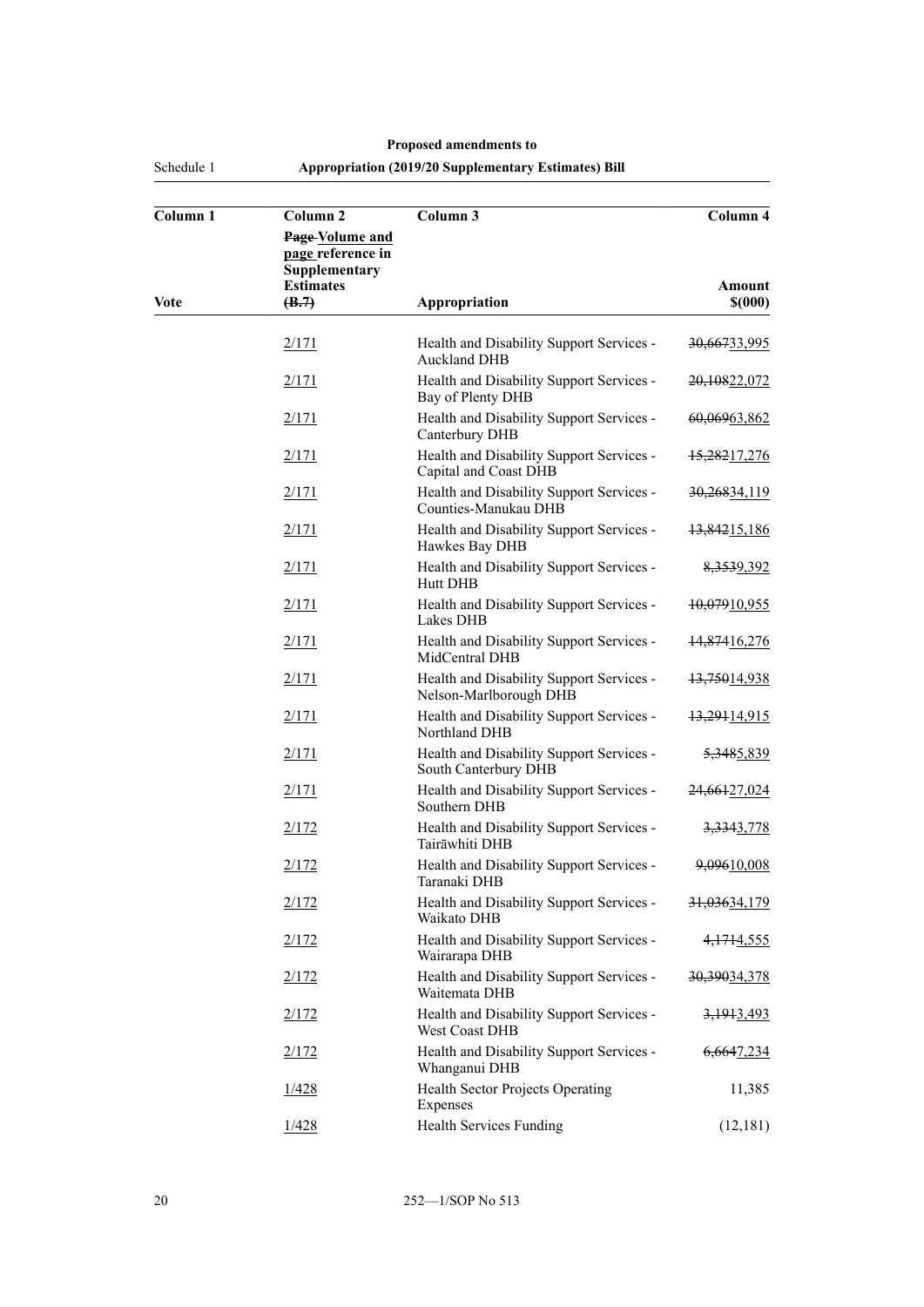| Column 1             | Column <sub>2</sub>                                                       | Column 3                                                                     | Column 4           |
|----------------------|---------------------------------------------------------------------------|------------------------------------------------------------------------------|--------------------|
|                      | Page-Volume and<br>page reference in<br>Supplementary<br><b>Estimates</b> |                                                                              | Amount             |
| <b>Vote</b>          | (B.7)                                                                     | Appropriation                                                                | \$(000)            |
|                      |                                                                           |                                                                              |                    |
|                      | 1/428                                                                     | Health Workforce Training and<br>Development                                 | 4,050              |
|                      | 1/428                                                                     | Monitoring and Protecting Health and<br><b>Disability Consumer Interests</b> | (5,200)            |
|                      | 1/428                                                                     | National Child Health Services                                               | (5,648)            |
|                      | 2/173                                                                     | National Disability Support Services                                         | 254,594<br>279,994 |
|                      | 2/173                                                                     | National Emergency Services                                                  | (1,114)11,267      |
|                      | 2/173                                                                     | National Health Information Systems                                          | 1,0005,000         |
|                      | 1/428                                                                     | National Māori Health Services                                               | 12,500             |
|                      | 2/173                                                                     | <b>National Maternity Services</b>                                           | 5,480              |
|                      | 1/428                                                                     | National Mental Health Services                                              | 18,621             |
|                      | 2/173                                                                     | National Personal Health Services                                            | 17,70865,843       |
|                      | 1/428                                                                     | National Planned Care Services                                               | 5,664              |
|                      | 2/173                                                                     | Primary Health Care Strategy                                                 | (5,000)29,000      |
|                      | $\frac{1}{429}$                                                           | Problem Gambling Services                                                    | 381                |
|                      | 2/173                                                                     | Public Health Service Purchasing                                             | 237,238<br>733,088 |
|                      | 1/429                                                                     | Supporting Equitable Pay                                                     | (413, 636)         |
|                      | 1/429                                                                     | Supporting Safe Working Conditions for<br><b>Nurses</b>                      | 9,586              |
|                      | 429                                                                       | <b>Non-Departmental Other Expenses</b>                                       |                    |
|                      | 1/429                                                                     | International Health Organisations                                           | 70                 |
|                      | 1/429                                                                     | Legal Expenses                                                               | 1,650              |
|                      | <u>2/174</u>                                                              | Provider Development                                                         | (6,269)<br>(7,269) |
|                      | 429                                                                       | <b>Non-Departmental Capital</b><br><b>Expenditure</b>                        |                    |
|                      | 1/429                                                                     | Equity for Capital Projects for DHBs and<br>Health Sector Crown Agencies     | (1, 152, 634)      |
|                      | 1/429                                                                     | Equity Support for DHB deficits                                              | 295,789            |
|                      | 1/429                                                                     | Health Sector Projects                                                       | 157,143            |
|                      | 1/429                                                                     | Residential Care Loans - Payments                                            | 5,000              |
|                      | 430                                                                       | <b>Multi-Category</b>                                                        |                    |
|                      | 1/430                                                                     | Policy Advice and Ministerial Servicing                                      | 10,709             |
| <b>Housing and</b>   | 466                                                                       | <b>Departmental Output Expenses</b>                                          |                    |
| Urban<br>Development | 1/466                                                                     | <b>Community Housing Regulatory</b><br>Authority                             | 829                |

### **Appropriation (2019/20 Supplementary Estimates) Bill** Schedule 1

252—1/SOP No 513 21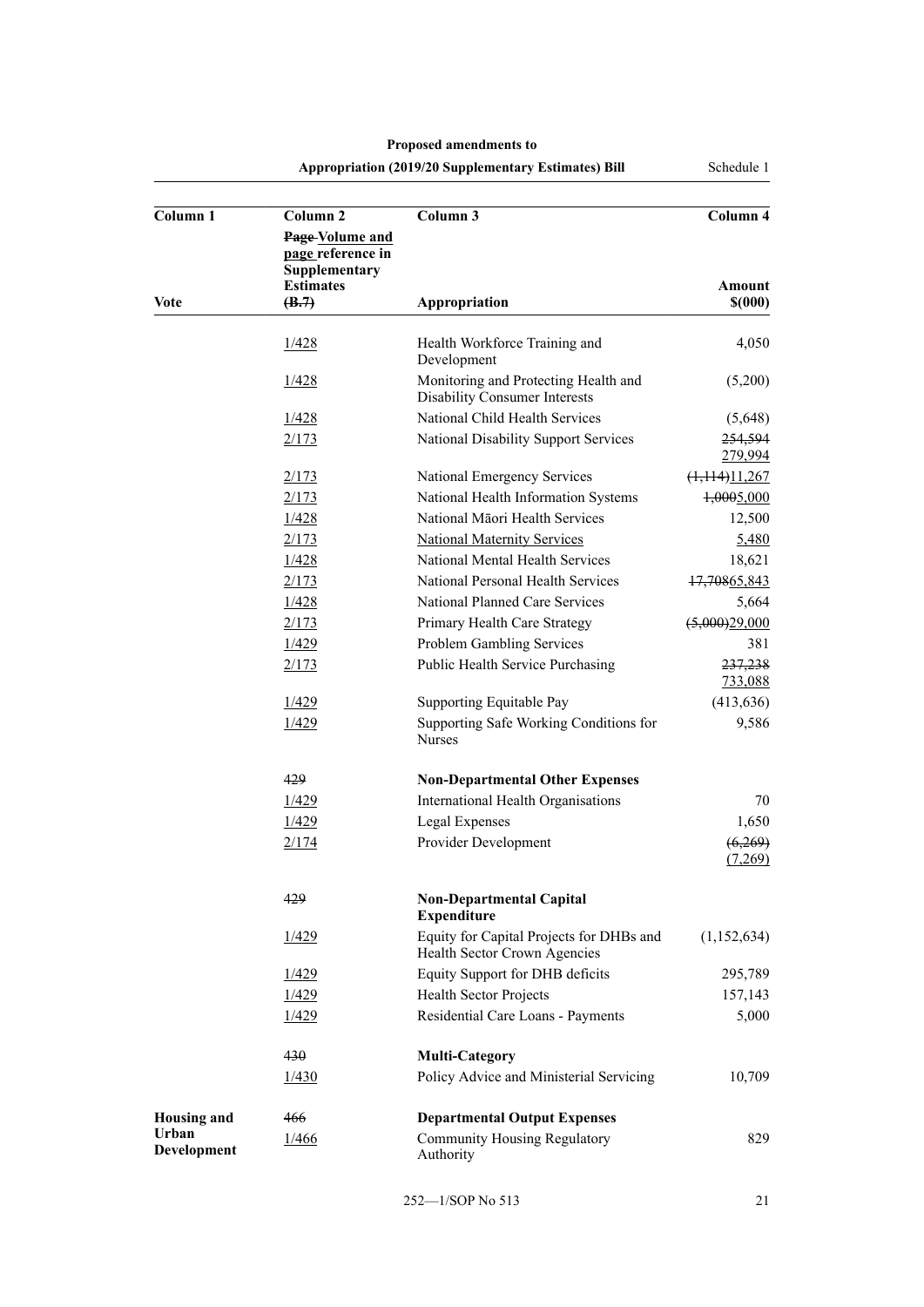Schedule 1

| Column 1                | Column <sub>2</sub>                                   | Column 3                                                    | Column 4          |
|-------------------------|-------------------------------------------------------|-------------------------------------------------------------|-------------------|
|                         | Page-Volume and<br>page reference in<br>Supplementary |                                                             |                   |
| Vote                    | <b>Estimates</b><br>(B.7)                             | Appropriation                                               | Amount<br>\$(000) |
|                         | 1/466                                                 | Consenting in Special Housing Areas                         | (3,000)           |
|                         | 1/466                                                 | Establishment of Kāinga-Ora - Homes<br>and Communities      | 3,100             |
|                         | 1/466                                                 | Facilitating the Redevelopment of<br>Surplus Crown Land     | 20                |
|                         | 1/466                                                 | KiwiBuild Unit                                              | (10,749)          |
|                         | 1/466                                                 | Management of Housing Places,<br>Providers and Services     | 4,974             |
|                         | 466                                                   | <b>Non-Departmental Output Expenses</b>                     |                   |
|                         | 1/466                                                 | He Kūkū Ki Te Kāinga - Increasing<br>Māori Housing Supply   | 7,000             |
|                         | 1/466                                                 | He Taupua - Increasing Māori Housing<br>Provider Capability | 1,000             |
|                         | 1/467                                                 | Housing New Zealand Corporation<br><b>Support Services</b>  | (7,000)           |
|                         | 1/467                                                 | Kāinga Ora - Homes and Communities                          | 21,080            |
|                         | 1/467                                                 | KiwiBuild Operations                                        | 8,446             |
|                         | 1/467                                                 | Local Innovations and Partnerships                          | 500               |
|                         | 1/467                                                 | Support Services to increase home<br>ownership              | 1,500             |
|                         | 467                                                   | <b>Benefits or Related Expenses</b>                         |                   |
|                         | 1/467                                                 | <b>First Home Grants</b>                                    | 54,646            |
|                         | 1/467                                                 | KiwiSaver HomeStart Grant                                   | (70, 746)         |
|                         | 467                                                   | <b>Non-Departmental Other Expenses</b>                      |                   |
|                         | 1/467                                                 | Land for Housing - Deferred Settlements                     | 16,980            |
|                         | 1/467                                                 | Social Housing Provider Development                         | 2,634             |
|                         | 468                                                   | <b>Multi-Category</b>                                       |                   |
|                         | 1/468                                                 | Policy Advice and Related Outputs                           | 9,594             |
|                         | 2/193                                                 | <b>Public Housing</b>                                       | 796496            |
|                         | 2/194                                                 | <b>Transitional Housing</b>                                 | 59,56341,163      |
| <b>Internal Affairs</b> | 506                                                   | <b>Departmental Output Expenses</b>                         |                   |
|                         | 1/506                                                 | Administration of Grants                                    | 492               |
|                         | 1/506                                                 | <b>Local Government Services</b>                            | (21)              |
|                         | 506                                                   | <b>Non-Departmental Output Expenses</b>                     |                   |
|                         | 1/506                                                 | Classification of Films, Videos and<br>Publications         | 674               |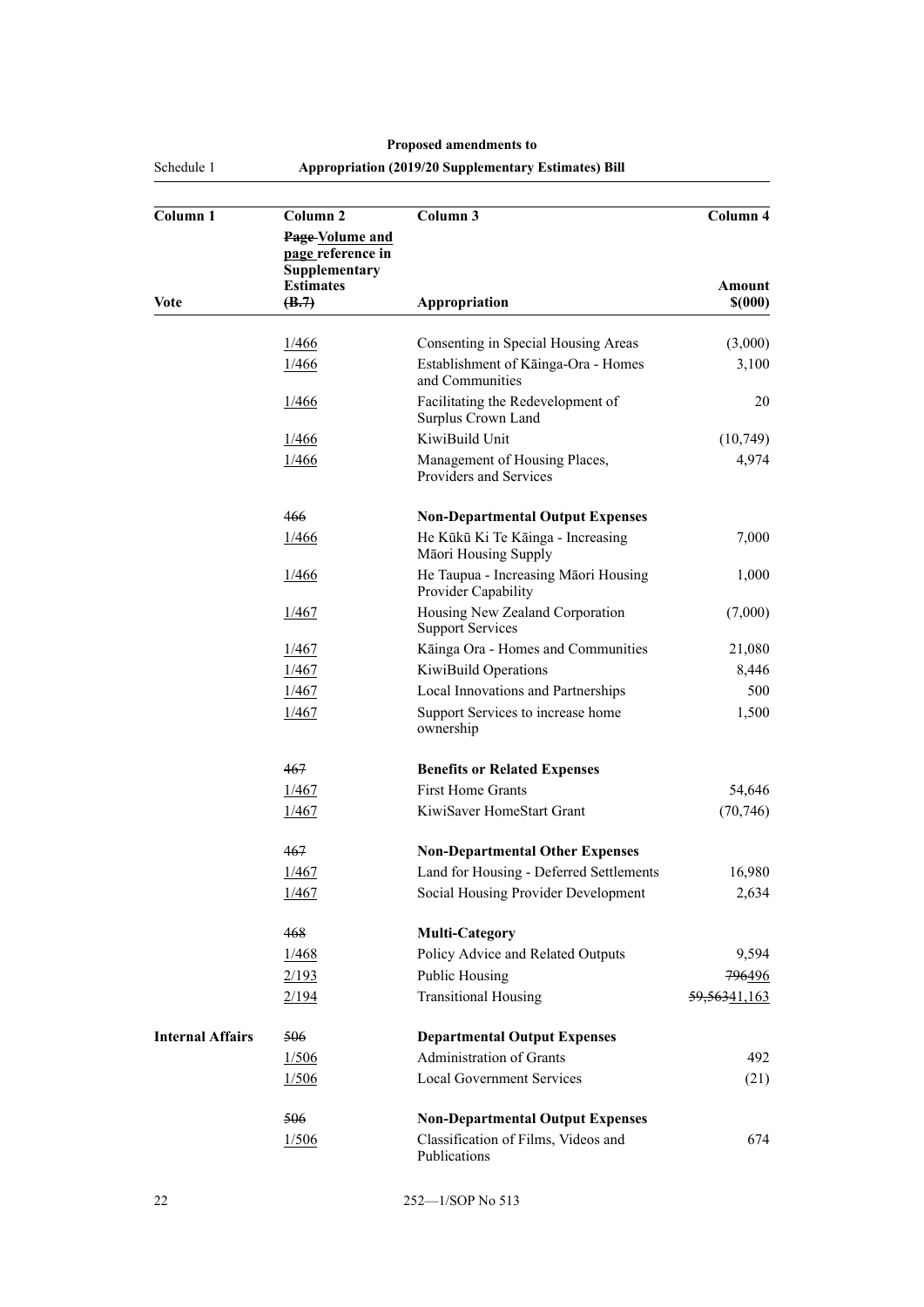| <b>Appropriation (2019/20 Supplementary Estimates) Bill</b> |                                                                                    |                                                                          | Schedule 1        |  |
|-------------------------------------------------------------|------------------------------------------------------------------------------------|--------------------------------------------------------------------------|-------------------|--|
| Column <sub>1</sub>                                         | Column <sub>2</sub>                                                                | Column 3                                                                 | Column 4          |  |
| Vote                                                        | Page-Volume and<br>page reference in<br>Supplementary<br><b>Estimates</b><br>(B.7) | Appropriation                                                            | Amount<br>\$(000) |  |
|                                                             |                                                                                    |                                                                          |                   |  |
|                                                             | 506                                                                                | <b>Benefits or Related Expenses</b>                                      |                   |  |
|                                                             | 1/506                                                                              | Rates Rebate Scheme                                                      | (1,500)           |  |
|                                                             | 507                                                                                | <b>Non-Departmental Other Expenses</b>                                   |                   |  |
|                                                             | 1/507                                                                              | Chatham Islands Wharves - Operational<br>Costs                           | (300)             |  |
|                                                             | 1/507                                                                              | Crown-owned Assets at Lake Taupō -<br>Maintenance Costs                  | 275               |  |
|                                                             | 1/507                                                                              | Depreciation on Official Residences                                      | (75)              |  |
|                                                             | 1/507                                                                              | <b>Ethnic Communities Grants</b>                                         | 3,856             |  |
|                                                             | 2/208                                                                              | Miscellaneous Grants - Internal Affairs                                  | 6,2147,968        |  |
|                                                             | 1/507                                                                              | Public Inquiries                                                         | 758               |  |
|                                                             | 2/208                                                                              | <b>Support to the Racing Industry - Grants</b><br>and Subsidies          | 41,000            |  |
|                                                             | 1/508                                                                              | Transfer of Crown Assets at Taupō<br>Landing Recreation Reserve          | 484               |  |
|                                                             | 508                                                                                | <b>Non-Departmental Capital</b><br><b>Expenditure</b>                    |                   |  |
|                                                             | 1/508                                                                              | Capital Injection to the Office of Film and<br>Literature Classification | 600               |  |
|                                                             | 1/508                                                                              | Capital Investments - Chatham Islands<br>Wharves                         | 250               |  |
|                                                             | 1/508                                                                              | Capital Investments - Lake Taupō                                         | 88                |  |
|                                                             | $\frac{1}{508}$                                                                    | Capital Investments - Official Residences                                | 236               |  |
|                                                             | 508                                                                                | <b>Multi-Category</b>                                                    |                   |  |
|                                                             | 1/508                                                                              | Civic Information Services                                               | (109)             |  |
|                                                             | 1/509                                                                              | <b>Community Funding Schemes</b>                                         | 5,782             |  |
|                                                             | 1/509                                                                              | Community Information and Advisory<br>Services                           | (1,179)           |  |
|                                                             | 2/211                                                                              | Government Digital Services                                              | (3,020)(460)      |  |
|                                                             | 1/510                                                                              | Ministerial Support Services                                             | (524)             |  |
|                                                             | 1/511                                                                              | Policy Advice                                                            | 6,329             |  |
|                                                             | 2/213                                                                              | <b>Regulatory Services</b>                                               | 1,2312,731        |  |
|                                                             | 1/511                                                                              | Services Supporting the Executive                                        | 3,838             |  |
|                                                             | 2/213                                                                              | Support for Statutory and Other Bodies                                   | 7,0837,748        |  |
| <b>Justice</b>                                              | 560                                                                                | <b>Departmental Output Expenses</b>                                      |                   |  |
|                                                             | 1/560                                                                              | Administration of Legal Services                                         | (1,192)           |  |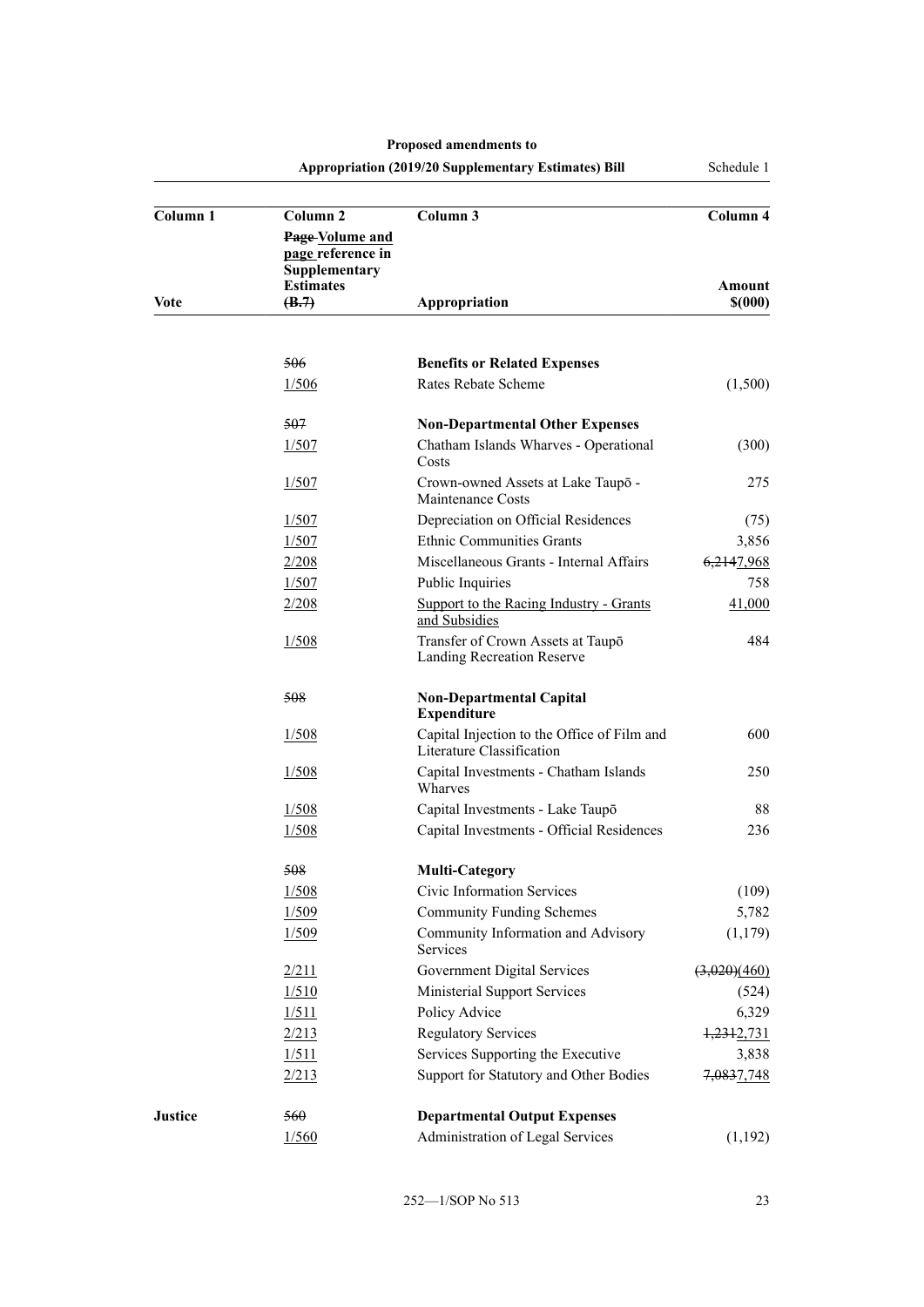Schedule 1

| Column <sub>1</sub>  | Column <sub>2</sub>                                   | Column 3                                                                 | Column 4          |
|----------------------|-------------------------------------------------------|--------------------------------------------------------------------------|-------------------|
|                      | Page-Volume and<br>page reference in<br>Supplementary |                                                                          |                   |
| Vote                 | <b>Estimates</b><br>(B.7)                             | Appropriation                                                            | Amount<br>\$(000) |
|                      |                                                       |                                                                          |                   |
|                      | $\frac{1}{560}$                                       | Establishing the Criminal Cases Review<br>Commission                     | 911               |
|                      | $\frac{1}{560}$                                       | Justice and Emergency Agencies Property<br>and Shared Services           | 3,716             |
|                      | $\frac{1}{560}$                                       | <b>Public Defence Service</b>                                            | 4,072             |
|                      | 1/560                                                 | Public Provision of Referendum-Related<br>Information                    | 3,960             |
|                      | $\frac{1}{560}$                                       | Reducing Family Violence and Sexual<br>Violence                          | 2,619             |
|                      | $\frac{1}{560}$                                       | Sector Leadership and Support                                            | 3,516             |
|                      | 560                                                   | <b>Non-Departmental Output Expenses</b>                                  |                   |
|                      | 1/560                                                 | Crime Prevention and Community Safety<br>Programmes                      | (750)             |
|                      | 1/560                                                 | <b>Electoral Services</b>                                                | 29,235            |
|                      | 1/561                                                 | Inspector-General of Intelligence and<br>Security                        | 45                |
|                      | 1/561                                                 | Legal Aid                                                                | 10,096            |
|                      | 1/561                                                 | Services from the Criminal Cases Review<br>Commission                    | 801               |
|                      | $\frac{1}{561}$                                       | Services from the Human Rights<br>Commission                             | 3,370             |
|                      | $\frac{1}{561}$                                       | Services from the Independent Police<br><b>Conduct Authority</b>         | 500               |
|                      | $\frac{1}{561}$                                       | Services from the Privacy Commissioner                                   | 738               |
|                      | 1/561                                                 | Support and Assistance provided by<br>Victim Support to Victims of Crime | 1,271             |
|                      | 561                                                   | <b>Non-Departmental Other Expenses</b>                                   |                   |
|                      | 1/561                                                 | Victims' Services                                                        | 4,217             |
|                      | 562                                                   | <b>Non-Departmental Capital</b><br><b>Expenditure</b>                    |                   |
|                      | 1/562                                                 | Capital Expenditure Criminal Cases<br>Review Commission                  | 1,689             |
|                      | 562                                                   | <b>Multi-Category</b>                                                    |                   |
|                      | 1/562                                                 | Justice Policy Advice and Related<br>Services                            | (9)               |
|                      | 1/562                                                 | Māori Crown Relations                                                    | (976)             |
| <b>Labour Market</b> | 588                                                   | <b>Departmental Output Expenses</b>                                      |                   |
|                      | 1/588                                                 | <b>ACC</b> - Regulatory Services                                         | (18)              |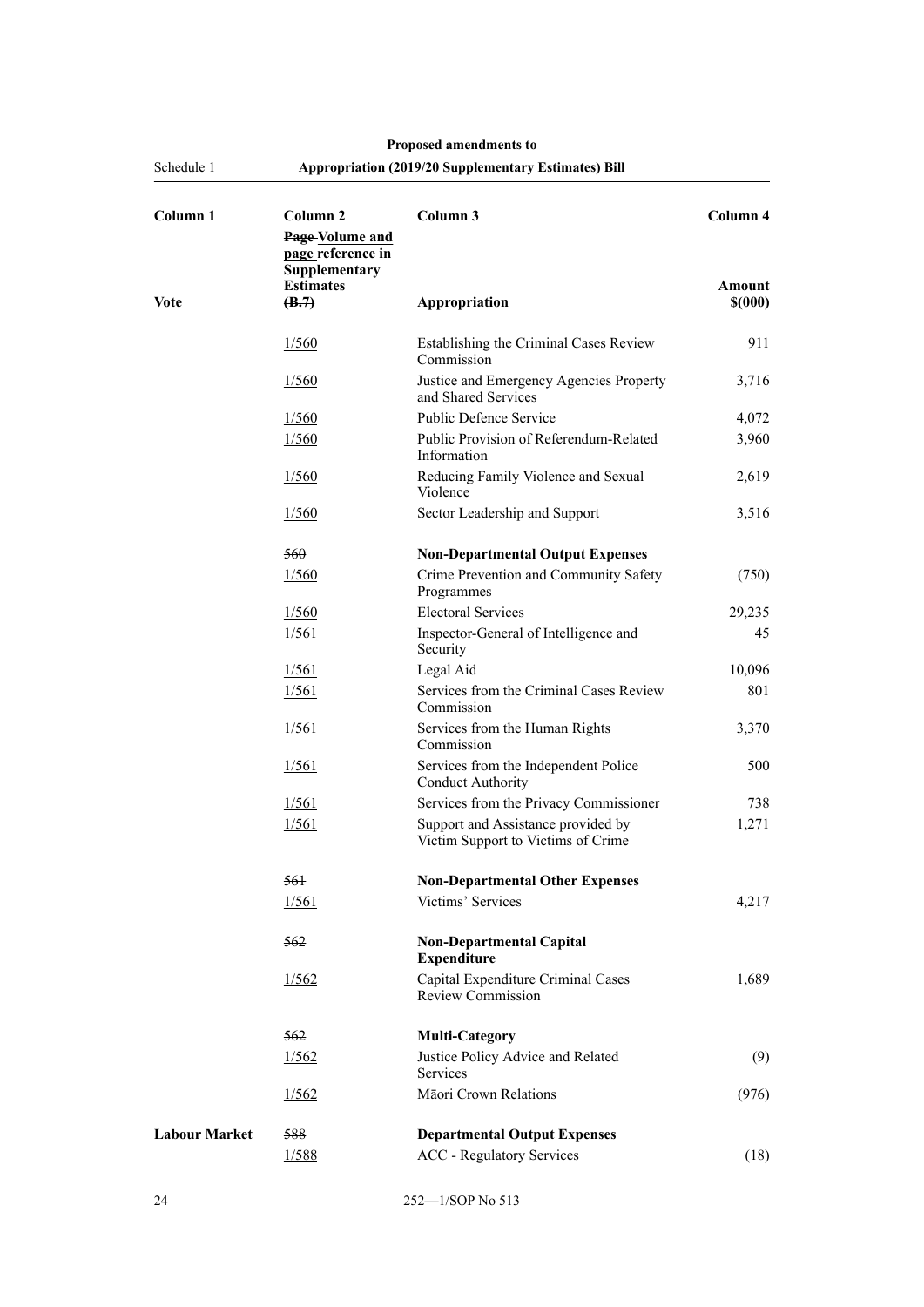| Column 1 | Column <sub>2</sub>                                                       | Column 3                                                                                             | Column 4            |
|----------|---------------------------------------------------------------------------|------------------------------------------------------------------------------------------------------|---------------------|
|          | Page-Volume and<br>page reference in<br>Supplementary<br><b>Estimates</b> |                                                                                                      | Amount              |
| Vote     | ( <b>B.7</b> )                                                            | Appropriation                                                                                        | $$^{(000)}$         |
|          | 1/588                                                                     | <b>Employment - Employment Sector</b><br>Analysis and Facilitation                                   | 1,157               |
|          | <u>1/588</u>                                                              | Immigration - Regulation of Immigration<br>Advisers                                                  | 26                  |
|          | <u>1/588</u>                                                              | Workplace Relations and Safety -<br><b>Employment Relations Services</b>                             | 2,050               |
|          | 588                                                                       | <b>Non-Departmental Output Expenses</b>                                                              |                     |
|          | <u>1/588</u>                                                              | ACC - Rehabilitation Entitlements and<br>Services                                                    | 5,114               |
|          | 2/229                                                                     | Workplace Relations and Safety -<br>Workplace Health and Safety                                      | 3511,608            |
|          | 589                                                                       | <b>Non-Departmental Other Expenses</b>                                                               |                     |
|          | 1/589                                                                     | Crown Debt Write Offs                                                                                | 100                 |
|          | <u>1/589</u>                                                              | Employment - He Poutama Rangatahi                                                                    | 16,529              |
|          | <u>1/589</u>                                                              | Employment - He Poutama Rangatahi/<br>Youth Employment Pathways                                      | (11, 181)           |
|          | 1/589                                                                     | Workplace Relations and Safety -<br>Concession Expense for Loans to<br>WorkSafe New Zealand          | 788                 |
|          | 1/590                                                                     | Workplace Relations and Safety -<br>International Labour Organisation                                | 250                 |
|          | 1/590                                                                     | Workplace Relations and Safety -<br>Remuneration Authority Members' Fees,<br>Salaries and Allowances | 159                 |
|          | 590                                                                       | <b>Non-Departmental Capital</b><br><b>Expenditure</b>                                                |                     |
|          | 1/590                                                                     | Workplace Relations and Safety - Capital<br>for WorkSafe New Zealand                                 | 1,185               |
|          | 590                                                                       | <b>Multi-Category</b>                                                                                |                     |
|          | 1/590                                                                     | <b>Immigration Services</b>                                                                          | 52,212              |
|          | 1/590                                                                     | Policy Advice and Related Outputs                                                                    | 1,534               |
| Lands    | 612                                                                       | <b>Non-Departmental Output Expenses</b>                                                              |                     |
|          | 1/612                                                                     | <b>Forestry Plantation Activity</b>                                                                  | 500                 |
|          | 612                                                                       | <b>Non-Departmental Other Expenses</b>                                                               |                     |
|          | 2/236                                                                     | <b>Bad and Doubtful Debts</b>                                                                        | 7001,800            |
|          | 2/236                                                                     | Depreciation                                                                                         | <del>1,466366</del> |
|          | 1/612                                                                     | Impairment of Intangible Assets                                                                      | 7,500               |
|          |                                                                           |                                                                                                      |                     |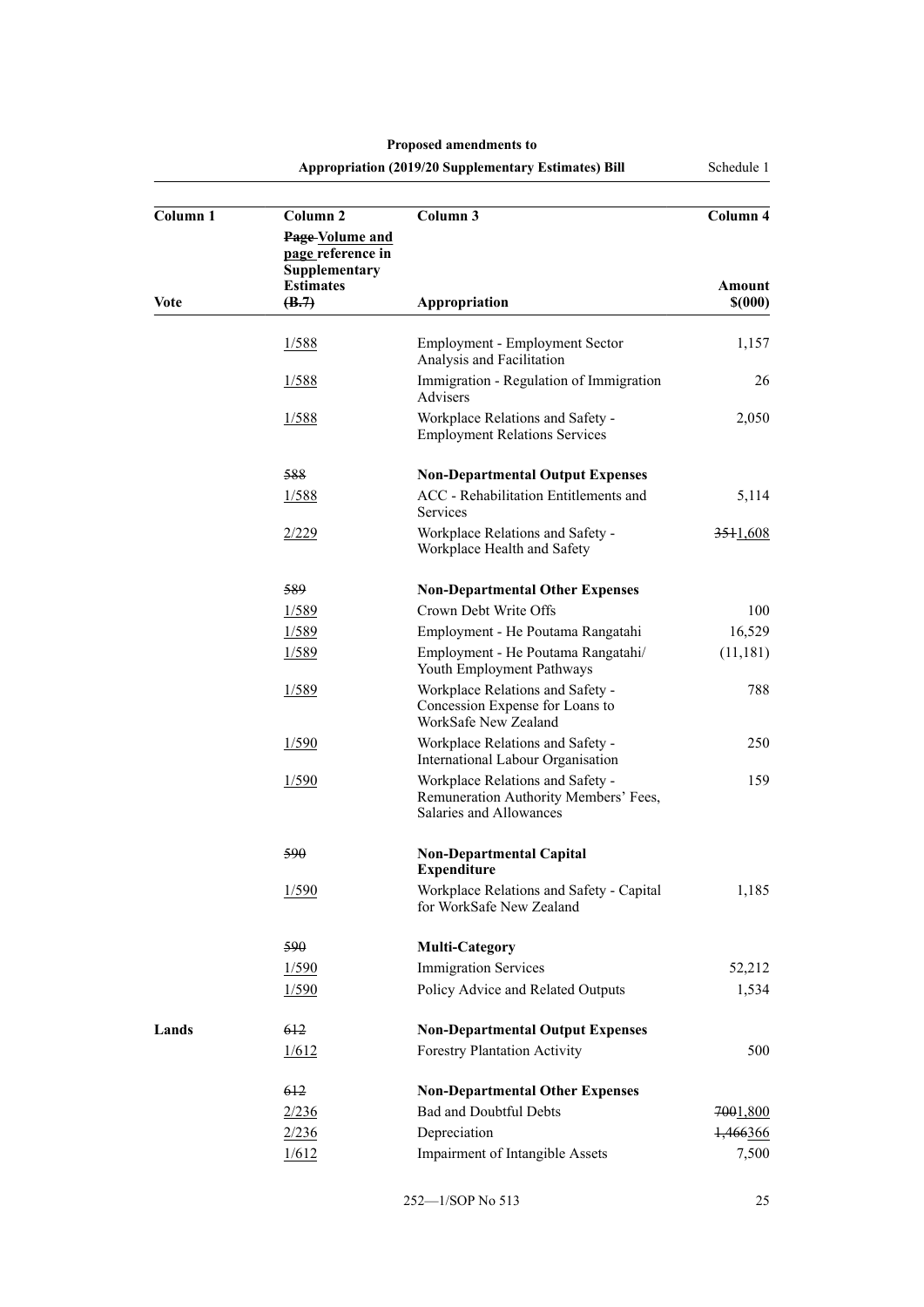Schedule 1

| Column 1           | Column <sub>2</sub>                                   | Column 3                                                                                           | Column 4          |
|--------------------|-------------------------------------------------------|----------------------------------------------------------------------------------------------------|-------------------|
|                    | Page-Volume and<br>page reference in<br>Supplementary |                                                                                                    |                   |
| <b>Vote</b>        | <b>Estimates</b><br>(B.7)                             | Appropriation                                                                                      | Amount<br>\$(000) |
|                    | 1/612                                                 | Impairment of Land for Treaty<br>Settlements                                                       | 45                |
|                    | 1/612                                                 | Land Liabilities                                                                                   | 200               |
|                    | 1/612                                                 | Loss on sale of Landbank properties                                                                | 525               |
|                    | 1/613                                                 | Rates on Crown Land                                                                                | 500               |
|                    | 613                                                   | <b>Non-Departmental Capital</b><br><b>Expenditure</b>                                              |                   |
|                    | $\frac{1}{613}$                                       | Crown Acquisitions - Huntly East                                                                   | 1,000             |
|                    | 613                                                   | <b>Multi-Category</b>                                                                              |                   |
|                    | 1/613                                                 | Canterbury Earthquake Recovery Land<br>Ownership and Management                                    | 71,465            |
|                    | 1/614                                                 | Crown Land                                                                                         | 1,095             |
|                    | 1/615                                                 | <b>Location Based Information</b>                                                                  | 3,460             |
|                    | 1/615                                                 | Managing the Overseas Investment<br>Regime                                                         | (12,979)          |
|                    | 1/616                                                 | Policy Advice and Related Services                                                                 | 1,500             |
|                    | 1/616                                                 | Property Rights                                                                                    | 8,000             |
|                    | 1/616                                                 | Purchase and Preparation of Assets for<br>Possible Use in future Treaty of Waitangi<br>Settlements | 3,454             |
| Māori              | 640                                                   | <b>Departmental Output Expenses</b>                                                                |                   |
| <b>Development</b> | 1/640                                                 | Kaupapa Whakamaumahara Pakanga<br>Whenua Māori (Māori Land War<br>Commemorations)                  | 33                |
|                    | 1/640                                                 | Ngā Ratonga mō ngā Kaipupuri Whenua<br>Māori (Services for Māori Land Owners)                      | 11,166            |
|                    | 1/640                                                 | Whakapakari Kaupapa Whānau Ora<br>(Whānau Ora Commissioning Approach)                              | (161)             |
|                    | 640                                                   | <b>Non-Departmental Output Expenses</b>                                                            |                   |
|                    | 1/640                                                 | Kōtuitui Te Ture Whenua (Te Ture<br>Whenua Network)                                                | (88)              |
|                    | 2/246                                                 | Pāpāho Reo me ngā Kaupapa Māori<br>(Māori Broadcast and Streamed Services)                         | <u>500</u>        |
|                    | 2/246                                                 | Tahua Whanaketanga Māori (Māori<br>Development Fund)                                               | 9,10512,098       |
|                    | 1/640                                                 | Te Kōtuitui Hanga Whare mō ngāi Māori<br>(Māori Housing)                                           | 2,961             |
|                    | 2/247                                                 | Whakamahi i ngā Huanga a Whānau Ora<br>(Commissioning Whanau Ora Outcomes)                         | 12,66733,181      |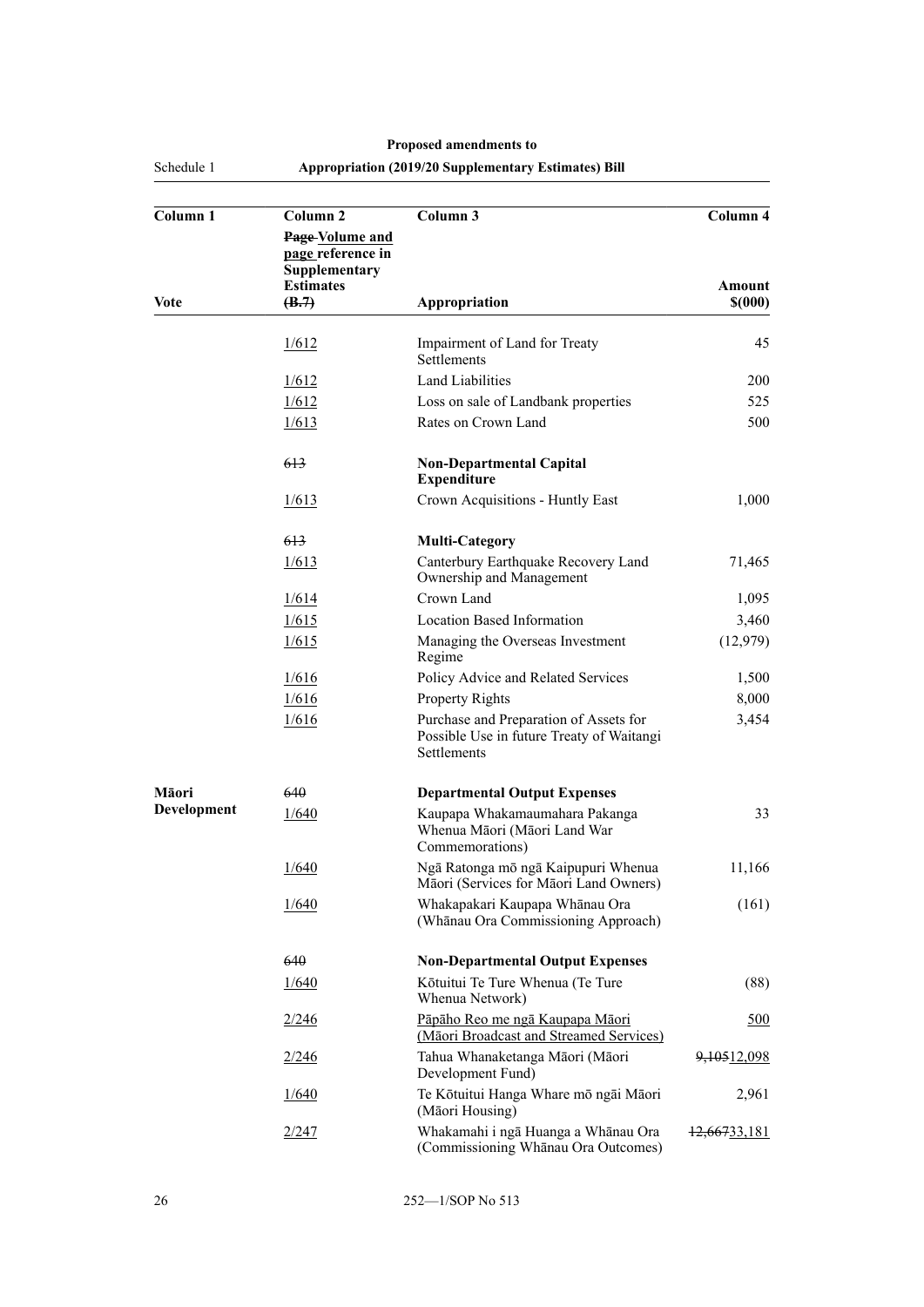|                           |                                                                              | <b>Appropriation (2019/20 Supplementary Estimates) Bill</b>                                                                      | Schedule 1        |
|---------------------------|------------------------------------------------------------------------------|----------------------------------------------------------------------------------------------------------------------------------|-------------------|
| Column <sub>1</sub>       | Column <sub>2</sub><br>Page-Volume and<br>page reference in<br>Supplementary | Column 3                                                                                                                         | Column 4          |
| <b>Vote</b>               | <b>Estimates</b><br>( <b>B.7</b> )                                           | Appropriation                                                                                                                    | Amount<br>\$(000) |
|                           | 1/641                                                                        | Whakarauora Reo mō te Motu (National<br>Māori Language Revitalisation)                                                           | 1,000             |
|                           | 641                                                                          | <b>Benefits or Related Expenses</b>                                                                                              |                   |
|                           | 1/641                                                                        | Takoha Rangatiratanga (Rangatiratanga<br>Grants)                                                                                 | (25)              |
|                           | 641                                                                          | <b>Non-Departmental Other Expenses</b>                                                                                           |                   |
|                           | 1/641                                                                        | Rōpū Whakahaere, Rōpū Hapori Māori<br>(Community and Māori Governance<br>Organisations)                                          | (1,000)           |
|                           | 1/641                                                                        | Te Hokohoko mai o te Moni ā-Tau a te<br>Poari Kaitiaki Māori o Taranaki (Buyout<br>of the Taranaki Māori Trust Board<br>Annuity) | 20,800            |
|                           | 641                                                                          | <b>Multi-Category</b>                                                                                                            |                   |
|                           | 1/641                                                                        | Hauora me te Oranga Māori (Māori<br>Health and Wellbeing)                                                                        | (176)             |
|                           | 1/642                                                                        | Takatūtanga me ngā Haumitanga ā-rohe<br>(Regional Engagement and Investment)                                                     | (16)              |
|                           | 1/642                                                                        | Tohutohu Kaupapa Here me ngā Huanga<br>Pātata (Policy Advice and Related<br>Outputs)                                             | 1,836             |
|                           | 1/642                                                                        | Whanaketanga Ōhanga Māori (Māori<br>Economic Development)                                                                        | (5,703)           |
| Office of the             | 660                                                                          | <b>Departmental Output Expenses</b>                                                                                              |                   |
| <b>Clerk</b>              | 1/660                                                                        | Secretariat Services for the House of<br>Representatives                                                                         | 389               |
| <b>Official</b>           | 666                                                                          | <b>Departmental Output Expenses</b>                                                                                              |                   |
| Development<br>Assistance | 2/254                                                                        | Management of New Zealand's<br><b>International Development Cooperation</b>                                                      | (942)(1,942)      |
| Ombudsmen                 | 674                                                                          | <b>Departmental Output Expenses</b>                                                                                              |                   |
|                           | 1/674                                                                        | Investigation and Resolution of<br><b>Complaints About Government</b><br>Administration                                          | 58                |
| Oranga Tamariki           | 680                                                                          | <b>Departmental Output Expenses</b>                                                                                              |                   |
|                           | 1/680                                                                        | <b>Adoption Services</b>                                                                                                         | 840               |
|                           | 1/680                                                                        | Crown Response to the Royal<br>Commission of Inquiry into Historical                                                             | 248               |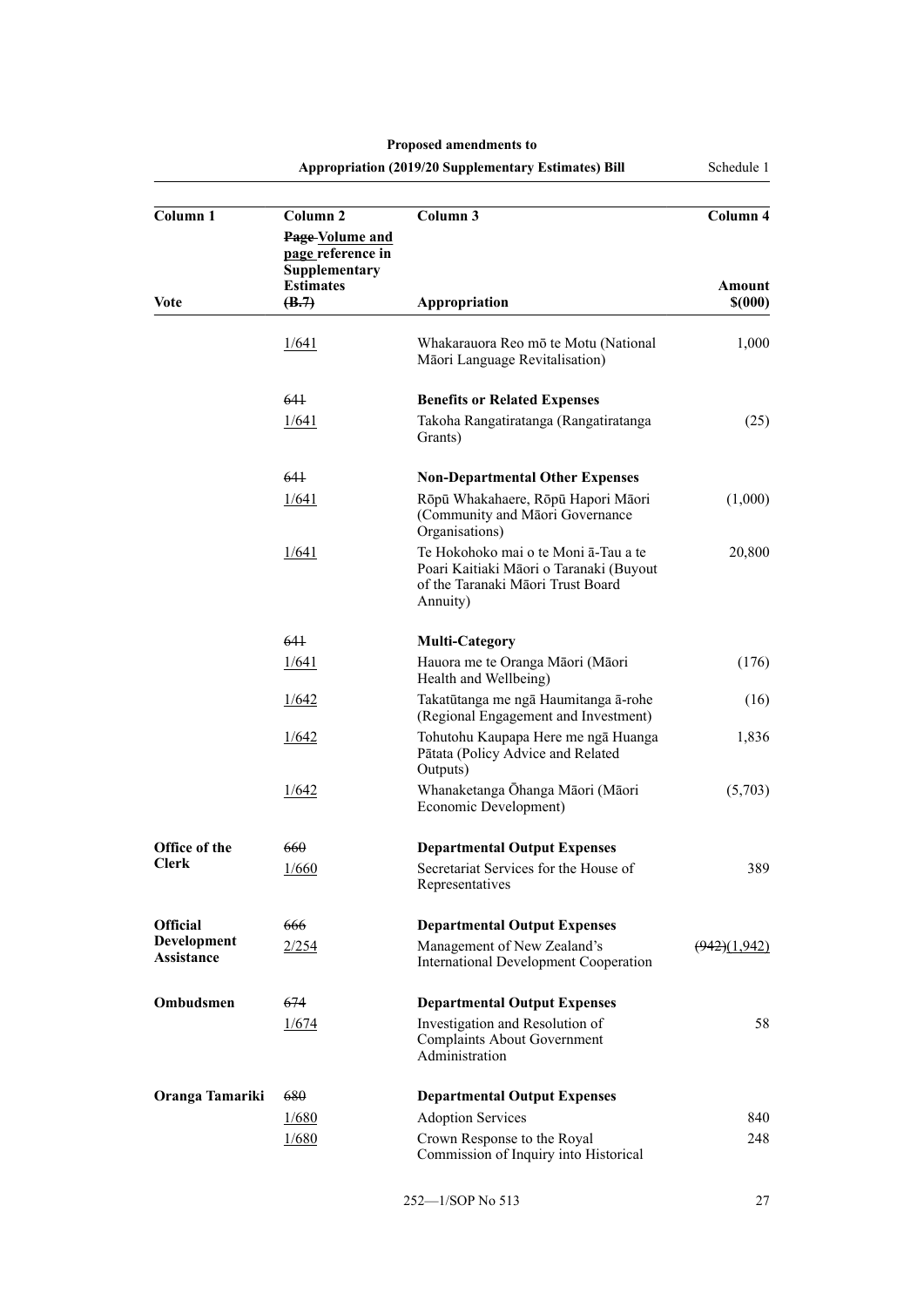| Column 1              | Column <sub>2</sub>                                                       | Column 3                                                                  | Column 4           |
|-----------------------|---------------------------------------------------------------------------|---------------------------------------------------------------------------|--------------------|
|                       | Page-Volume and<br>page reference in<br>Supplementary<br><b>Estimates</b> |                                                                           | Amount             |
| Vote                  | (B.7)                                                                     | Appropriation                                                             | \$(000)            |
|                       |                                                                           | Abuse in State Care and in the Care of<br><b>Faith-Based Institutions</b> |                    |
|                       | 1/680                                                                     | Data, Analytics and Evidence Services                                     | (1,506)            |
|                       | 1/680                                                                     | <b>Ministerial Services</b>                                               | 288                |
|                       | 1/680                                                                     | Policy Advice                                                             | 2,511              |
|                       | 681                                                                       | <b>Multi-Category</b>                                                     |                    |
|                       | 2/261                                                                     | Investing in Children and Young People                                    | (3,734)<br>(3,302) |
| Parliamentary         | 710                                                                       | <b>Departmental Output Expenses</b>                                       |                    |
| <b>Service</b>        | 1/710                                                                     | Support Services to the Speaker                                           | (75)               |
|                       | 710                                                                       | <b>Departmental Other Expenses</b>                                        |                    |
|                       | $\frac{1}{710}$                                                           | Onerous Lease and Asset Write-offs                                        | 30,819             |
|                       | 710                                                                       | <b>Non-Departmental Other Expenses</b>                                    |                    |
|                       | 1/710                                                                     | Depreciation Expense on Parliamentary<br>Complex                          | 5,000              |
|                       | 711                                                                       | <b>Multi-Category</b>                                                     |                    |
|                       | $\frac{1/711}{2}$                                                         | Operations, Information and Advisory<br>Services                          | 1,915              |
| Police                | 734                                                                       | <b>Departmental Output Expenses</b>                                       |                    |
|                       | 2/266                                                                     | Case Resolution and Support to Judicial<br>Process                        | 8,71926,011        |
|                       | 2/266                                                                     | General Crime Prevention Services                                         | 30,85933,355       |
|                       | 1/734                                                                     | Investigations                                                            | (8,005)            |
|                       | 2/266                                                                     | Police Primary Response Management                                        | (29,005)<br>50,985 |
|                       | 1/734                                                                     | Road Safety Programme                                                     | 46,056             |
|                       | 2/266                                                                     | Specific Crime Prevention Services and<br>Maintenance of Public Order     | 2,44027,694        |
|                       | 735                                                                       | <b>Multi-Category</b>                                                     |                    |
|                       | 1/735                                                                     | Policy Advice and Ministerial Services                                    | 2,491              |
| <b>Prime Minister</b> | 750                                                                       | <b>Departmental Output Expenses</b>                                       |                    |
| and Cabinet           | $\frac{1/750}{2}$                                                         | Canterbury Earthquake Recovery                                            | (1,910)            |
|                       | 1/750                                                                     | Cyber Security                                                            | (1,300)            |
|                       | 1/750                                                                     | Support for Inquiry into EQC                                              | 650                |

Schedule 1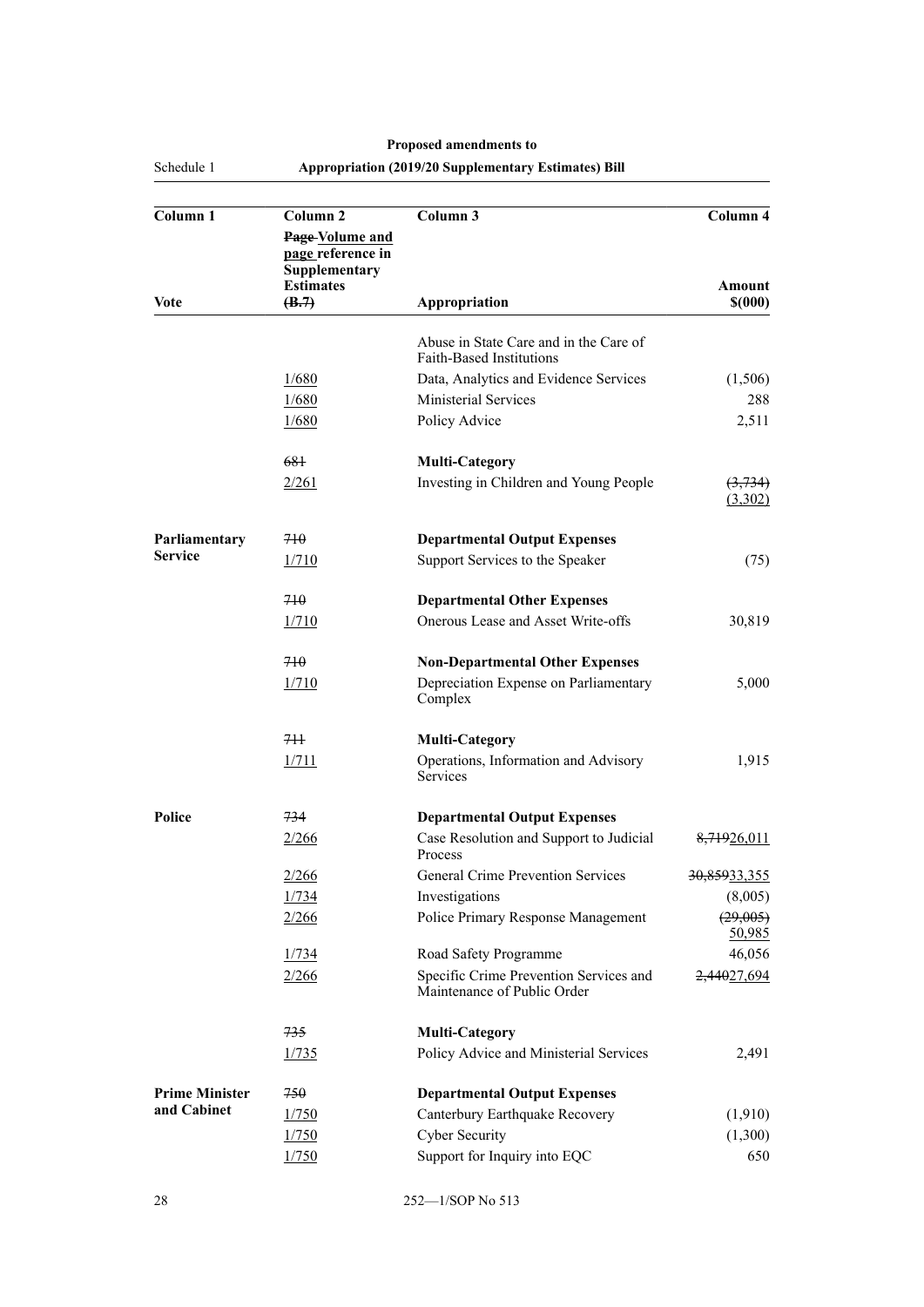| Column <sub>1</sub> | Column <sub>2</sub>                                                       | Column 3                                                                                      | Column 4                |
|---------------------|---------------------------------------------------------------------------|-----------------------------------------------------------------------------------------------|-------------------------|
|                     | Page-Volume and<br>page reference in<br>Supplementary<br><b>Estimates</b> |                                                                                               | Amount                  |
| Vote                | ( <b>B.7</b> )                                                            | Appropriation                                                                                 | \$(000)                 |
|                     |                                                                           |                                                                                               |                         |
|                     | 750                                                                       | <b>Non-Departmental Other Expenses</b>                                                        |                         |
|                     | 1/750                                                                     | Contributions to Local Authorities<br>Following an Emergency Event                            | 1,036                   |
|                     | 2/274                                                                     | <b>COVID-19: Civil Defence Emergency</b><br><b>Management Group Welfare Costs</b>             | 25,000                  |
|                     | $\frac{1/750}{2}$                                                         | Disposal of Earthquake Demolition<br>Materials                                                | 4,000                   |
|                     | $\frac{1/750}{2}$                                                         | <b>Emergency Management Preparedness</b><br>Grants                                            | 406                     |
|                     | $\frac{1/751}{2}$                                                         | Inquiry into EQC                                                                              | 173                     |
|                     | $\frac{1/751}{2}$                                                         | Maintaining Water Supply in Periods of<br>Drought                                             | 10,000                  |
|                     | $\frac{1/751}{2}$                                                         | Restoration of Kaikōura District Three<br><b>Waters Network</b>                               | 1,738                   |
|                     | 751                                                                       | <b>Multi-Category</b>                                                                         |                         |
|                     | 2/276                                                                     | <b>Emergency Management</b>                                                                   | <del>1,162</del> 12,781 |
|                     | 1/752                                                                     | Government House Buildings and Assets                                                         | 250                     |
|                     | 1/752                                                                     | Policy Advice and Support Services                                                            | 3,774                   |
|                     | 1/753                                                                     | Tsunami Monitoring and Detection<br>Network                                                   | 4,649                   |
| Revenue             | 774                                                                       | <b>Departmental Output Expenses</b>                                                           |                         |
|                     | 1/774                                                                     | Policy Advice                                                                                 | 635                     |
|                     | 774                                                                       | <b>Benefits or Related Expenses</b>                                                           |                         |
|                     | 1/774                                                                     | KiwiSaver: Tax Credit                                                                         | 6,000                   |
|                     | 1/775                                                                     | Paid Parental Leave Payments                                                                  | 30,000                  |
|                     | 1/775                                                                     | Research, Science and Innovation: R&D<br>Tax Incentive                                        | 67,000                  |
|                     | 775                                                                       | <b>Non-Departmental Other Expenses</b>                                                        |                         |
|                     | 1/775                                                                     | Impairment of Debt and Debt Write-Offs                                                        | 590,000                 |
|                     | <u>1/775</u>                                                              | Impairment of Debt Relating to Child<br>Support                                               | 5,000                   |
|                     | 1/775                                                                     | Initial Fair Value Write-Down Relating to<br><b>Student Loans</b>                             | (66,000)                |
|                     | 2/288                                                                     | Initial Fair Value Write-Down Relating to<br>the Small Business Cashflow Scheme<br>$COVID-19$ | 3,444,000               |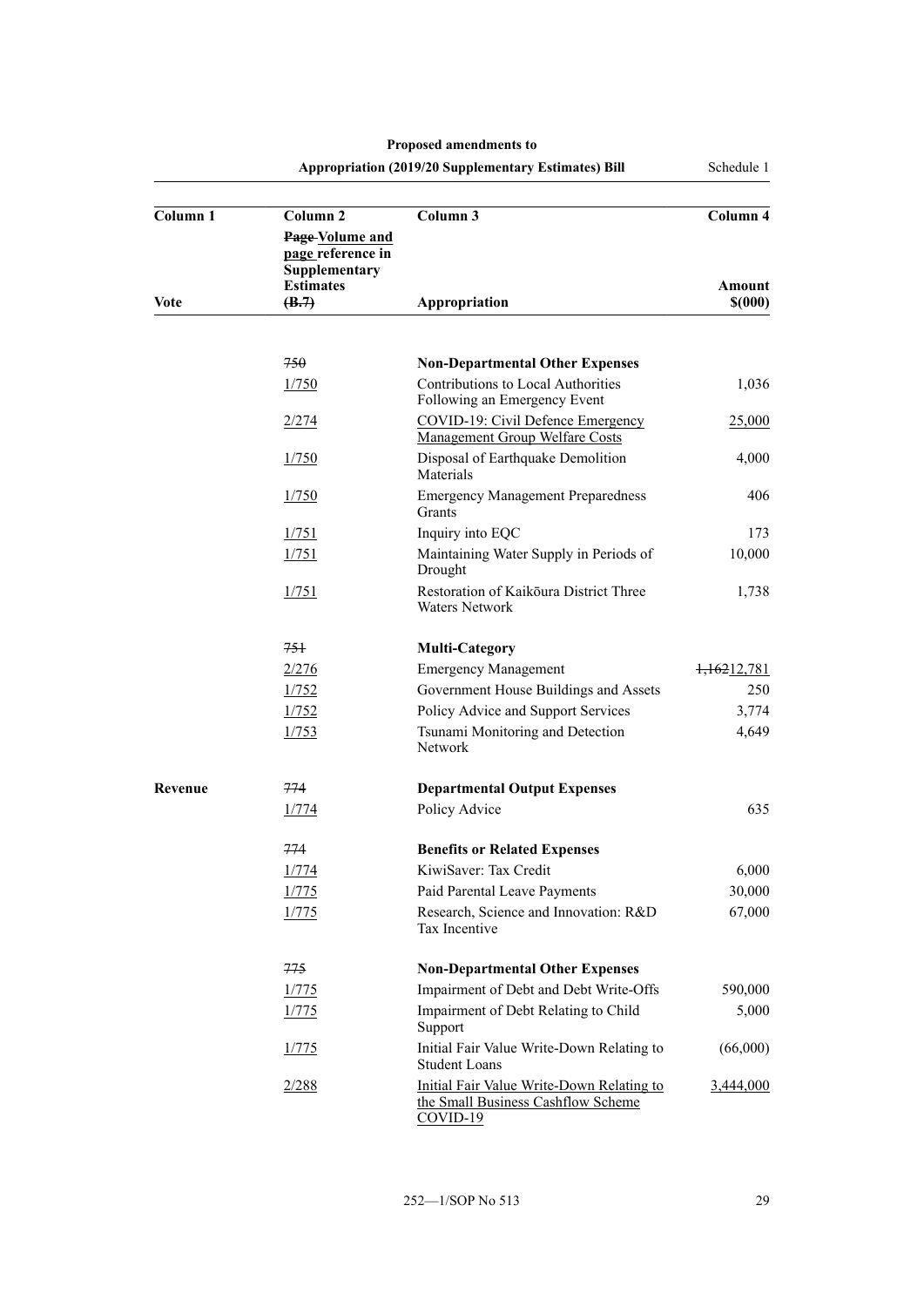| Column <sub>1</sub>             | Column <sub>2</sub>                                                       | Column 3                                                                                   | Column 4     |
|---------------------------------|---------------------------------------------------------------------------|--------------------------------------------------------------------------------------------|--------------|
|                                 | Page-Volume and<br>page reference in<br>Supplementary<br><b>Estimates</b> |                                                                                            | Amount       |
| Vote                            | (B.7)                                                                     | Appropriation                                                                              | \$(000)      |
|                                 |                                                                           |                                                                                            |              |
|                                 |                                                                           | <b>Non-Departmental Capital</b><br><b>Expenditure</b>                                      |              |
|                                 | 2/288                                                                     | <b>Small Business Cashflow Scheme</b><br>$COVID-19$                                        | 5,200,000    |
|                                 | 776                                                                       | <b>Multi-Category</b>                                                                      |              |
|                                 | 2/289                                                                     | Services for Customers                                                                     | 29,65533,155 |
| <b>Security</b><br>Intelligence | 792                                                                       | <b>Intelligence and Security Department</b><br><b>Expenses and Capital Expenditure</b>     |              |
|                                 | 1/792                                                                     | Security Intelligence                                                                      | (6, 593)     |
| <b>Serious Fraud</b>            | 796                                                                       | <b>Departmental Output Expenses</b>                                                        |              |
|                                 | 1/796                                                                     | Investigation and Prosecution of Serious<br><b>Financial Crime</b>                         | 545          |
| Social                          | 802                                                                       | <b>Departmental Output Expenses</b>                                                        |              |
| Development                     | 1/802                                                                     | Administration of Service Cards                                                            | 200          |
|                                 | 1/802                                                                     | <b>Corporate Support Services</b>                                                          | (7, 451)     |
|                                 | 1/802                                                                     | Data, Analytics and Evidence Services                                                      | 13,341       |
|                                 | 1/802                                                                     | Income Support and Assistance to<br><b>Seniors</b>                                         | 1,543        |
|                                 | 1/802                                                                     | Investigation of Overpayments and<br>Fraudulent Payments and Collection of<br>Overpayments | 1,389        |
|                                 | 1/802                                                                     | Management of Student Loans                                                                | (89)         |
|                                 | 1/802                                                                     | Management of Student Support                                                              | (85)         |
|                                 | 1/802                                                                     | Place-Based Initiatives - South Auckland<br>Social Wellbeing Board                         | 790          |
|                                 | 1/802                                                                     | Place-based Initiatives - Tairāwhiti Local<br>Leadership                                   | 953          |
|                                 | 1/803                                                                     | Planning, Correspondence and<br>Monitoring                                                 | 1,200        |
|                                 | 1/803                                                                     | Policy Advice                                                                              | 1,700        |
|                                 | 1/803                                                                     | Processing of Veterans' Pensions                                                           | 54           |
|                                 | 1/803                                                                     | Promoting Positive Outcomes for<br>Disabled People                                         | 850          |
|                                 | 1/803                                                                     | Promoting Positive Outcomes for Seniors                                                    | 200          |
|                                 | 1/803                                                                     | Services to Support People to Access<br>Accommodation                                      | 18,648       |

#### **Proposed amendments to Appropriation (2019/20 Supplementary Estimates) Bill**

Schedule 1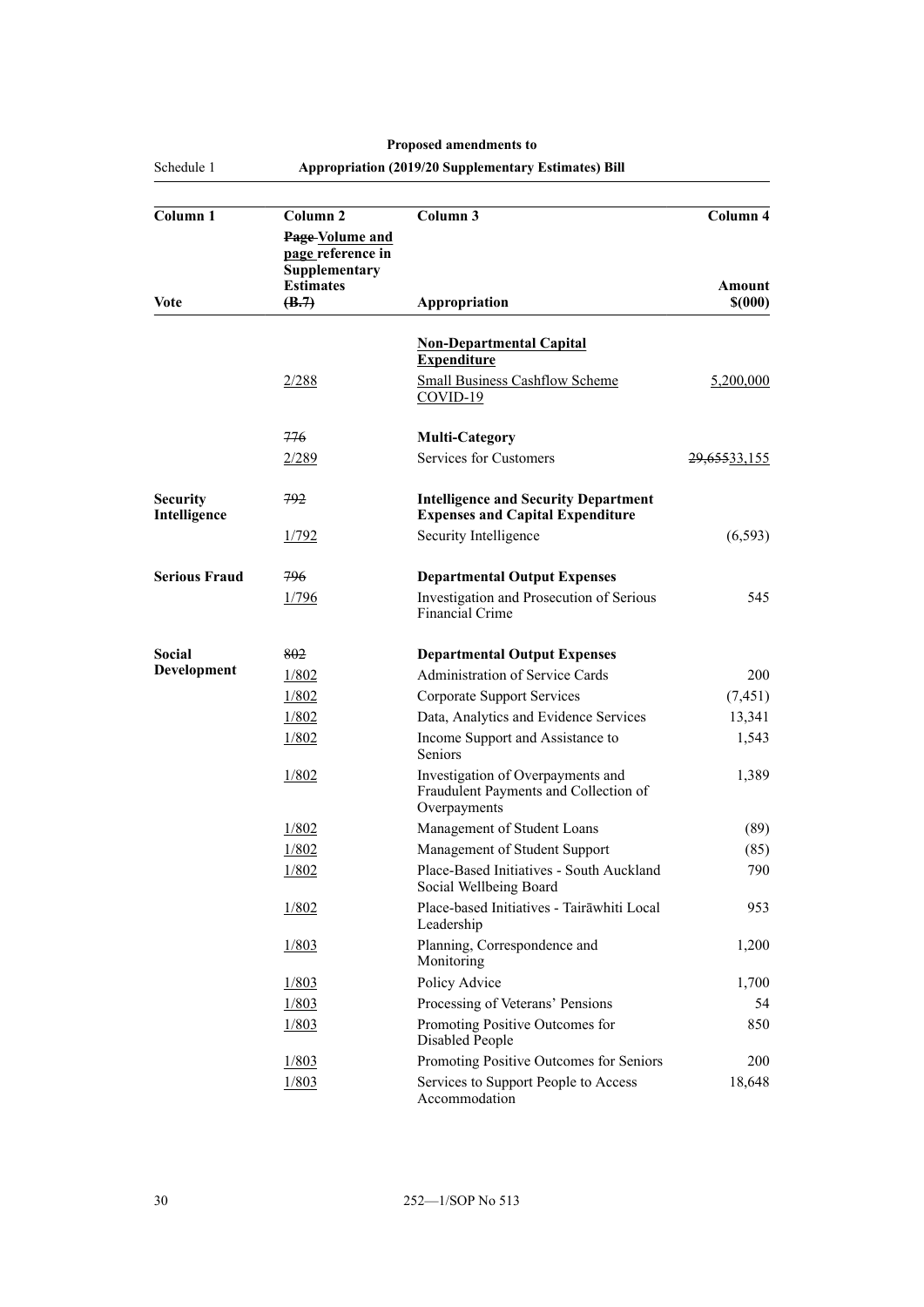| Column 1 | Column <sub>2</sub>                                                                | Column 3                                                 | Column 4                 |
|----------|------------------------------------------------------------------------------------|----------------------------------------------------------|--------------------------|
| Vote     | Page-Volume and<br>page reference in<br>Supplementary<br><b>Estimates</b><br>(B.7) | Appropriation                                            | Amount<br>\$(000)        |
|          |                                                                                    |                                                          |                          |
|          | 803                                                                                | <b>Non-Departmental Output Expenses</b>                  |                          |
|          | 1/803                                                                              | <b>Community Participation Services</b>                  | 2,734                    |
|          | 804                                                                                | <b>Benefits or Related Expenses</b>                      |                          |
|          | 2/300                                                                              | <b>Accommodation Assistance</b>                          | 215,279<br>212,781       |
|          | $\frac{2/300}{2}$                                                                  | Childcare Assistance                                     | (5,118)<br>(13, 851)     |
|          | $\frac{2}{300}$                                                                    | <b>COVID-19 Income Relief Assistance</b>                 | 113,137                  |
|          | 2/301                                                                              | Disability Assistance                                    | 12,53712,450             |
|          | $\frac{2/301}{2}$                                                                  | Hardship Assistance                                      | 123,917<br>123,660       |
|          | 2/301                                                                              | Jobseeker Support and Emergency<br>Benefit               | 557,209<br>501,703       |
|          | 2/301                                                                              | New Zealand Superannuation                               | 54,03334,188             |
|          | 2/301                                                                              | NZ Beneficiaries Stranded Overseas                       | 28,380                   |
|          | 2/301                                                                              | Orphan's/Unsupported Child's Benefit                     | 5,2565,156               |
|          | 2/301                                                                              | Sole Parent Support                                      | 101,859<br>95,738        |
|          | 1/804                                                                              | Special Circumstance Assistance                          | 981                      |
|          | 1/805                                                                              | <b>Student Allowances</b>                                | 22,718                   |
|          | 2/302                                                                              | <b>Supported Living Payment</b>                          | 77,15476,465             |
|          | 1/805                                                                              | <b>Transitional Assistance</b>                           | (498)                    |
|          | 2/302                                                                              | Veterans' Pension                                        | 1,4421,361               |
|          | 2/302                                                                              | Winter Energy Payment                                    | 244,706<br>232,977       |
|          | 1/805                                                                              | Work Assistance                                          | (8)                      |
|          | 2/303                                                                              | Youth Payment and Young Parent<br>Payment                | 1,9431,910               |
|          | 805                                                                                | <b>Non-Departmental Other Expenses</b>                   |                          |
|          | 2/303                                                                              | <b>Business Support Subsidy Covid-19</b>                 | 12,000,000<br>15,200,000 |
|          | 2/303                                                                              | <b>COVID-19 Leave Support Scheme</b>                     | 97,000                   |
|          | 1/805                                                                              | Debt Write-downs                                         | 459                      |
|          | 1/805                                                                              | <b>Emergency Housing Support Package</b>                 | 1,300                    |
|          | 2/303                                                                              | <b>Essential Workers Leave Support Scheme</b>            | 119,500<br>34,500        |
|          | 2/303                                                                              | Financial Assistance to Support Worker<br>Self-Isolation | 107,000<br>95,000        |
|          | 1/806                                                                              | Housing Support Package                                  | (5,006)                  |
|          |                                                                                    |                                                          |                          |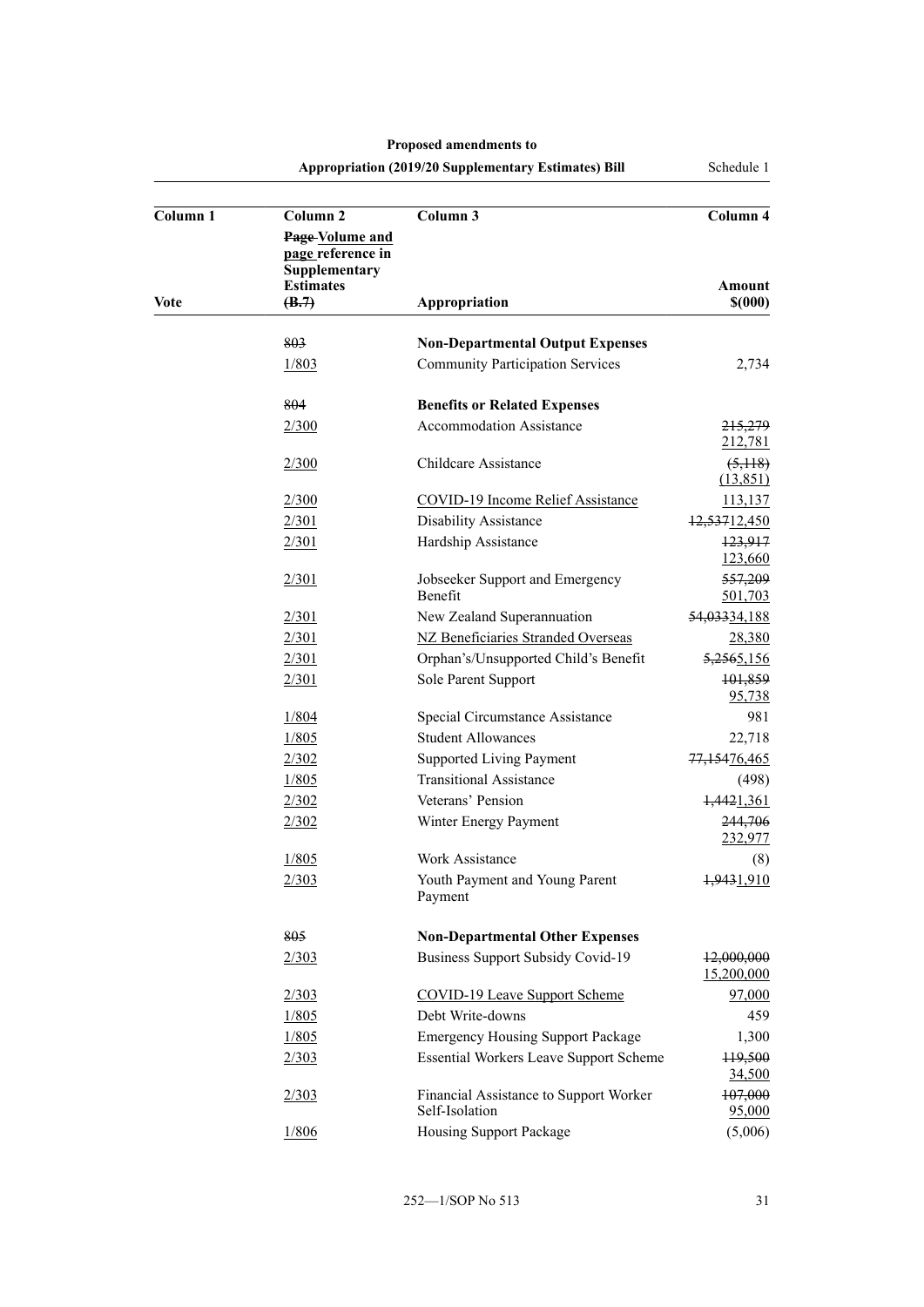| Column 1              | Column <sub>2</sub>                                                       | Column 3                                                                 | Column 4          |
|-----------------------|---------------------------------------------------------------------------|--------------------------------------------------------------------------|-------------------|
|                       | Page-Volume and<br>page reference in<br>Supplementary<br><b>Estimates</b> |                                                                          | Amount            |
| Vote                  | (B.7)                                                                     | Appropriation                                                            | \$(000)           |
|                       |                                                                           |                                                                          |                   |
|                       | 1/806                                                                     | Out of School Care and Recreation<br>Programmes                          | 6,760             |
|                       | 1/806                                                                     | Reimbursement of Income Related Rent<br>Overpayments                     | 640               |
|                       | 806                                                                       | <b>Non-Departmental Capital</b><br><b>Expenditure</b>                    |                   |
|                       | 1/806                                                                     | Recoverable Assistance                                                   | 68,505            |
|                       | 2/304                                                                     | <b>Student Loans</b>                                                     | 32,793<br>119,032 |
|                       | 806                                                                       | <b>Multi-Category</b>                                                    |                   |
|                       | 2/304                                                                     | <b>Community Support Services</b>                                        | 26,18030,240      |
|                       | 2/305                                                                     | Housing Support Assistances                                              | 5, 1465, 352      |
|                       | 2/305                                                                     | Improved Employment and Social<br><b>Outcomes Support</b>                | 22,00839,580      |
|                       | 1/808                                                                     | Partnering for Youth Development                                         | 2,015             |
| Sport and             | 852                                                                       | <b>Departmental Output Expenses</b>                                      |                   |
| Recreation            | 1/852                                                                     | Purchase Advice and Monitoring of Sport<br>and Recreation Crown Entities | 75                |
|                       |                                                                           | <b>Non-Departmental Output Expenses</b>                                  |                   |
|                       | 2/326                                                                     | <b>Sport and Recreation Programmes</b>                                   | 4,600             |
| <b>State Services</b> | 858                                                                       | <b>Departmental Output Expenses</b>                                      |                   |
|                       | 1/858                                                                     | Designing and Implementing Social<br>Investment                          | 435               |
|                       | 1/858                                                                     | Place-based Initiatives - National Support                               | 122               |
|                       | 858                                                                       | <b>Non-Departmental Other Expenses</b>                                   |                   |
|                       | 1/858                                                                     | Settlement of Legal Liabilities                                          | (7)               |
|                       | 858                                                                       | <b>Multi-Category</b>                                                    |                   |
|                       | 1/858                                                                     | Policy Advice and Leadership of the<br>Public Sector                     | 3,341             |
| <b>Statistics</b>     | 870                                                                       | <b>Multi-Category</b>                                                    |                   |
|                       | 1/870                                                                     | <b>Official Statistics</b>                                               | 1,058             |

**Proposed amendments to Appropriation (2019/20 Supplementary Estimates) Bill**

32 252—1/SOP No 513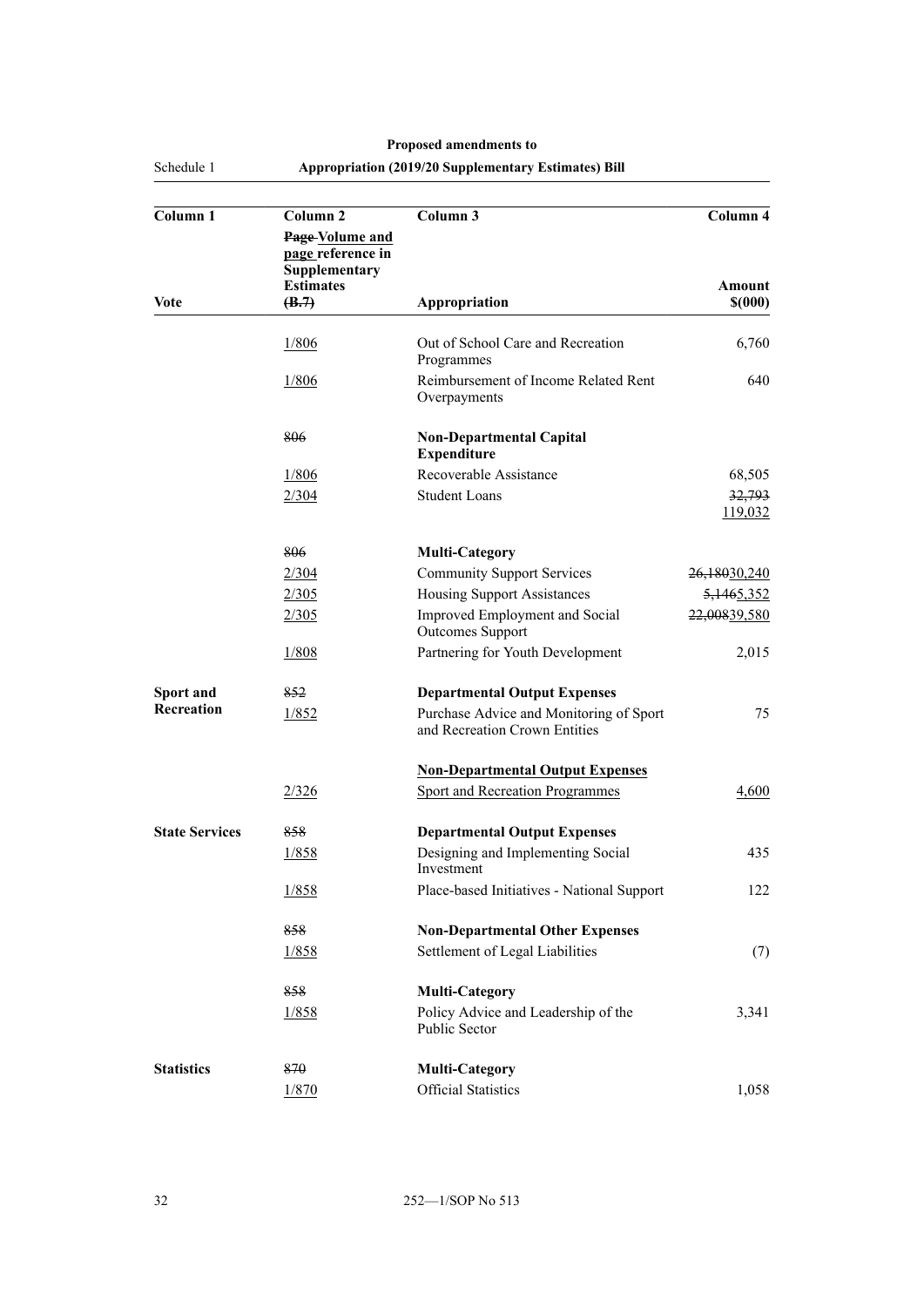| Column <sub>1</sub> | Column <sub>2</sub>                                                       | Column 3                                                                                          | Column 4               |
|---------------------|---------------------------------------------------------------------------|---------------------------------------------------------------------------------------------------|------------------------|
|                     | Page-Volume and<br>page reference in<br>Supplementary<br><b>Estimates</b> |                                                                                                   | Amount                 |
| <b>Vote</b>         | (B.7)                                                                     | Appropriation                                                                                     | \$(000)                |
| <b>Tertiary</b>     | 878                                                                       | <b>Departmental Output Expenses</b>                                                               |                        |
| <b>Education</b>    | 1/878                                                                     | Establishing a Single National Vocational<br><b>Education Institution</b>                         | 6,000                  |
|                     | 878                                                                       | <b>Non-Departmental Output Expenses</b>                                                           |                        |
|                     | 2/330                                                                     | Access to Tertiary Education                                                                      | 3,93531,265            |
|                     | 2/330                                                                     | Administration of and Support for the<br>Tertiary Education and Careers Systems                   | 9,0809,110             |
|                     |                                                                           | <b>Centres of Research Excellence</b>                                                             | (24,900)               |
|                     | 1/878                                                                     | Establishment of a Single National<br>Vocational Education Institution                            | 11,100                 |
|                     | 1/878                                                                     | <b>International Education Programmes</b>                                                         | 1,217                  |
|                     | 1/878                                                                     | Tertiary Education Research and<br>Research-Based Teaching                                        | 12,250                 |
|                     | 2/330                                                                     | Tertiary Sector / Industry Collaboration<br>Projects                                              | 4,9009,000             |
|                     | 879                                                                       | <b>Benefits or Related Expenses</b>                                                               |                        |
|                     | 1/879                                                                     | Tertiary Scholarships and Awards                                                                  | 150                    |
|                     | 879                                                                       | <b>Non-Departmental Capital</b><br><b>Expenditure</b>                                             |                        |
|                     | 1/879                                                                     | Support for a Single National Vocational<br><b>Education Institution</b>                          | 10,000                 |
|                     | 1/879                                                                     | Support for Lincoln University                                                                    | (60,000)               |
|                     | 1/879                                                                     | Support for Tai Poutini Polytechnic                                                               | 7,250                  |
|                     | 1/879                                                                     | Support for Whitireia New Zealand                                                                 | 5,000                  |
|                     | 879                                                                       | <b>Multi-Category</b>                                                                             |                        |
|                     | <u>1/879</u>                                                              | Stewardship of the Tertiary Education<br>System                                                   | 1,879                  |
|                     | 2/332                                                                     | Tertiary Tuition and Training                                                                     | (16, 810)<br>1,163,990 |
| Transport           | 896                                                                       | <b>Departmental Output Expenses</b>                                                               |                        |
|                     | 1/896                                                                     | Milford Sound / Piopiotahi Aerodrome<br>Operation and Administration                              | 163                    |
|                     | 896                                                                       | <b>Non-Departmental Output Expenses</b>                                                           |                        |
|                     | 1/896                                                                     | Administration of the Automatic<br>Dependent Surveillance-Broadcast<br>Transponders Rebate Scheme | 350                    |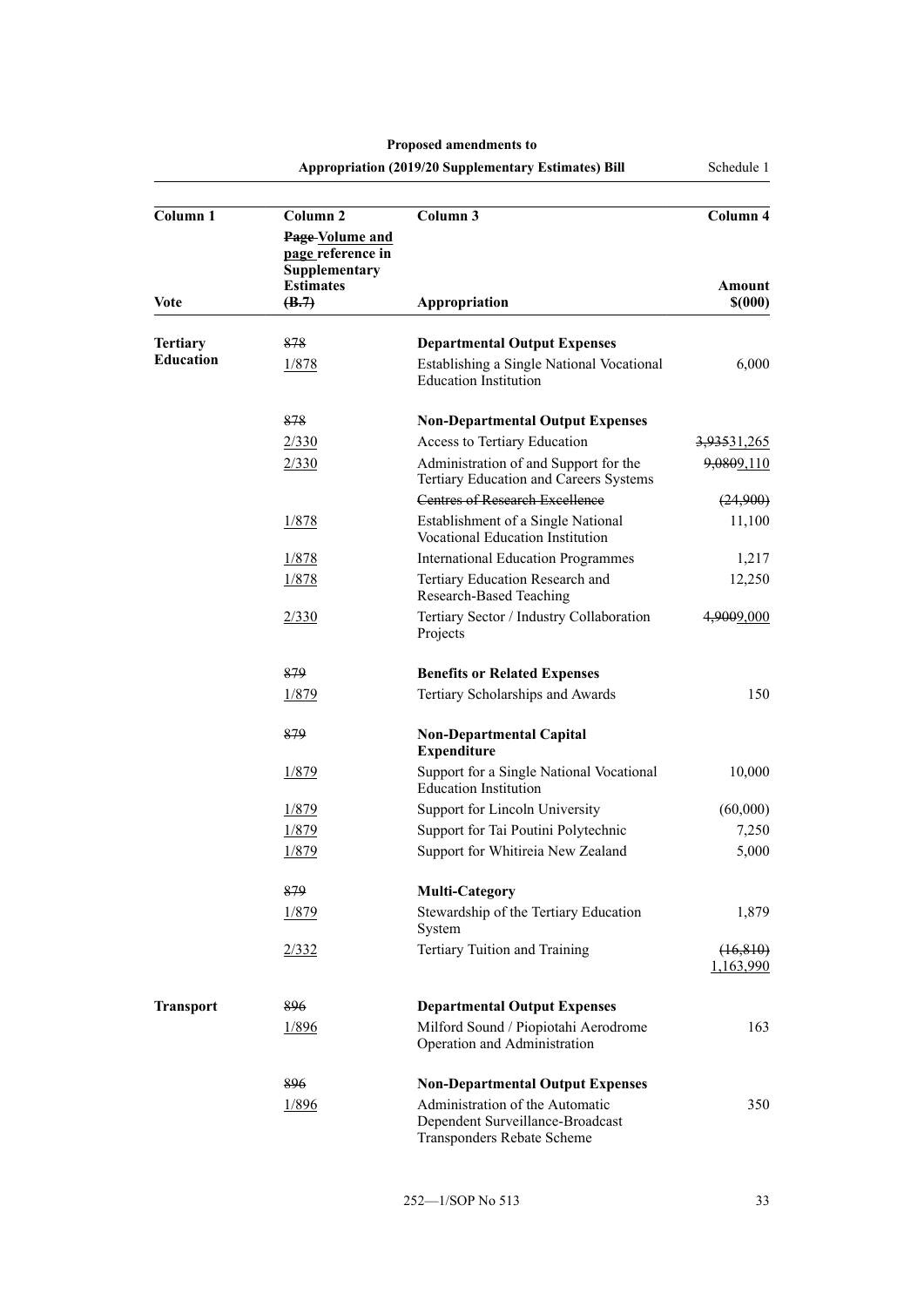Schedule 1

| Column 1 | Column <sub>2</sub><br>Page-Volume and<br>page reference in<br>Supplementary | Column 3                                                                                 | Column 4          |
|----------|------------------------------------------------------------------------------|------------------------------------------------------------------------------------------|-------------------|
| Vote     | <b>Estimates</b><br>(B.7)                                                    | Appropriation                                                                            | Amount<br>\$(000) |
|          | 1/896                                                                        | Enhanced Road Maintenance - State<br>Highways                                            | 1,500             |
|          | 1/896                                                                        | Health and Safety at Work Activities -<br>Maritime                                       | 47                |
|          | 1/897                                                                        | Rail - Maintaining an Electric<br>Locomotive Fleet                                       | (4,600)           |
|          | 897                                                                          | <b>Non-Departmental Other Expenses</b>                                                   |                   |
|          | 1/897                                                                        | Auckland City Rail Link - Operating                                                      | 150               |
|          | 1/897                                                                        | Bad Debt Provision - Motor Vehicle<br>Registration/Licences and Road User<br>Charges     | 3,620             |
|          | 1/897                                                                        | Membership of International<br>Organisations                                             | 120               |
|          | 1/898                                                                        | SuperGold Card - public transport<br>concessions for cardholders                         | 993               |
|          | 1/898                                                                        | Urban Cycleways - Local Routes                                                           | 4,295             |
|          | 1/898                                                                        | Waka Kotahi NZ Transport Agency<br><b>Palmerston North Premises</b>                      | 1,500             |
|          | 898                                                                          | <b>Non-Departmental Capital</b><br><b>Expenditure</b>                                    |                   |
|          | 1/898                                                                        | Auckland City Rail Link                                                                  | (193,306)         |
|          | 1/898                                                                        | Aviation Security Service Loans                                                          | (18,000)          |
|          | 1/898                                                                        | Capital Investment Package - Roads,<br>Walking and Cycling                               | 34,460            |
|          | 1/898                                                                        | Rail - KiwiRail Equity Injection                                                         | (2,000)           |
|          | 1/898                                                                        | Rail - KiwiRail Holdings Limited                                                         | 8,040             |
|          | 1/898                                                                        | Rail - Wellington Metro Rail Network<br>Upgrade                                          | (595)             |
|          | 1/898                                                                        | Regional State Highways                                                                  | (3,066)           |
|          | 1/899                                                                        | Urban Cycleways - Crown Assets                                                           | 2,828             |
|          | 1/899                                                                        | Waka Kotahi NZ Transport Agency<br>Capital Contribution for Palmerston<br>North Premises | 4,800             |
|          | 899                                                                          | <b>Multi-Category</b>                                                                    |                   |
|          | 2/344                                                                        | Policy Advice and Related Outputs                                                        | 11,46811,768      |
|          | 1/899                                                                        | Policy Advice and Related Outputs -<br>Civil Aviation                                    | 700               |
|          | 1/900                                                                        | Reinstatement of the South Island<br><b>Transport Corridors</b>                          | 18,700            |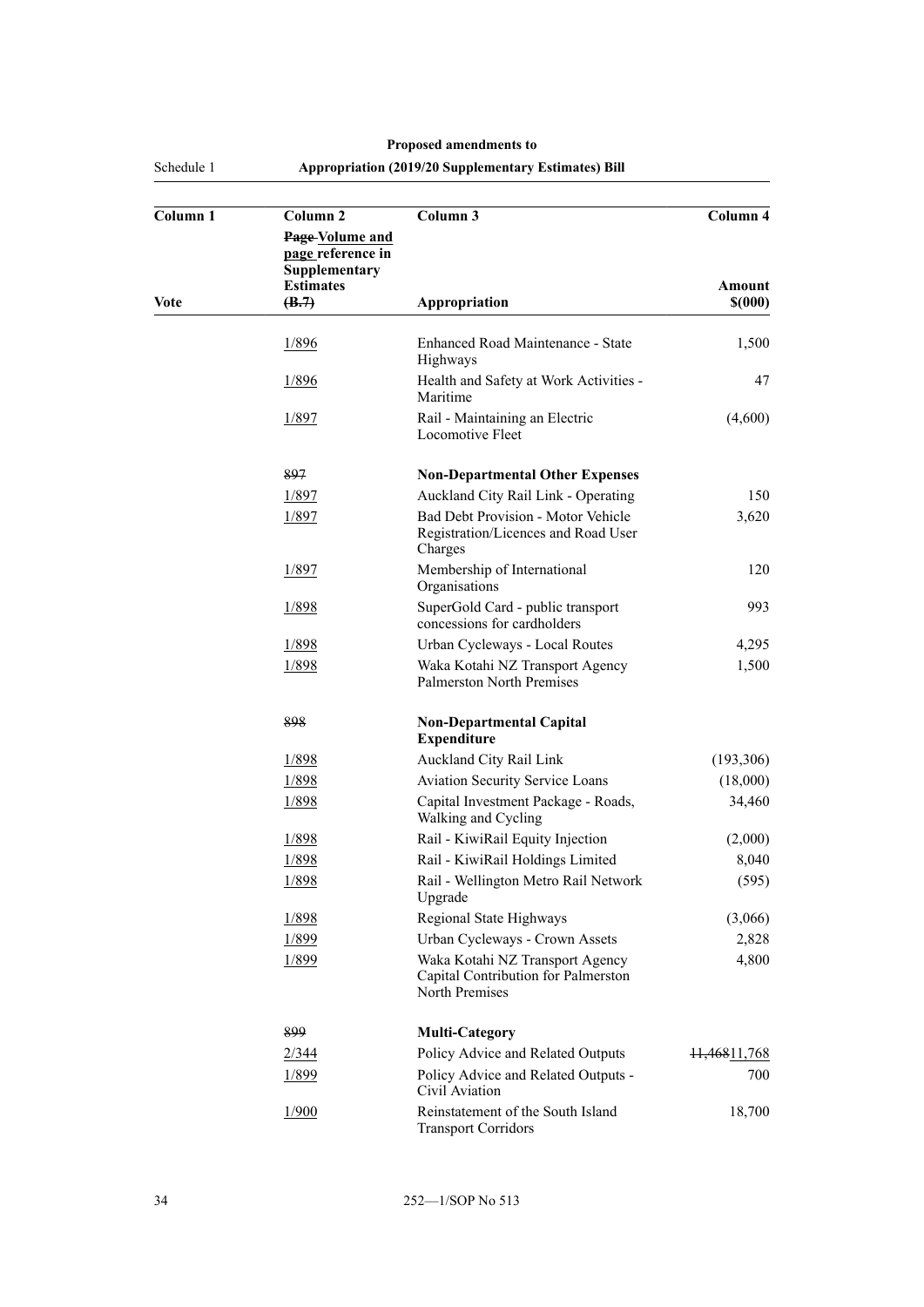|                     |                                                                              | <b>Appropriation (2019/20 Supplementary Estimates) Bill</b>                                      | Schedule 1         |
|---------------------|------------------------------------------------------------------------------|--------------------------------------------------------------------------------------------------|--------------------|
| Column <sub>1</sub> | Column <sub>2</sub><br>Page-Volume and<br>page reference in<br>Supplementary | Column <sub>3</sub>                                                                              | Column 4           |
| Vote                | <b>Estimates</b><br>(B.7)                                                    | Appropriation                                                                                    | Amount<br>\$(000)  |
|                     | 2/346                                                                        | Tuawhenua Provincial Growth Fund -<br><b>Transport Projects</b>                                  | 206,710<br>188,710 |
| <b>Treaty</b>       | 938                                                                          | <b>Departmental Output Expenses</b>                                                              |                    |
| <b>Negotiations</b> | 1/938                                                                        | Treaty Negotiations and Marine and<br>Coastal Area Customary Interests                           | 16,507             |
|                     | 938                                                                          | <b>Non-Departmental Other Expenses</b>                                                           |                    |
|                     | 1/938                                                                        | <b>Claimant Funding</b>                                                                          | 5,000              |
|                     | 1/938                                                                        | Contribution to Parihaka community<br>engagement with the Crown support<br>package               | 78                 |
|                     | 1/938                                                                        | Contribution toward Determining<br>Customary Interests in the Marine and<br>Coastal Area         | (7,901)            |
|                     | 1/938                                                                        | Financial Assistance Toward Determining<br>Customary Interests in the Marine and<br>Coastal Area | 8,680              |
|                     | 1/938                                                                        | Specific Redress Arrangements                                                                    | 15,000             |
|                     | 939                                                                          | <b>Multi-Category</b>                                                                            |                    |
|                     | 1/939                                                                        | Treaty Negotiations and Marine and<br>Coastal Area (Takutai Moana) Act                           | (14, 381)          |
| Women               | 952                                                                          | <b>Multi-Category</b>                                                                            |                    |
|                     | 2/362                                                                        | Policy Advice and Related Services                                                               | 260510             |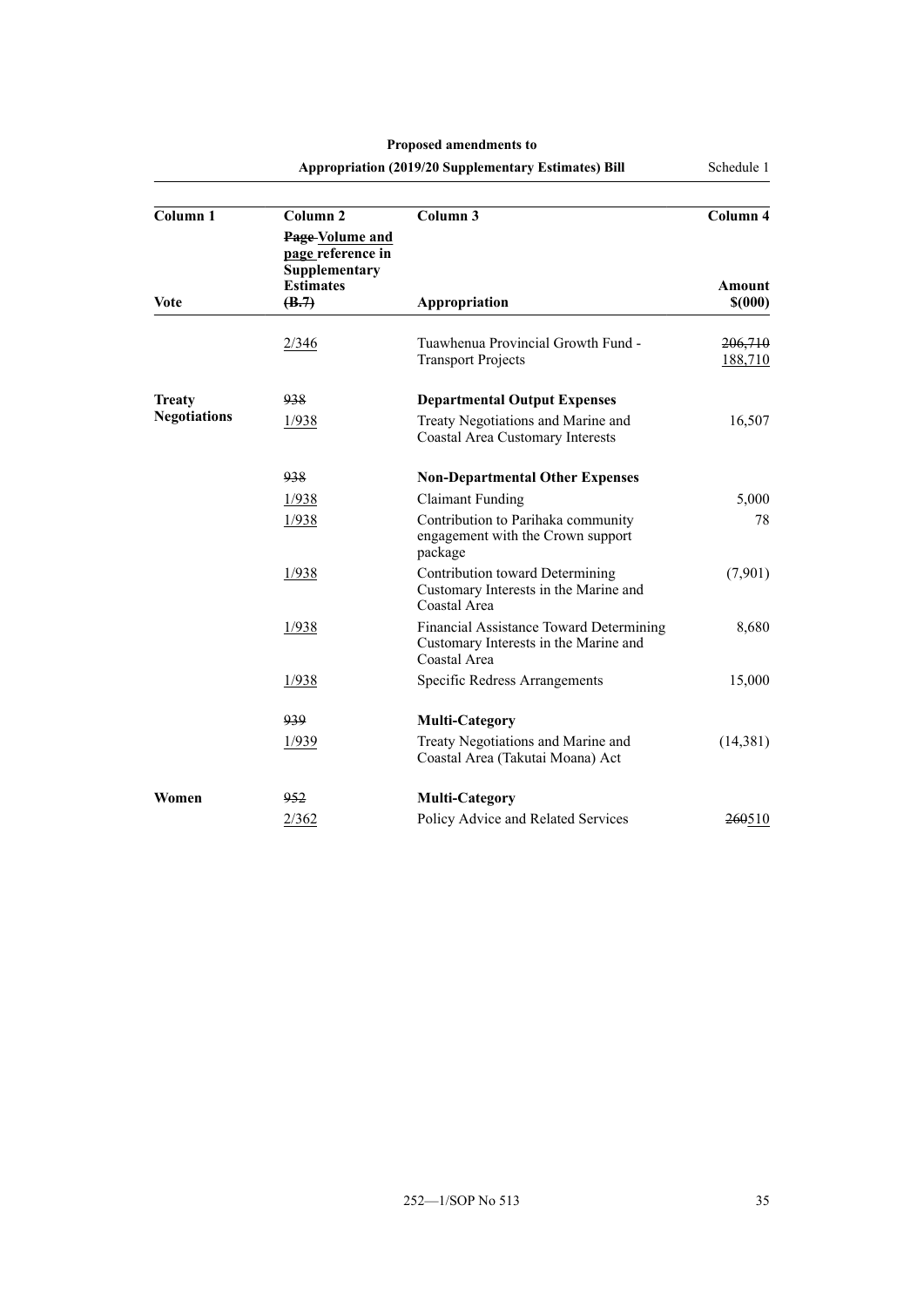<span id="page-39-0"></span>

|            | Schedule 2                                      |                                        |                                                                 |                                     |                                                              |                                    | <b>Appropriation (2019/20 Supplementary Estimates) Bill</b>                                                                                                                                                                |                                                                                                                                                                                                             |
|------------|-------------------------------------------------|----------------------------------------|-----------------------------------------------------------------|-------------------------------------|--------------------------------------------------------------|------------------------------------|----------------------------------------------------------------------------------------------------------------------------------------------------------------------------------------------------------------------------|-------------------------------------------------------------------------------------------------------------------------------------------------------------------------------------------------------------|
|            | 57                                              | Column 6                               | Variation or replacement of previous<br>authority               |                                     |                                                              |                                    | In reduction of the authority provided by<br>(2018/19 Supplementary Estimates) Act<br>varied by section 7 of the Appropriation<br>section 7 of the Appropriation (2016/17<br>Estimates) Act 2016, as most recently<br>2019 | Estimates) Act 2017, as varied by section<br>In reduction of the authority provided by<br>section 7 of the Appropriation (2017/18)<br>Supplementary Estimates) Act 2018<br>7 of the Appropriation (2017/18) |
|            |                                                 | Column 5                               | Amount<br>\$(000)                                               |                                     | 23,050                                                       |                                    | (439)                                                                                                                                                                                                                      | (88,022)                                                                                                                                                                                                    |
| Schedule 2 | iations applying for more than 1 financial year | Column <sub>4</sub>                    | appropriation<br>Period of                                      |                                     | Period from 1 October<br>2019 to 30 June 2024<br>(inclusive) |                                    | from 1 July 2016 to<br>Balance of period<br>30 June 2020<br>(inclusive)                                                                                                                                                    | section 7(11) of this<br>from 1 July 2017 to<br>(inclusive) (but see<br>Balance of period<br>30 June 2022<br>Act)                                                                                           |
|            | Appropri                                        | Column <sub>3</sub>                    | uoin<br>Appropria                                               | Non-Departmental Output<br>Expenses | Greenhouse Gas Research<br>New Zealand Agricultural          | Non-Departmental Other<br>Expenses | Global Research Alliance on<br>Agricultural Greenhouse<br>Gases                                                                                                                                                            | Primary Growth Partnership                                                                                                                                                                                  |
|            |                                                 | Page-Volume and<br>Column <sub>2</sub> | page reference in<br>Supplementary<br><b>Estimates</b><br>(B.7) | ७                                   | $\overline{5}$                                               | $\hat{\mathbf{\Phi}}$              | $\frac{1}{6}$                                                                                                                                                                                                              | $\overline{\mathbb{Z}}$                                                                                                                                                                                     |
|            |                                                 | Column 1                               | Vote                                                            | Agriculture,<br>Biosecurity,        | <b>Fisheries and</b><br>Food Safety                          |                                    |                                                                                                                                                                                                                            |                                                                                                                                                                                                             |

<sup>36</sup> 252—1/SOP No 513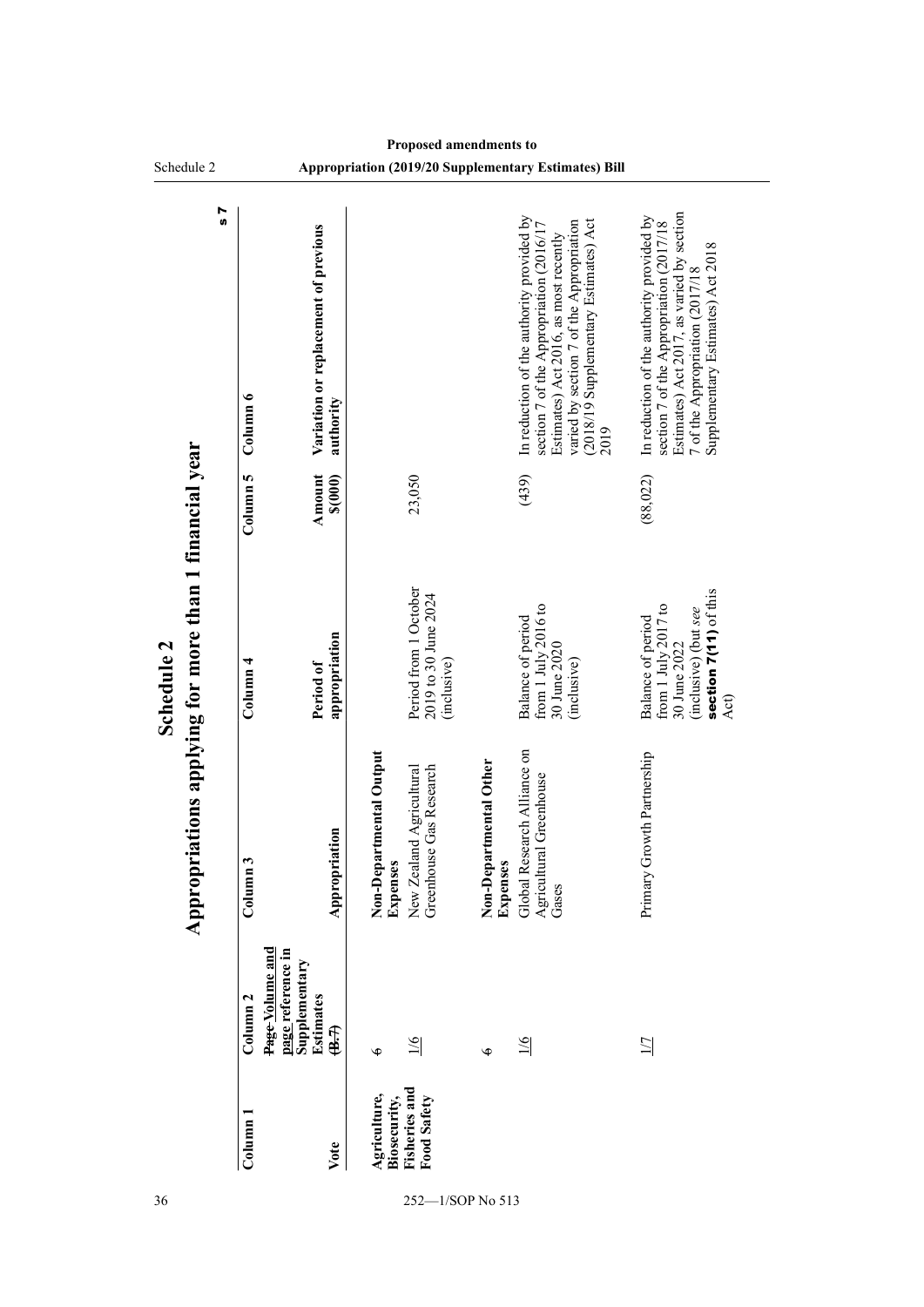| Column 1                      | Column <sub>2</sub>                                                                   | Column <sub>3</sub>                                                         | Column <sub>4</sub>                                                     | Column 5          | Column 6                                                                                                                                                                                                                  |
|-------------------------------|---------------------------------------------------------------------------------------|-----------------------------------------------------------------------------|-------------------------------------------------------------------------|-------------------|---------------------------------------------------------------------------------------------------------------------------------------------------------------------------------------------------------------------------|
| Vote                          | Page-Volume and<br>page reference in<br>Supplementary<br>Estimates<br>$\overline{43}$ | Appropriation                                                               | appropriation<br>Period of                                              | Amount<br>\$(000) | Variation or replacement of previous<br>authority                                                                                                                                                                         |
|                               | $\overline{\mathbb{Z}}$                                                               | Sustainable Food and Fibre<br>Futures                                       | Period from 1 October<br>2019 to 30 June 2024<br>(inclusive)            | 255,491           |                                                                                                                                                                                                                           |
| Arts, Culture<br>and Heritage | $\overline{\mathcal{L}}$                                                              | Non-Departmental Other<br>Expenses                                          |                                                                         |                   |                                                                                                                                                                                                                           |
|                               | 1/40                                                                                  | Earthquake-prone Heritage<br><b>Buildings</b>                               | from 1 July 2016 to<br>Balance of period<br>30 June 2020<br>(inclusive) | (4,000)           | In reduction of the authority provided by<br>section 7 of the Appropriation (2016/17<br>Supplementary Estimates) Act 201                                                                                                  |
|                               | 2/19                                                                                  | Production Grant - New<br>New Zealand Screen<br>Zealand                     | from 1 July 2017 to<br>Balance of period<br>30 June 2021<br>(inclusive) | 60.00085.000      | (2018/19 Supplementary Estimates) Act<br>varied by section 7 of the Appropriation<br>section 7 of the Appropriation (2017/18<br>In addition to the authority provided by<br>Estimates) Act 2017, as most recently<br>2019 |
|                               | 1/40                                                                                  | Culture and Heritage<br>Fund (RCHF)<br>Regional                             | from 1 July 2019 to<br>Balance of period<br>30 June 2023<br>(inclusive) | 19.064            | section 7 of the Appropriation (2019/20<br>Estimates) Act 2019<br>In addition to the authority provided by                                                                                                                |
|                               | $\ddagger$                                                                            | Multi-Category                                                              |                                                                         |                   |                                                                                                                                                                                                                           |
|                               | 2/20                                                                                  | Policy Advice, Monitoring of<br>Funded Agencies and<br>Ministerial Services | from $1$ July $2019$ to<br>Balance of period                            | (2,872)11,128     | In reduction of addition to the authority<br>provided by section 7 of the                                                                                                                                                 |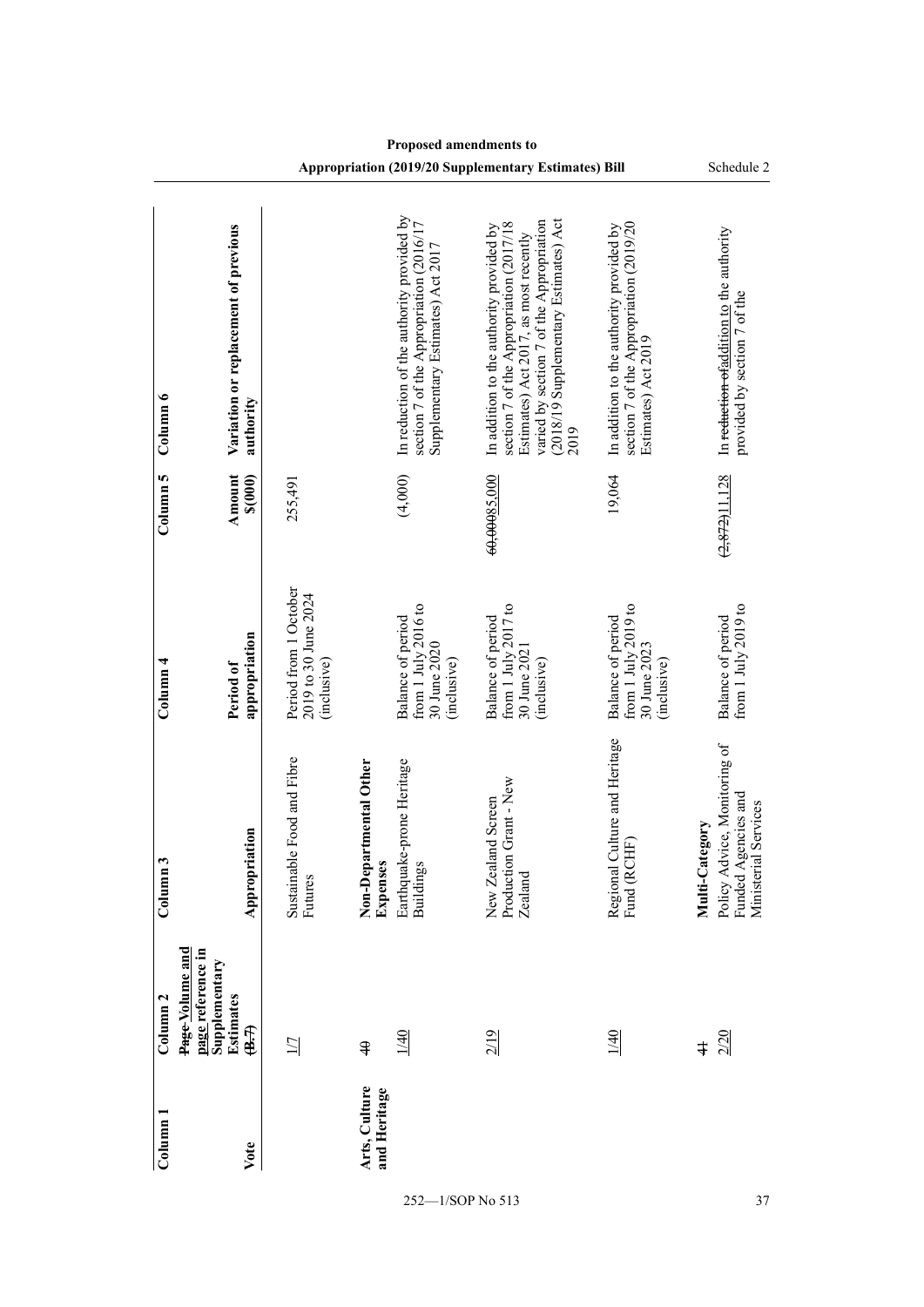| Column 6                | Variation or replacement of previous<br>authority                                     | Appropriation (2019/20 Estimates) Act<br>2019 |                                         |                                                                                                                                   |                                            |                                                                    | In reduction of the authority provided by<br>(2018/19 Supplementary Estimates) Act<br>varied by section 7 of the Appropriation<br>section 7 of the Appropriation (2017/18<br>Estimates) Act 2017, as most recently<br>2019 | In reduction of the authority provided by<br>section 7 of the Appropriation (2019/20<br>Estimates) Act 2019 |
|-------------------------|---------------------------------------------------------------------------------------|-----------------------------------------------|-----------------------------------------|-----------------------------------------------------------------------------------------------------------------------------------|--------------------------------------------|--------------------------------------------------------------------|----------------------------------------------------------------------------------------------------------------------------------------------------------------------------------------------------------------------------|-------------------------------------------------------------------------------------------------------------|
| Column 5                | Amount<br>\$(000)                                                                     |                                               |                                         | 10,000                                                                                                                            |                                            | 113,000                                                            | (45, 690)                                                                                                                                                                                                                  | (36,549)                                                                                                    |
| Column <sub>4</sub>     | appropriation<br>Period of                                                            | 30 June 2024<br>(inclusive)                   |                                         | 2020 to 30 June 2024<br>Period from 1 March<br>(inclusive)                                                                        |                                            | 2020 to 30 June 2024<br>Period from 1 April<br>(inclusive)         | from 1 July 2017 to<br>Balance of period<br>30 June 2022<br>(inclusive)                                                                                                                                                    | from 1 July 2019 to<br>Balance of period                                                                    |
| $\mathbf{C}$<br>Coliumn | Appropriation                                                                         |                                               | Non-Departmental Capital<br>Expenditure | Residential Earthquake-Prone<br>Scheme for Earthquake Prone<br>Assistance Scheme: Loan<br>Buildings Financial<br><b>Buildings</b> | Non-Departmental Output<br><b>Expenses</b> | Management of IEA Oil<br>Energy and Resources:<br>Stocks 2020-2024 | Research and Development<br>Grants<br>Growth                                                                                                                                                                               | Innovation: Antarctica<br>Research, Science and<br>Platform<br>Science                                      |
| Column <sub>2</sub>     | Page-Volume and<br>page reference in<br>Supplementary<br>Estimates<br>$\overline{43}$ |                                               | $\mathbf{a}$                            | 1/80                                                                                                                              | $\frac{4}{3}$                              | 1/110                                                              | 1/111                                                                                                                                                                                                                      | 1/111                                                                                                       |
| $Column$ $1$            | Vote                                                                                  |                                               | Construction<br>Building and            |                                                                                                                                   | Science and<br>Business,                   | Innovation                                                         |                                                                                                                                                                                                                            |                                                                                                             |
| 38                      |                                                                                       |                                               |                                         | 252-1/SOP No 513                                                                                                                  |                                            |                                                                    |                                                                                                                                                                                                                            |                                                                                                             |

#### **Proposed amendments to Appropriation (2019/20 Supplementary Estimates) Bill**

Schedule 2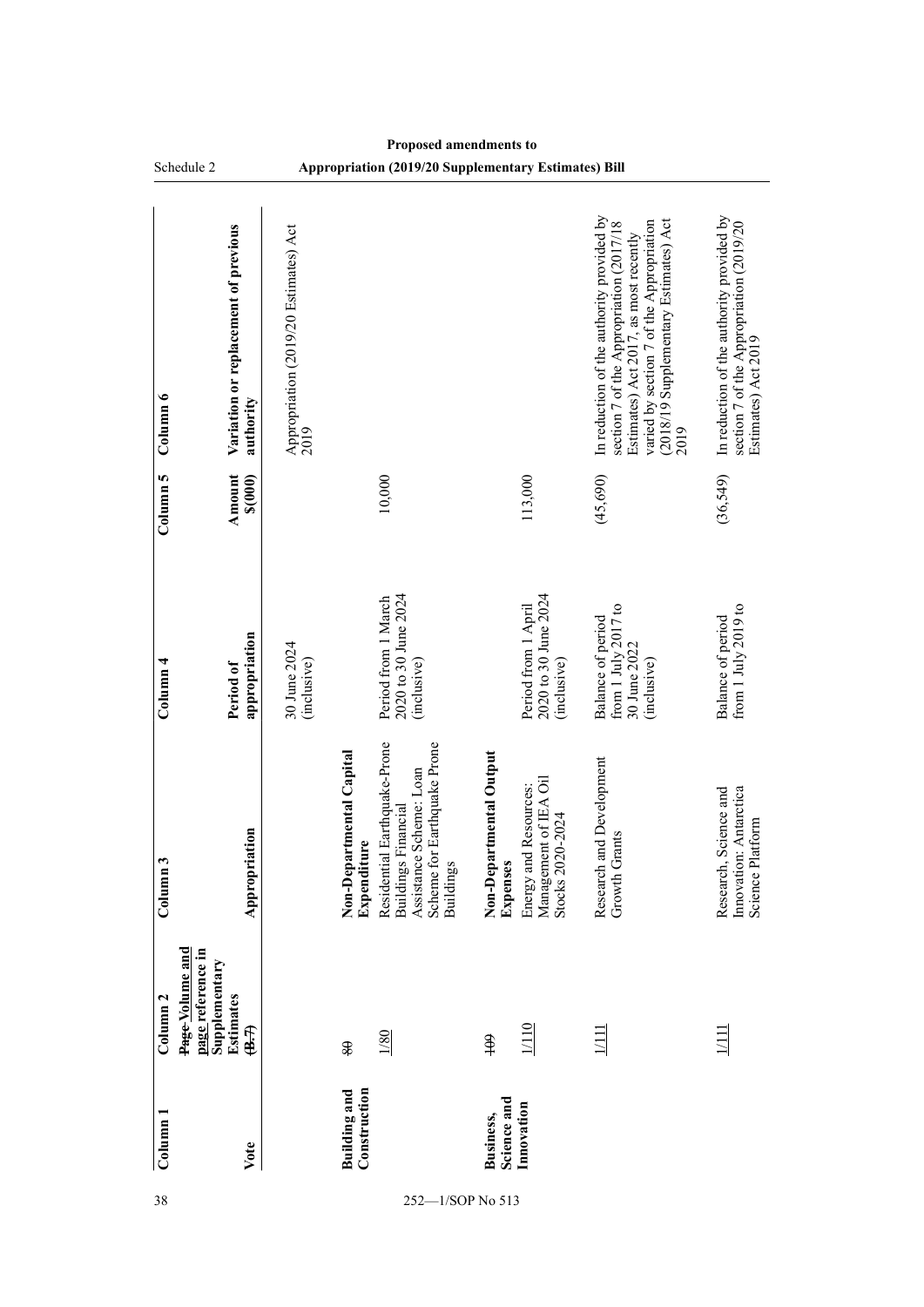| Column <sub>1</sub> | Column <sub>2</sub>                                                         | Column 3                                                                                                                            | $\frac{1}{2}$ Olumn $\frac{4}{2}$                                                                                 | Column 5          | Column 6                                                                                                                                                                                                                   |
|---------------------|-----------------------------------------------------------------------------|-------------------------------------------------------------------------------------------------------------------------------------|-------------------------------------------------------------------------------------------------------------------|-------------------|----------------------------------------------------------------------------------------------------------------------------------------------------------------------------------------------------------------------------|
| Vote                | Page Volume and<br>page reference in<br>Supplementary<br>Estimates<br>(B.7) | Appropriation                                                                                                                       | appropriation<br>Period of                                                                                        | Amount<br>\$(000) | Variation or replacement of previous<br>authority                                                                                                                                                                          |
|                     |                                                                             |                                                                                                                                     | section 7(12) of this<br>(inclusive) (but see<br>30 June 2024<br>Act)                                             |                   |                                                                                                                                                                                                                            |
|                     | $\overline{1}$                                                              | Innovation: National Science<br>Research, Science and<br>Challenges                                                                 | from 1 July 2019 to<br>Balance of period<br>30 June 2024<br>(inclusive)                                           | (29,700)          | In reduction of the authority provided by<br>section 7 of the Appropriation (2019/20<br>Estimates) Act 2019                                                                                                                |
|                     | 1112                                                                        | services by New Zealand Post<br>Transitional provision of mail                                                                      | 2020 to 30 June 2024<br>Period from 1 April<br>(inclusive)                                                        | 130,000           |                                                                                                                                                                                                                            |
|                     | #                                                                           | Non-Departmental Other<br>Expenses                                                                                                  |                                                                                                                   |                   |                                                                                                                                                                                                                            |
|                     | 1/112                                                                       | Development Levy Funded<br>Infrastructure Investment<br>Telecommunications<br>Telecommunications<br>Communications:<br>Procurement- | section 7(13) of this<br>from 1 July 2017 to<br>(inclusive) (but see<br>Balance of period<br>30 June 2022<br>Act) | (52, 321)         | In reduction of the authority provided by<br>(2018/19 Supplementary Estimates) Act<br>varied by section 7 of the Appropriation<br>section 7 of the Appropriation (2017/18<br>Estimates) Act 2017, as most recently<br>2019 |
|                     | 1/112                                                                       | Economic Development: New<br>Zealand Screen Production<br>Grant-International MYA<br>2017-2021                                      | from 1 July 2017 to<br>Balance of period<br>30 June 2021<br>(inclusive)                                           | 146,500           | section 7 of the Appropriation (2017/18<br>In addition to the authority provided by<br>Estimates) Act 2017, as most recently                                                                                               |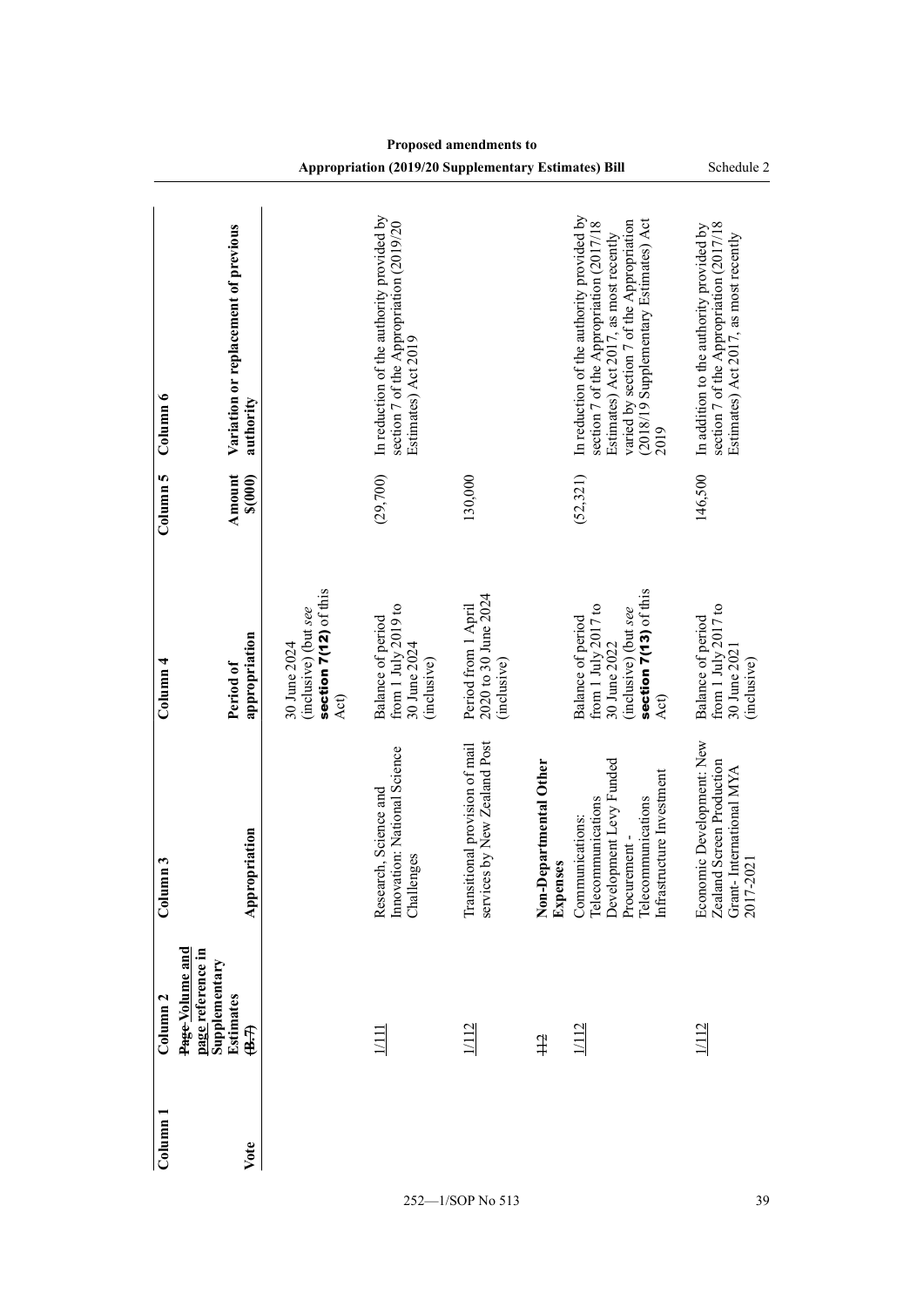|                          | Schedule 2                                                                            |                                                                                           | <b>Appropriation (2019/20 Supplementary Estimates) Bill</b>                                                                         |                                         |                                                                                                                          |                                     |                                                                                                                                                                                                                                         |
|--------------------------|---------------------------------------------------------------------------------------|-------------------------------------------------------------------------------------------|-------------------------------------------------------------------------------------------------------------------------------------|-----------------------------------------|--------------------------------------------------------------------------------------------------------------------------|-------------------------------------|-----------------------------------------------------------------------------------------------------------------------------------------------------------------------------------------------------------------------------------------|
| Column 6                 | Variation or replacement of previous<br>authority                                     | (2018/19 Supplementary Estimates) Act<br>varied by section 7 of the Appropriation<br>2019 | section 7 of the Appropriation (2019/20<br>Estimates) Act 2019<br>In addition to the authority provided by                          |                                         | section 7 of the Appropriation (2017/18<br>In addition to the authority provided by<br>Supplementary Estimates) Act 2018 |                                     | section 7 of the Appropriation (2016/17<br>most recently varied by section 7 of the<br>In addition to the authority provided by<br>Supplementary Estimates) Act 2017, as<br>Appropriation (2018/19 Supplementary<br>Estimates) Act 2019 |
| Column 5                 | Amount<br>\$(000)                                                                     |                                                                                           | 52,321                                                                                                                              |                                         | 10,000                                                                                                                   |                                     | 19,500                                                                                                                                                                                                                                  |
| Column <sub>4</sub>      | appropriation<br>Period of                                                            |                                                                                           | from 1 July 2019 to<br>Balance of period<br>30 June 2022<br>(inclusive)                                                             |                                         | from 1 April 2018 to<br>Balance of period<br>30 June 2021<br>(inclusive)                                                 |                                     | 2016 to 30 June 2020<br>from 1 November<br>Balance of period<br>(inclusive)                                                                                                                                                             |
| $\frac{1}{2}$            | Appropriation                                                                         |                                                                                           | Development Levy Funded<br>Infrastructure Investment<br>Telecommunications<br>Telecommunications<br>Procurement-<br>Infrastructure: | Non-Departmental Capital<br>Expenditure | Infrastructure: Broadband<br>Investment                                                                                  | Non-Departmental Output<br>Expenses | Predator Free New Zealand                                                                                                                                                                                                               |
| Column <sub>2</sub>      | Page Volume and<br>page reference in<br>Supplementary<br>Estimates<br>$\overline{43}$ |                                                                                           | 1/113                                                                                                                               | $\ddagger$                              | 1/113                                                                                                                    | 502                                 | 1/203                                                                                                                                                                                                                                   |
| $_{\rm Column\,1}$<br>40 | Vote                                                                                  |                                                                                           |                                                                                                                                     |                                         |                                                                                                                          | Conservation                        |                                                                                                                                                                                                                                         |
|                          |                                                                                       |                                                                                           | 252-1/SOP No 513                                                                                                                    |                                         |                                                                                                                          |                                     |                                                                                                                                                                                                                                         |

L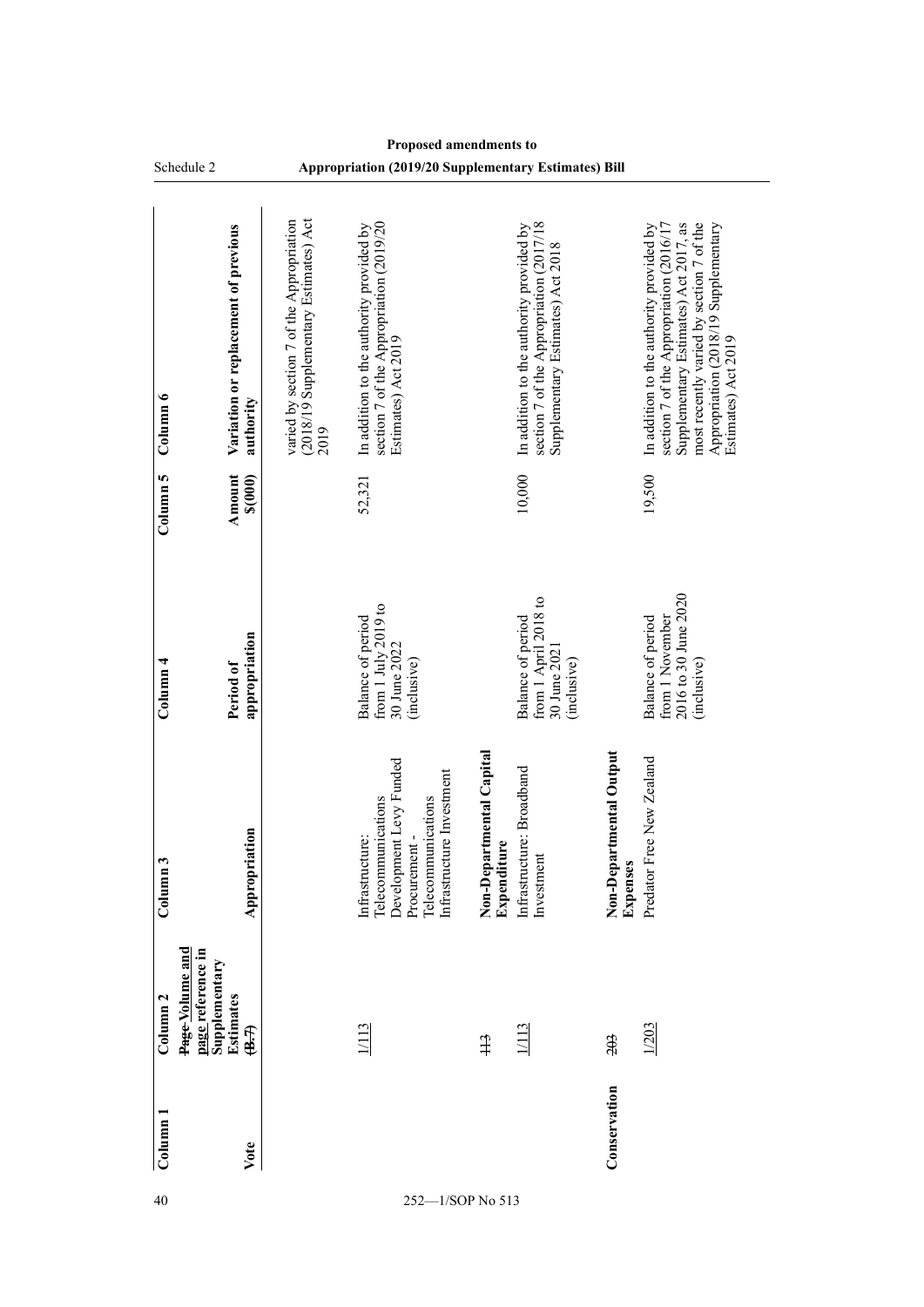| Column <sub>1</sub> | Column <sub>2</sub>                                                                                               | n <sub>3</sub><br>Colum                                        | Column <sub>4</sub>                                                      | Column 5          | Column 6                                                                                                                  |
|---------------------|-------------------------------------------------------------------------------------------------------------------|----------------------------------------------------------------|--------------------------------------------------------------------------|-------------------|---------------------------------------------------------------------------------------------------------------------------|
| Vote                | Page-Volume and<br>page reference in<br>Supplementary<br><b>Estimates</b><br>$\overline{(\mathbf{B},\mathbf{F})}$ | oriation<br>Approj                                             | appropriation<br>Period of                                               | Amount<br>\$(000) | Variation or replacement of previous<br>authority                                                                         |
| Finance             | 358                                                                                                               | Non-Departmental Capital<br>Expenditure                        |                                                                          |                   |                                                                                                                           |
|                     | 2/151                                                                                                             | COVID-19: Capital Injections<br>Zealand Post Limited<br>to New | 2020 to 30 June 2021<br>Period from 6 May<br>(inclusive)                 | 150,000           |                                                                                                                           |
|                     | 1/358                                                                                                             | COVID-19: Loans to Air New<br>Zealand                          | Period from 23 March<br>2020 to 30 June 2021<br>(inclusive)              | 900,000           |                                                                                                                           |
|                     | 1/359                                                                                                             | Transfer of Anchor Project<br>to Ōtākaro Limited<br>Assets     | from 1 April 2016 to<br>Balance of period<br>30 June 2020<br>(inclusive) | (50,000)          | In reduction of the authority provided by<br>section 7 of the Appropriation (2015/16<br>Supplementary Estimates) Act 2016 |
|                     | 1/359                                                                                                             | Venture Capital Fund                                           | 2020 to 30 April 2024<br>Period from 1 May<br>(inclusive)                | 259,500           |                                                                                                                           |
|                     | 1/360<br>360                                                                                                      | Policy Advice and Financial<br>Multi-Category<br>Services      | from 1 July 2019 to<br>Balance of period<br>30 June 2024<br>(inclusive)  | 20,351            | section 7 of the Appropriation (2019/20<br>Estimates) Act 2019<br>In addition to the authority provided by                |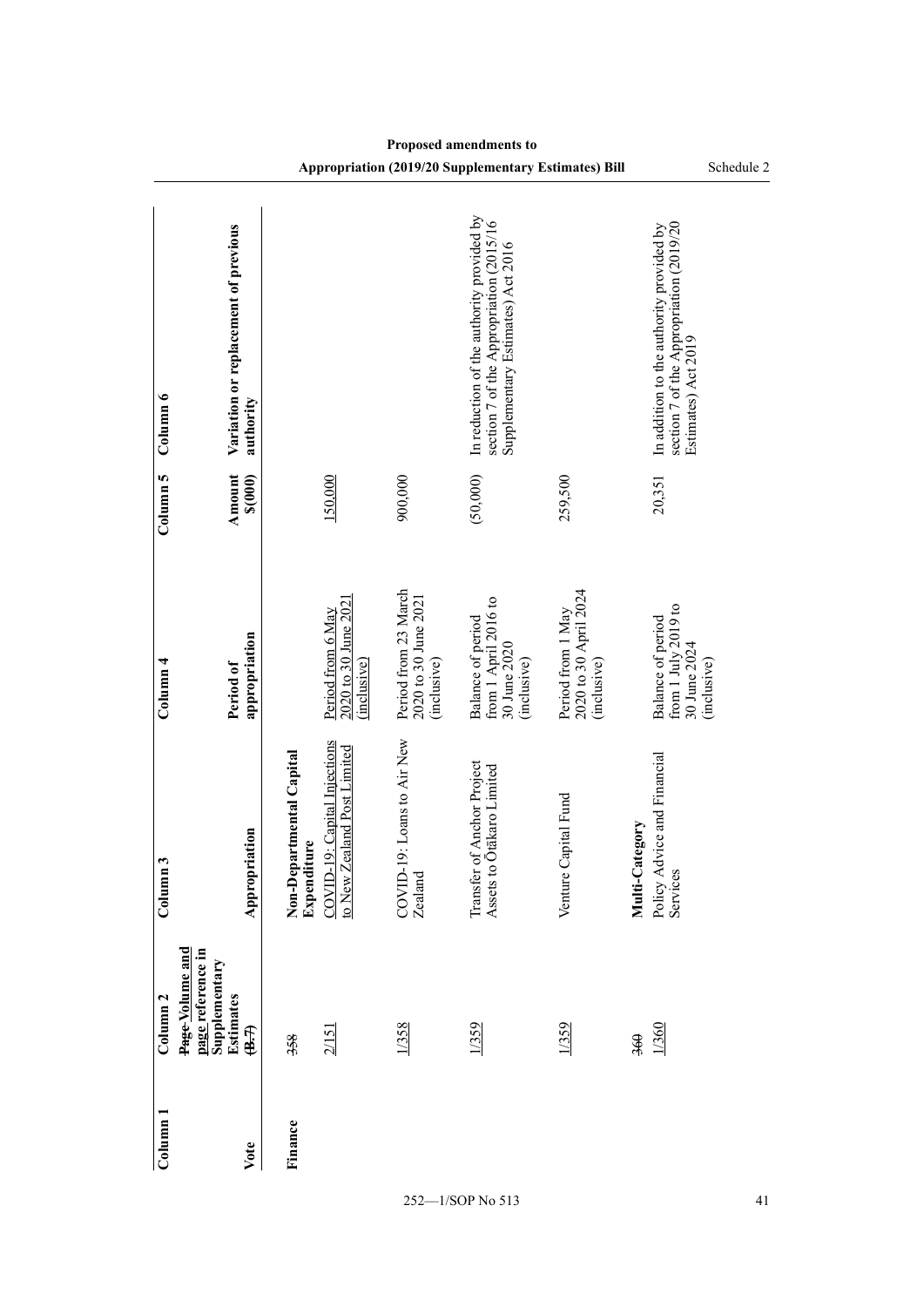| Schedule 2                                                                                |               |                                                                   |                                     | Appropriation (2019/20 Supplementary Estimates) Bill                                                                                                                                                                      |                                            |                                                             |                                                                                                                           |
|-------------------------------------------------------------------------------------------|---------------|-------------------------------------------------------------------|-------------------------------------|---------------------------------------------------------------------------------------------------------------------------------------------------------------------------------------------------------------------------|--------------------------------------------|-------------------------------------------------------------|---------------------------------------------------------------------------------------------------------------------------|
| Variation or replacement of previous<br>Column 6                                          | authority     |                                                                   |                                     | (2018/19 Supplementary Estimates) Act<br>varied by section 7 of the Appropriation<br>section 7 of the Appropriation (2017/18<br>Supplementary Estimates) Act 2018, as<br>In addition to the authority provided by<br>2019 |                                            |                                                             | In reduction of the authority provided by<br>section 7 of the Appropriation (2018/19<br>Supplementary Estimates) Act 2019 |
| Column 5<br>Amount                                                                        | \$(000)       | 300,000                                                           |                                     | 620                                                                                                                                                                                                                       |                                            | 10.000                                                      | (344, 590)                                                                                                                |
| Column <sub>4</sub><br>Period of                                                          | appropriation | 1 September 2019 to<br>30 June 2022<br>Period from<br>(inclusive) |                                     | from 1 July 2017 to<br>Balance of period<br>30 June 2021<br>(inclusive)                                                                                                                                                   |                                            | 2020 to 30 June 2021<br>Period from 30 April<br>(inclusive) | from 1 October 2018<br>Balance of period<br>to 30 June 2022<br>(inclusive)                                                |
| Column <sub>3</sub>                                                                       | Appropriation | Earthquake Commission - On-<br>Sold Canterbury Properties         | Non-Departmental Output<br>Expenses | Expo 2020 Dubai                                                                                                                                                                                                           | Non-Departmental Output<br><b>Expenses</b> | 9 Housing Providers<br>al Cost<br>COVID-1<br>Operation      | Housing<br>KiwiBuild                                                                                                      |
| Page-Volume and<br>page reference in<br>Supplementary<br>Column <sub>2</sub><br>Estimates | (B.7)         | 1/361                                                             | 404                                 | 1/404                                                                                                                                                                                                                     | 469                                        | 2/194                                                       | 1/469                                                                                                                     |
| $_{\rm Column\,1}$                                                                        | Vote          |                                                                   | Affairs and<br>Foreign              | Trade                                                                                                                                                                                                                     | Housing and<br>Urban                       | Development                                                 |                                                                                                                           |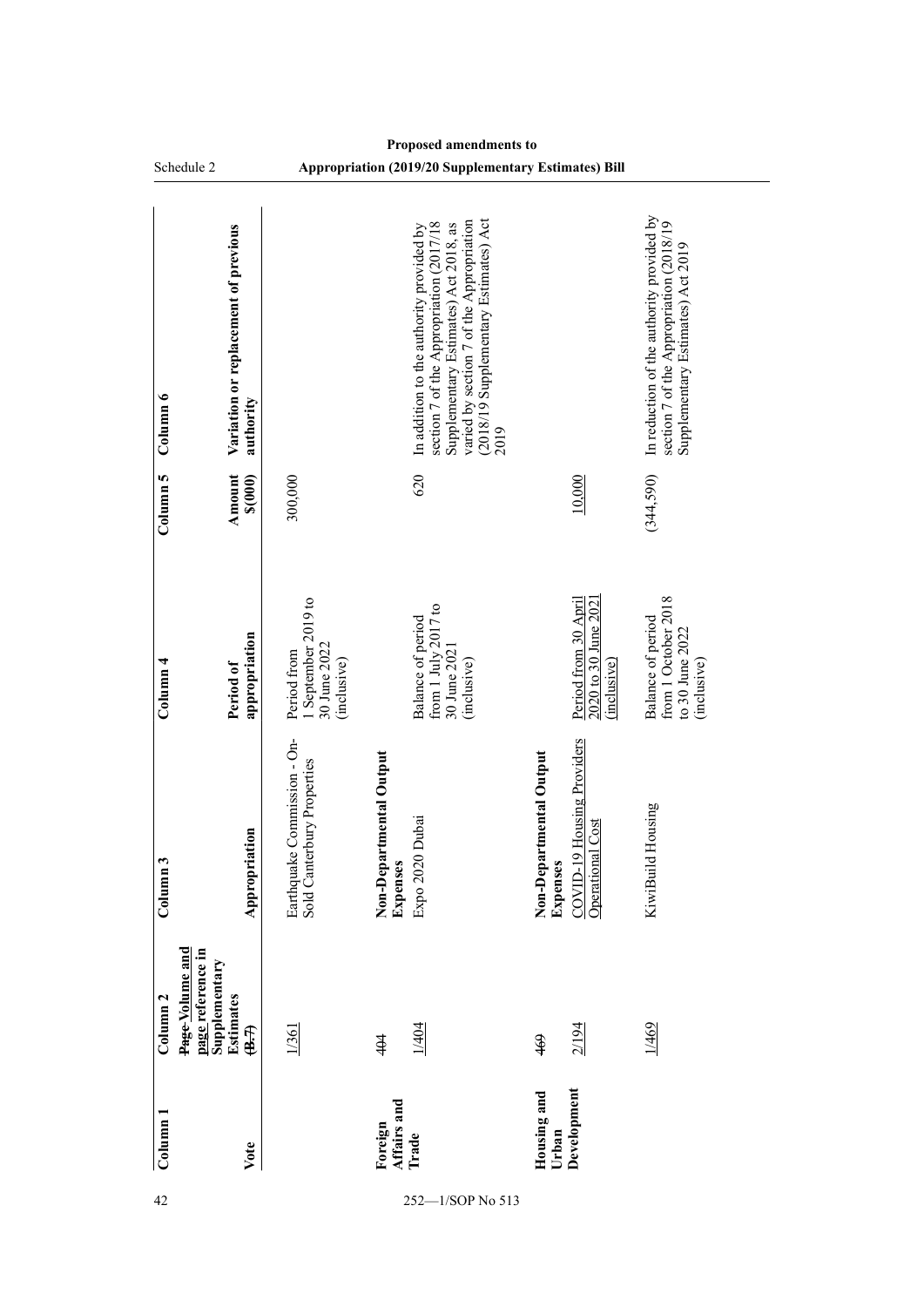| Colum <sub>1</sub> | Column <sub>2</sub>                                                         | Column <sub>3</sub>                                                 | Column <sub>4</sub>                                                        | Column 5          | Column 6                                                                                                                  |
|--------------------|-----------------------------------------------------------------------------|---------------------------------------------------------------------|----------------------------------------------------------------------------|-------------------|---------------------------------------------------------------------------------------------------------------------------|
| Vote               | Page Volume and<br>page reference in<br>Supplementary<br>Estimates<br>(B.7) | Appropriation                                                       | appropriation<br>Period of                                                 | Amount<br>\$(000) | Variation or replacement of previous<br>authority                                                                         |
|                    | 470                                                                         | Non-Departmental Other<br>Expenses                                  |                                                                            |                   |                                                                                                                           |
|                    | 1/470                                                                       | Housing Infrastructure Fund-<br>Fair Value Write Down               | from 1 October 2018<br>Balance of period<br>to 30 June 2021<br>(inclusive) | (160, 791)        | In reduction of the authority provided by<br>section 7 of the Appropriation (2018/19<br>Supplementary Estimates) Act 2019 |
|                    | 1/470                                                                       | Progressive Home Ownership<br>Write down and write off of<br>Loans  | 2020 to 30 June 2024<br>Period from 1 April<br>(inclusive)                 | 286,755           |                                                                                                                           |
|                    | 47€                                                                         | Non-Departmental Capital<br>Expenditure                             |                                                                            |                   |                                                                                                                           |
|                    | 1/470                                                                       | Housing Infrastructure Fund<br>Loans                                | from 1 October 2018<br>Balance of period<br>to 30 June 2023<br>(inclusive) | (518, 464)        | In reduction of the authority provided by<br>section 7 of the Appropriation (2018/19<br>Supplementary Estimates) Act 2019 |
|                    | 1/470                                                                       | Communities Standby Credit<br>Ora - Homes and<br>Kāinga<br>Facility | 2020 to 30 June 2024<br>Period from 1 May<br>(inclusive)                   | 1,000,000         |                                                                                                                           |
|                    | 1/471                                                                       | Progressive Home Ownership<br>Fund                                  | 1 February 2020 to<br>30 June 2024<br>Period from<br>(inclusive)           | 400,000           |                                                                                                                           |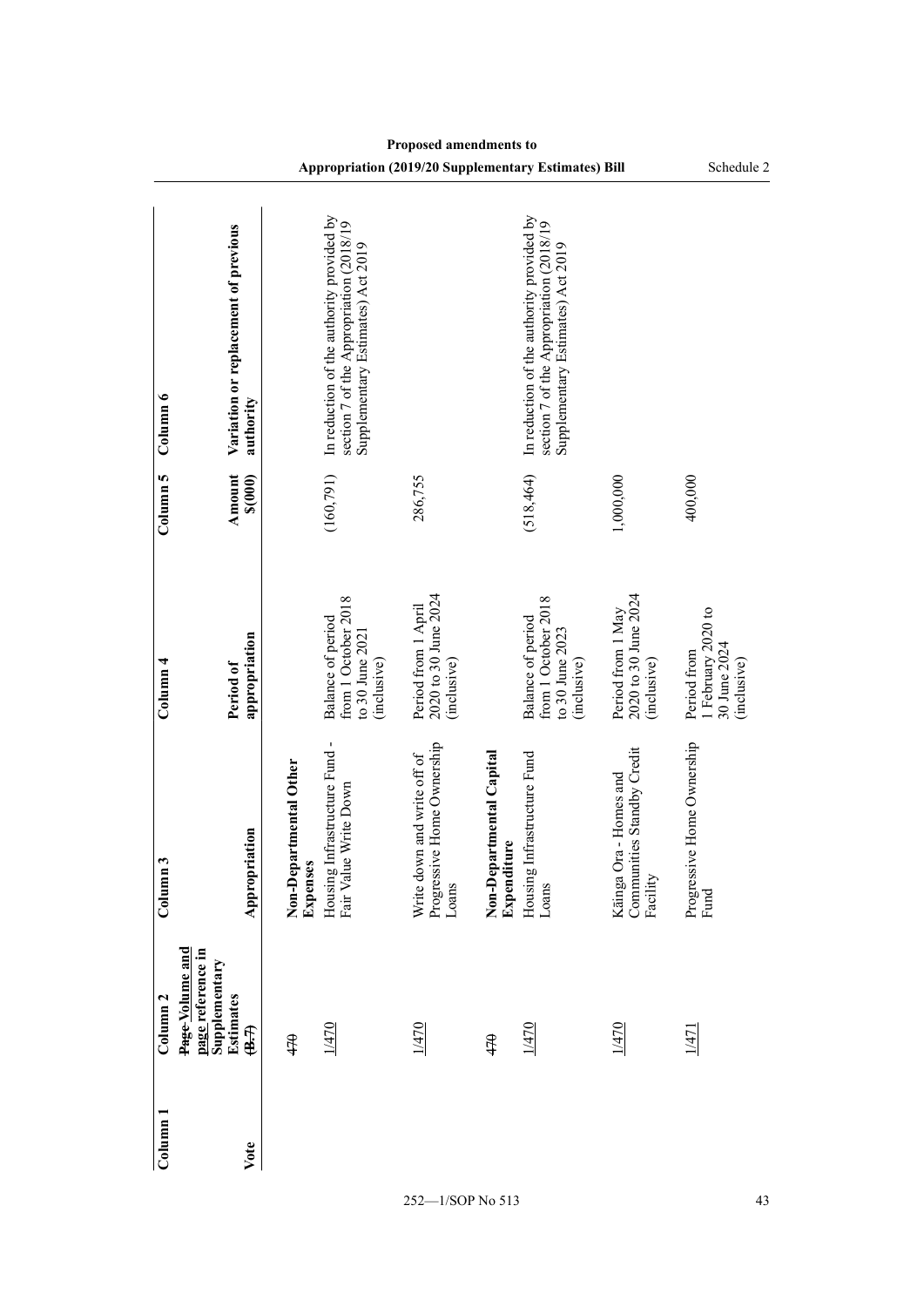|                     | Schedule 2                                                                                   | Appropriation (2019/20 Supplementary Estimates) Bill                                                                      |                                 |                                                                                                                                   |                                    |                                                                                                                                       |
|---------------------|----------------------------------------------------------------------------------------------|---------------------------------------------------------------------------------------------------------------------------|---------------------------------|-----------------------------------------------------------------------------------------------------------------------------------|------------------------------------|---------------------------------------------------------------------------------------------------------------------------------------|
| Column 6            | Variation or replacement of previous<br>authority                                            | In reduction of the authority provided by<br>section 7 of the Appropriation (2018/19<br>Supplementary Estimates) Act 2019 |                                 | In reduction of the authority provided by<br>section 7 of the Appropriation (2018/19<br>Supplementary Estimates) Act 2019         |                                    |                                                                                                                                       |
| Column 5            | Amount<br>\$(000)                                                                            | (55, 354)                                                                                                                 |                                 | (8,790)                                                                                                                           |                                    | 8,790                                                                                                                                 |
| Column 4            | appropriation<br>Period of                                                                   | section 7(14) of this<br>from 1 October 2018<br>(inclusive) (but see<br>Balance of period<br>to 30 June 2022<br>Act)      |                                 | from 3 January 2019<br>Balance of period<br>to 30 June 2023<br>(inclusive)                                                        |                                    | 14 October 2019 to<br>30 June 2023<br>Period from<br>(inclusive)                                                                      |
| Column <sub>3</sub> | Appropriation                                                                                | nd Programme<br>Underutilised<br>Crown Lai<br>Vacant or                                                                   | Departmental Output<br>Expenses | Historical Abuse in State Care<br>and in the Care of Faith-based<br>Royal Commission into<br>Institutions - Operating<br>Expenses | Non-Departmental Other<br>Expenses | Historical Abuse in State Care<br>Institutions - Legal Assistance<br>and in the Care of Faith-based<br>Royal Commission into<br>Costs |
| Column <sub>2</sub> | Page-Volume and<br>page reference in<br>Supplementary<br><b>Estimates</b><br>$\overline{43}$ | 1/471                                                                                                                     | $\ddot{4}$                      | 1/513                                                                                                                             | 513                                | 1/513                                                                                                                                 |
| Column 1            | Vote                                                                                         |                                                                                                                           | Internal<br><b>Affairs</b>      |                                                                                                                                   |                                    |                                                                                                                                       |
| 44                  |                                                                                              | $252 -$                                                                                                                   |                                 | $-1/SOP$ No 513                                                                                                                   |                                    |                                                                                                                                       |

L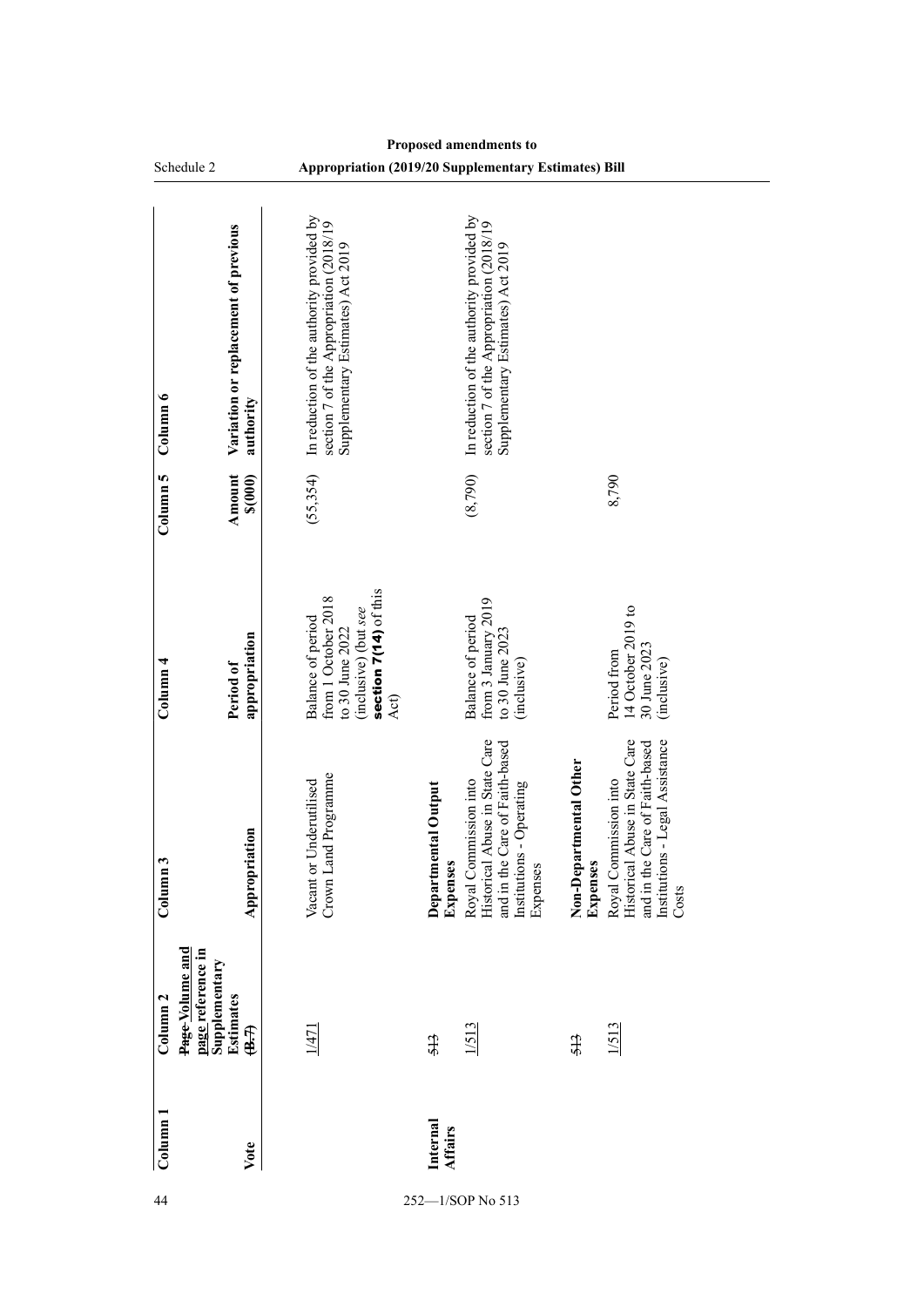| Column 1                              | Column <sub>2</sub>                                                         | S<br>Column                                                                    | Colum <sub>4</sub>                                                          | Column 5          | Column 6                                                                                                                                                                                                                                      |
|---------------------------------------|-----------------------------------------------------------------------------|--------------------------------------------------------------------------------|-----------------------------------------------------------------------------|-------------------|-----------------------------------------------------------------------------------------------------------------------------------------------------------------------------------------------------------------------------------------------|
| Vote                                  | Page Volume and<br>page reference in<br>Supplementary<br>Estimates<br>(B.7) | Appropriation                                                                  | appropriation<br>Period of                                                  | Amount<br>\$(000) | Variation or replacement of previous<br>authority                                                                                                                                                                                             |
| Office of the<br>Clerk                | 1/660<br>\$                                                                 | Inter-parliamentary Relations<br>Departmental Output<br>Expenses               | from 1 July 2017 to<br>Balance of period<br>30 June 2020<br>(inclusive)     | 460               | Estimates) Act 2017, as varied by section<br>section 7 of the Appropriation (2017/18<br>In addition to the authority provided by<br>7 of the Appropriation (2018/19                                                                           |
| Development<br>Assistance<br>Official | 1/666<br>666                                                                | Non-Departmental Other<br>International Development<br>Cooperation<br>Expenses | from 1 July 2018 to<br>Balance of period<br>30 June 2021<br>(inclusive)     | 48,360            | Estimates) Act 2018, as varied by section<br>section 7 of the Appropriation (2018/19<br>In addition to the authority provided by<br>Supplementary Estimates) Act 2019<br>Supplementary Estimates) Act 2019<br>7 of the Appropriation (2018/19 |
| Pacific Peoples                       | 1/694<br>694                                                                | Policy Advice and Ministerial<br>Multi-Category<br>Servicing                   | from $1$ July $2019$ to<br>Balance of period<br>30 June 2024<br>(inclusive) | 333               | section 7 of the Appropriation (2019/20<br>Estimates) Act 2019<br>In addition to the authority provided by                                                                                                                                    |
| Parliamentary<br>Service              | 1/712<br>井                                                                  | Member Support-<br>Non-Departmental Other<br>Expenses<br>Party and<br>Labour   | Balance of the period<br>starting on the day                                | $\circ$           | section 7 of the Appropriation (2017/18<br>In addition to the authority provided by<br>Estimates) Act 2017, as most recently                                                                                                                  |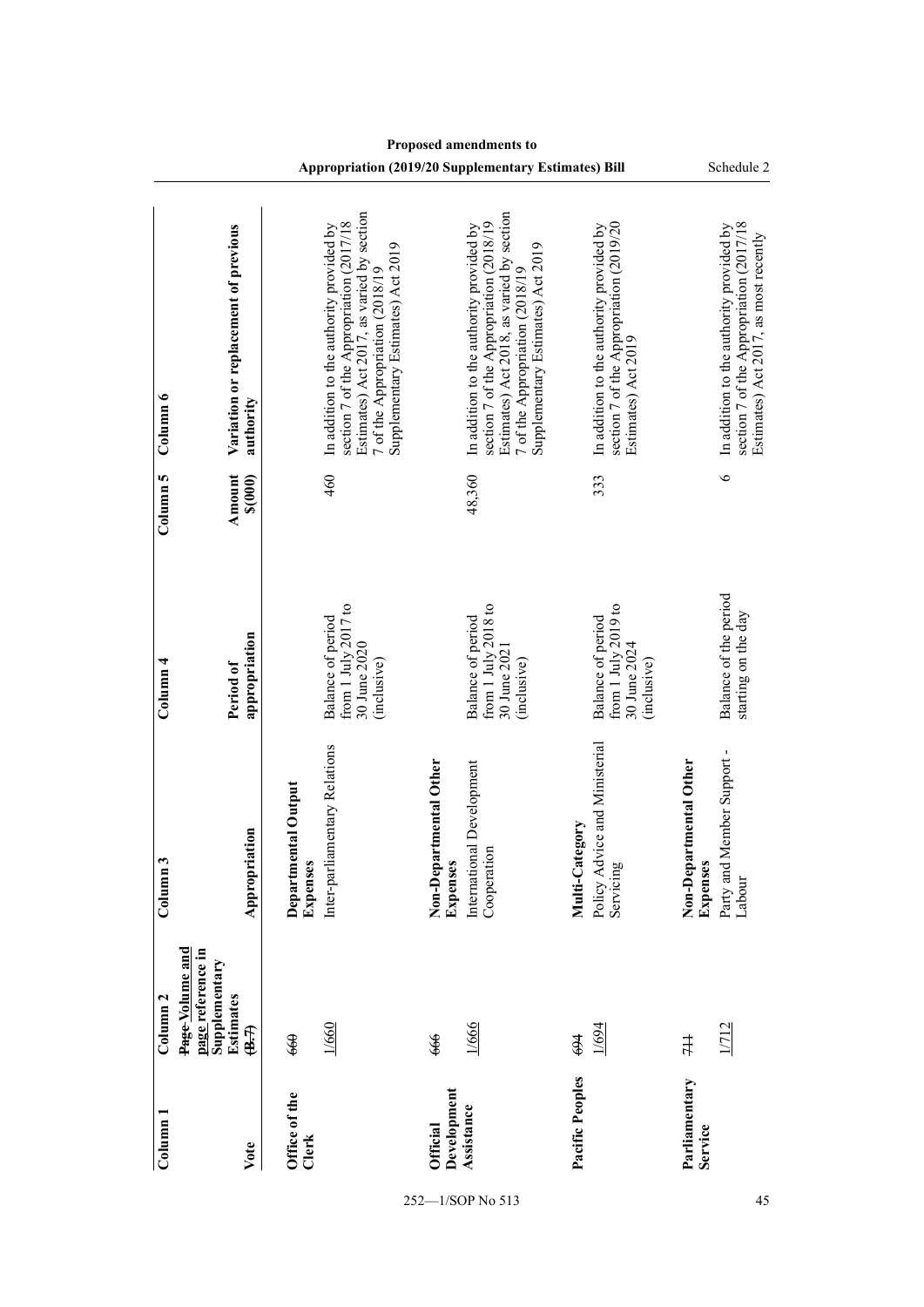|                                       | Schedule 2                                                                     |                                                                                                                                     | <b>Appropriation (2019/20 Supplementary Estimates) Bill</b>                                                                                                                                                               |                                             |                                                                                                                                                                                                                           |                                    |
|---------------------------------------|--------------------------------------------------------------------------------|-------------------------------------------------------------------------------------------------------------------------------------|---------------------------------------------------------------------------------------------------------------------------------------------------------------------------------------------------------------------------|---------------------------------------------|---------------------------------------------------------------------------------------------------------------------------------------------------------------------------------------------------------------------------|------------------------------------|
| Column 6                              | Variation or replacement of previous<br>authority                              | (2018/19 Supplementary Estimates) Act<br>varied by section 7 of the Appropriation<br>2019                                           | (2018/19 Supplementary Estimates) Act<br>varied by section 7 of the Appropriation<br>section 7 of the Appropriation (2017/18<br>In addition to the authority provided by<br>Estimates) Act 2017, as most recently<br>2019 |                                             | (2018/19 Supplementary Estimates) Act<br>varied by section 7 of the Appropriation<br>section 7 of the Appropriation (2016/17<br>In addition to the authority provided by<br>Estimates) Act 2016, as most recently<br>2019 |                                    |
| Column 5                              | Amount<br>$\frac{1}{2}$                                                        |                                                                                                                                     | $\overline{c}$                                                                                                                                                                                                            |                                             | 6,204                                                                                                                                                                                                                     | 4,232                              |
| $\mathop{\mathrm{Column}}\nolimits 4$ | appropriation<br>Period of                                                     | election and ending at<br>after polling day for<br>the close of polling<br>the 2017 general<br>day for the next<br>general election | election and ending at<br>Balance of the period<br>after polling day for<br>the close of polling<br>starting on the day<br>the 2017 general<br>day for the next<br>general election                                       |                                             | from 1 July 2016 to<br>Balance of period<br>30 June 2020<br>(inclusive)                                                                                                                                                   | 16 December 2019 to<br>Period from |
| Column 3                              | Appropriation                                                                  |                                                                                                                                     | Party and Member Support -<br>National                                                                                                                                                                                    | Non-Departmental Capital<br>re<br>Expenditu | Crown Asset Management                                                                                                                                                                                                    | Future Accommodation<br>Strategy   |
| Column <sub>2</sub>                   | Page Volume and<br>page reference in<br>Supplementary<br>Estimates<br>$\oplus$ |                                                                                                                                     | 1/712                                                                                                                                                                                                                     | 713                                         | 1/713                                                                                                                                                                                                                     | 1/713                              |
| Column 1                              | Vote                                                                           |                                                                                                                                     |                                                                                                                                                                                                                           |                                             |                                                                                                                                                                                                                           |                                    |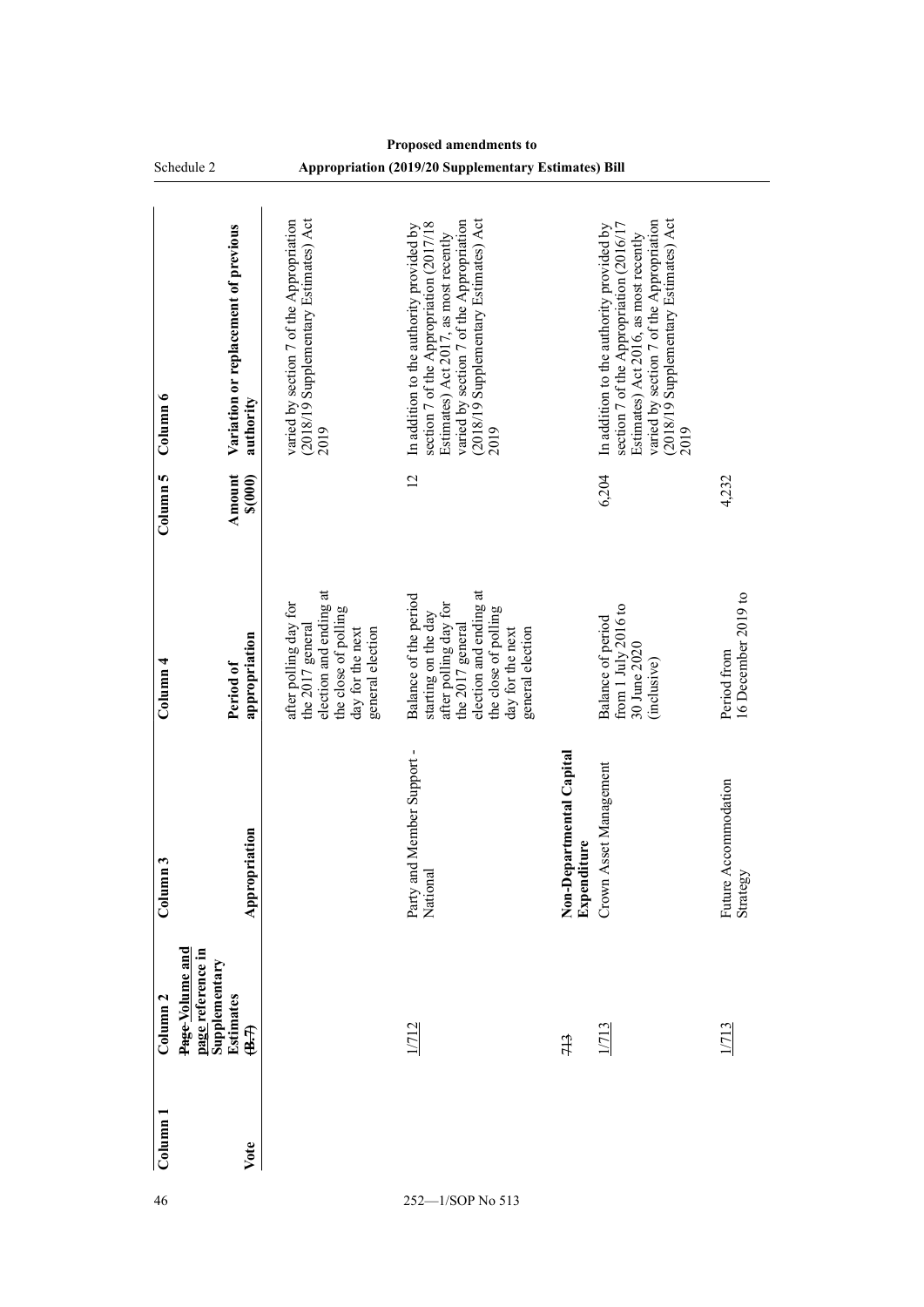|                     |                                                                             |                             |                                 | Appropriation (2019/20 Supplementary Estimates) Bill                                                                                                                                                                      |                                |                                                                                                                                                                                                                            |                                 | Schedule 2                                                                                                   |
|---------------------|-----------------------------------------------------------------------------|-----------------------------|---------------------------------|---------------------------------------------------------------------------------------------------------------------------------------------------------------------------------------------------------------------------|--------------------------------|----------------------------------------------------------------------------------------------------------------------------------------------------------------------------------------------------------------------------|---------------------------------|--------------------------------------------------------------------------------------------------------------|
| Column 6            | Variation or replacement of previous<br>authority                           |                             |                                 | (2018/19 Supplementary Estimates) Act<br>varied by section 7 of the Appropriation<br>section 7 of the Appropriation (2017/18<br>Supplementary Estimates) Act 2018, as<br>In addition to the authority provided by<br>2019 |                                | In reduction of the authority provided by<br>(2018/19 Supplementary Estimates) Act<br>varied by section 7 of the Appropriation<br>section 7 of the Appropriation (2017/18<br>Estimates) Act 2017, as most recently<br>2019 |                                 | In reduction of the authority provided in<br>Supplementary Estimates) Act 2017<br>the Appropriation (2016/17 |
| Column 5            | Amount<br>\$(000)                                                           |                             |                                 | 15,405                                                                                                                                                                                                                    |                                | (46,946)                                                                                                                                                                                                                   |                                 | (240)                                                                                                        |
| Column <sub>4</sub> | appropriation<br>Period of                                                  | 30 June 2024<br>(inclusive) |                                 | from 31 January 2018<br>Balance of period<br>to 30 June 2021<br>(inclusive)                                                                                                                                               |                                | from 1 July 2017 to<br>Balance of period<br>30 June 2022<br>(inclusive)                                                                                                                                                    |                                 | from 1 February 2017<br>Balance of period<br>to 30 June 2021<br>(inclusive)                                  |
| Column 3            | Appropriation                                                               |                             | Departmental Output<br>Expenses | Recovery<br>Pike River                                                                                                                                                                                                    | Departmental Other<br>Expenses | Transformation                                                                                                                                                                                                             | Departmental Output<br>Expenses | Administering Support for the<br>Mental Health and<br>Employment Social Bond<br>Pilot                        |
| Column <sub>2</sub> | Page Volume and<br>page reference in<br>Supplementary<br>Estimates<br>(B.7) |                             | 95L                             | 1/726                                                                                                                                                                                                                     | <del>9LL</del>                 | 1/776                                                                                                                                                                                                                      | 808                             | 1/808                                                                                                        |
| Column 1            | Vote                                                                        |                             | Pike River<br>Re-entry          |                                                                                                                                                                                                                           | Revenue                        |                                                                                                                                                                                                                            | Development<br>Social           |                                                                                                              |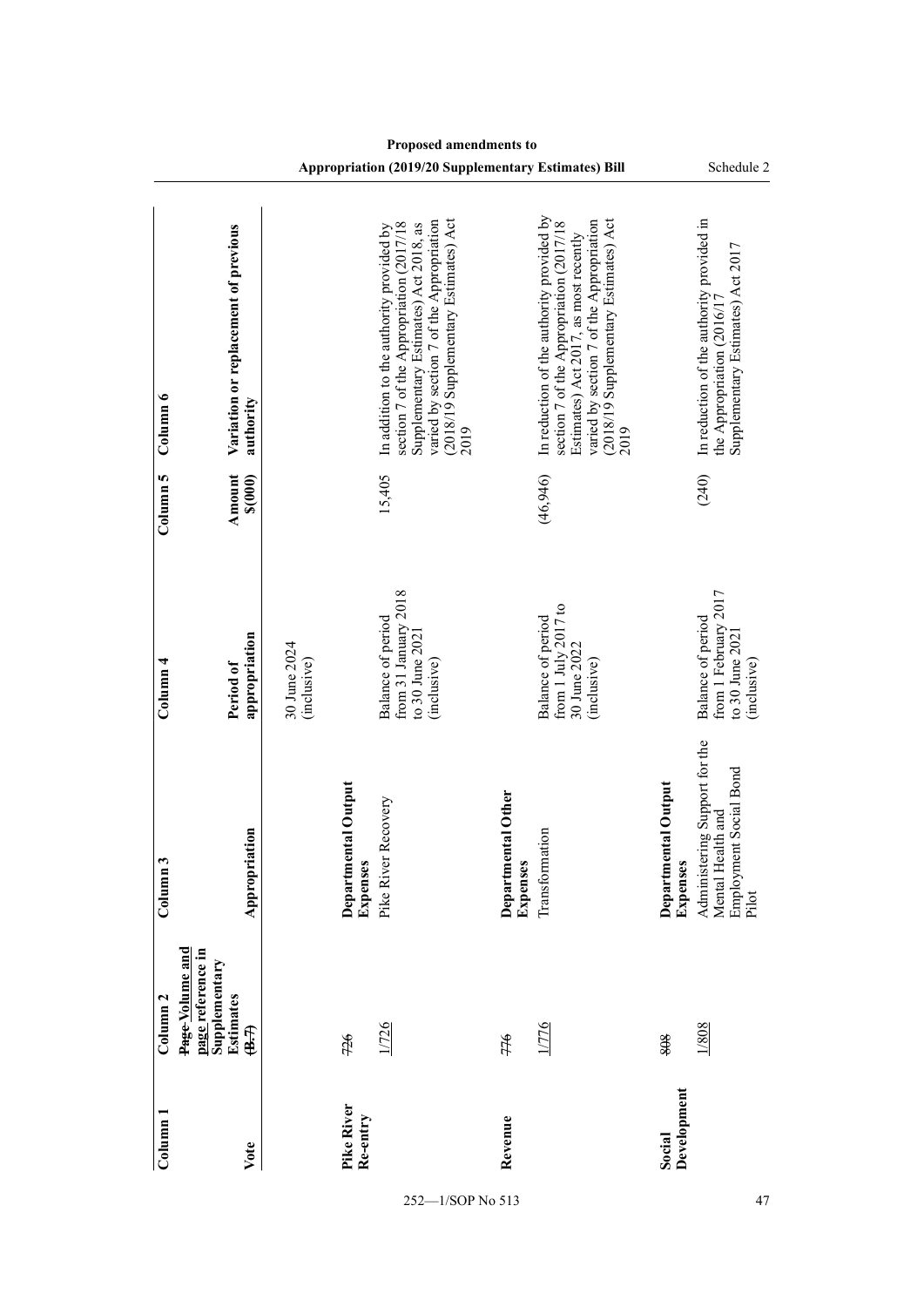|                           | Schedule 2                                                                  |                                                                                                              | Appropriation (2019/20 Supplementary Estimates) Bill                                                        |                                     |                                                                                                              |                                 |                                                                                                            |
|---------------------------|-----------------------------------------------------------------------------|--------------------------------------------------------------------------------------------------------------|-------------------------------------------------------------------------------------------------------------|-------------------------------------|--------------------------------------------------------------------------------------------------------------|---------------------------------|------------------------------------------------------------------------------------------------------------|
| Column 6                  | Variation or replacement of previous<br>authority                           | In reduction of the authority provided in the Appropriation $(2016/17)$<br>Supplementary Estimates) Act 2017 | In reduction of the authority provided by<br>section 7 of the Appropriation (2019/20<br>Estimates) Act 2019 |                                     | In reduction of the authority provided in the Appropriation $(2016/17)$<br>Supplementary Estimates) Act 2017 |                                 | section 7 of the Appropriation (2019/20<br>In addition to the authority provided by<br>Estimates) Act 2019 |
| Column <sub>5</sub>       | Amount<br>\$(000)                                                           | (11, 452)                                                                                                    | (64,987)                                                                                                    |                                     | (2,916)                                                                                                      |                                 | 199,500                                                                                                    |
| Column <sub>4</sub>       | appropriation<br>Period of                                                  | from 1 April 2017 to<br>Balance of period<br>30 June 2021<br>(inclusive)                                     | from 1 July 2019 to<br>Balance of period<br>30 June 2024<br>(inclusive)                                     |                                     | from 1 February 2017<br>Balance of period<br>to 30 June 2021<br>(inclusive)                                  |                                 | from 1 July 2019 to<br>Balance of period<br>30 June 2024<br>(inclusive)                                    |
| Column <sub>3</sub>       | uon<br>Appropria                                                            | <b>Claims Resolution</b>                                                                                     | Historic Claims                                                                                             | Non-Departmental Output<br>Expenses | Employment Social Bond<br>Mental Health and<br>Pilot                                                         | Departmental Output<br>Expenses | 2023 Census of Population<br>mgg<br>and Dwelli                                                             |
| Column <sub>2</sub>       | Page-Volume and<br>page reference in<br>Supplementary<br>Estimates<br>(B.7) | 1/808                                                                                                        | 1/809                                                                                                       | 608                                 | 1/809                                                                                                        | 871                             | 1/871                                                                                                      |
| Column <sub>1</sub><br>48 | Vote                                                                        |                                                                                                              | 252                                                                                                         | $-1/SOP$ No 513                     |                                                                                                              | <b>Statistics</b>               |                                                                                                            |
|                           |                                                                             |                                                                                                              |                                                                                                             |                                     |                                                                                                              |                                 |                                                                                                            |

L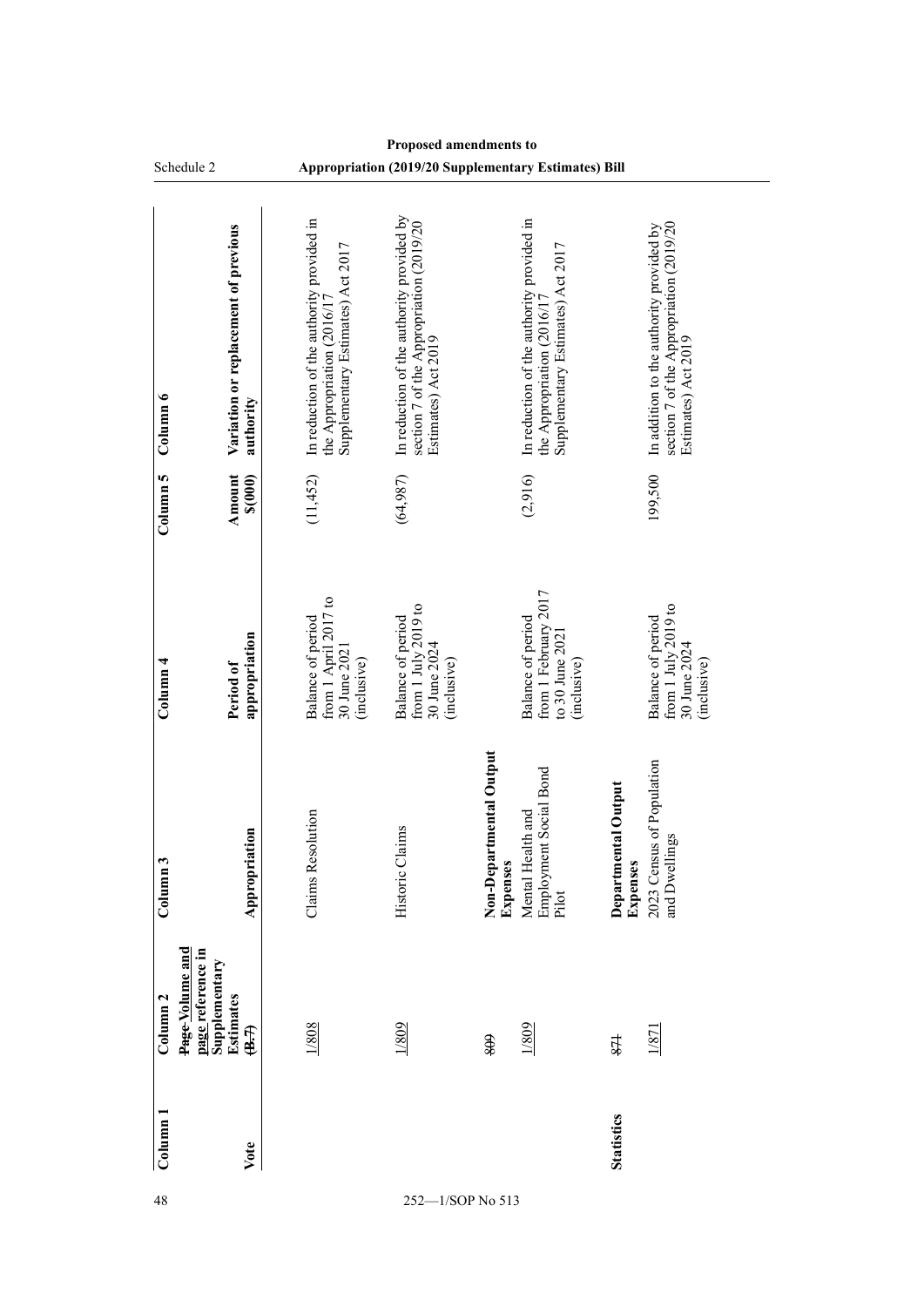| Column <sub>1</sub> | Column <sub>2</sub>                                                                          | Column 3                                                                             | Column <sub>4</sub>                                         | Column 5           | Column 6                                          |
|---------------------|----------------------------------------------------------------------------------------------|--------------------------------------------------------------------------------------|-------------------------------------------------------------|--------------------|---------------------------------------------------|
| Vote                | Page-Volume and<br>page reference in<br>Supplementary<br><b>Estimates</b><br>$\overline{43}$ | Appropriation                                                                        | appropriation<br>Period of                                  | Amount<br>\$(000)  | Variation or replacement of previous<br>authority |
| Transport           | #                                                                                            | Non-Departmental Output<br>Expenses                                                  |                                                             |                    |                                                   |
|                     | 1/901                                                                                        | Protection of Transport Sector<br>Agency Core Functions                              | 2020 to 30 June 2022<br>Period from 1 April<br>(inclusive)  | 236,600            |                                                   |
|                     | 2/347                                                                                        | Protection of Waka Kotahi NZ<br>Transport Agency's Core<br>atory Functions<br>Regula | 2020 to 30 June 2022<br>Period from 11 May<br>(inclusive)   | 60,000             |                                                   |
|                     | #                                                                                            | Non-Departmental Other<br><b>Expenses</b>                                            |                                                             |                    |                                                   |
|                     | 1/901                                                                                        | Transponders Rebate Scheme<br>Surveillance-Broadcast<br>Automatic Dependent          | Period from 1 August<br>2019 to 30 June 2022<br>(inclusive) | 11,750             |                                                   |
|                     | 2/348                                                                                        | Maintaining Airfreight<br>Capacity                                                   | Period from 24 March<br>2020 to 30 June 2021<br>(inclusive) | 330,000<br>328,500 |                                                   |
|                     | 2/348                                                                                        | <b>Transport Connectivity</b><br>Maintaining Essential                               | 2020 to 30 June 2022<br>Period from 11 May<br>(inclusive)   | 35,300             |                                                   |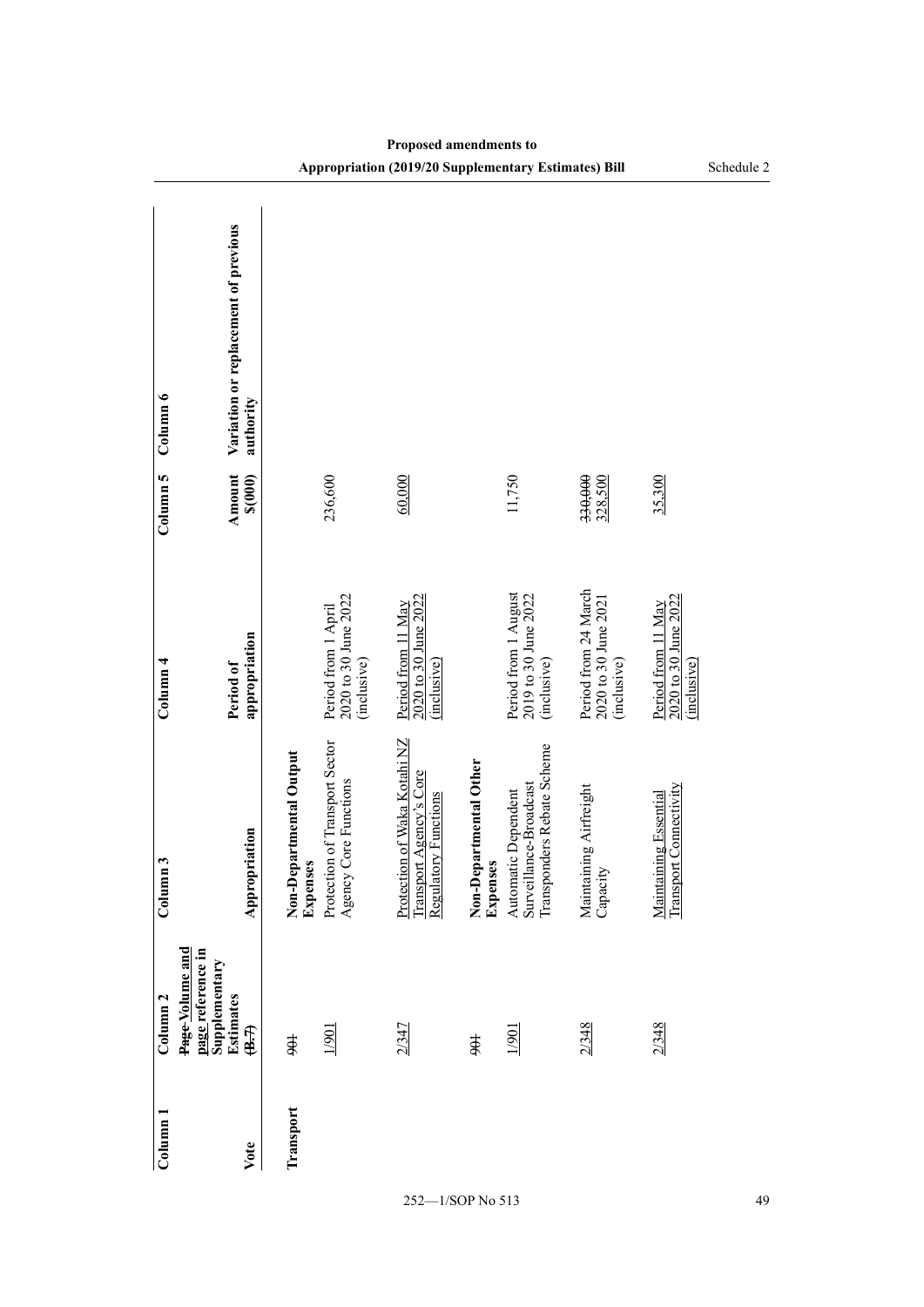|                     | Schedule 2                                                                            |                                                             |                                         |                                                           | <b>Appropriation (2019/20 Supplementary Estimates) Bill</b>                                                              |                                                           |                                                             |                                                            |
|---------------------|---------------------------------------------------------------------------------------|-------------------------------------------------------------|-----------------------------------------|-----------------------------------------------------------|--------------------------------------------------------------------------------------------------------------------------|-----------------------------------------------------------|-------------------------------------------------------------|------------------------------------------------------------|
| Column 6            | Variation or replacement of previous<br>authority                                     |                                                             |                                         |                                                           | section 7 of the Appropriation (2018/19<br>In addition to the authority provided by<br>Supplementary Estimates) Act 2019 |                                                           |                                                             |                                                            |
| Column 5            | Amount<br>\$(000)                                                                     | 74,000                                                      |                                         | 425,000                                                   | 7,420                                                                                                                    | 15,000                                                    | 45,000                                                      | 35,500                                                     |
| Column <sub>4</sub> | appropriation<br>Period of                                                            | 2020 to 30 June 2021<br>Period from 24 April<br>(inclusive) |                                         | 2020 to 30 June 2022<br>Period from 11 May<br>(inclusive) | from 1 July 2018 to<br>Balance of period<br>30 June 2023<br>(inclusive)                                                  | 2020 to 30 June 2022<br>Period from 11 May<br>(inclusive) | 2020 to 30 June 2024<br>Period from 1 April<br>(inclusive)  | 2020 to 30 June 2024<br>Period from 1 March<br>(inclusive) |
| Column <sub>3</sub> | Appropriation                                                                         | levies on behalf of airlines<br>Meeting fees, charges and   | Non-Departmental Capital<br>Expenditure | -NLTF<br><b>Borrowing Facility</b><br>$COVID-19$          | Joint Venture Airports -<br>Crown Contribution                                                                           | Loans to Essential Transport<br>Operators                 | Rail - New Zealand Railways<br>Corporation Equity Injection | Waka Kotahi NZ Transport<br>Agency Regulatory Loans        |
| Column <sub>2</sub> | Page-Volume and<br>page reference in<br>Supplementary<br><b>Estimates</b><br>$\oplus$ | 2/348                                                       | 392                                     | 2/348                                                     | 1/902                                                                                                                    | 2/349                                                     | 1/902                                                       | 1/902                                                      |
| Column 1            | Vote                                                                                  |                                                             |                                         |                                                           |                                                                                                                          |                                                           |                                                             |                                                            |

L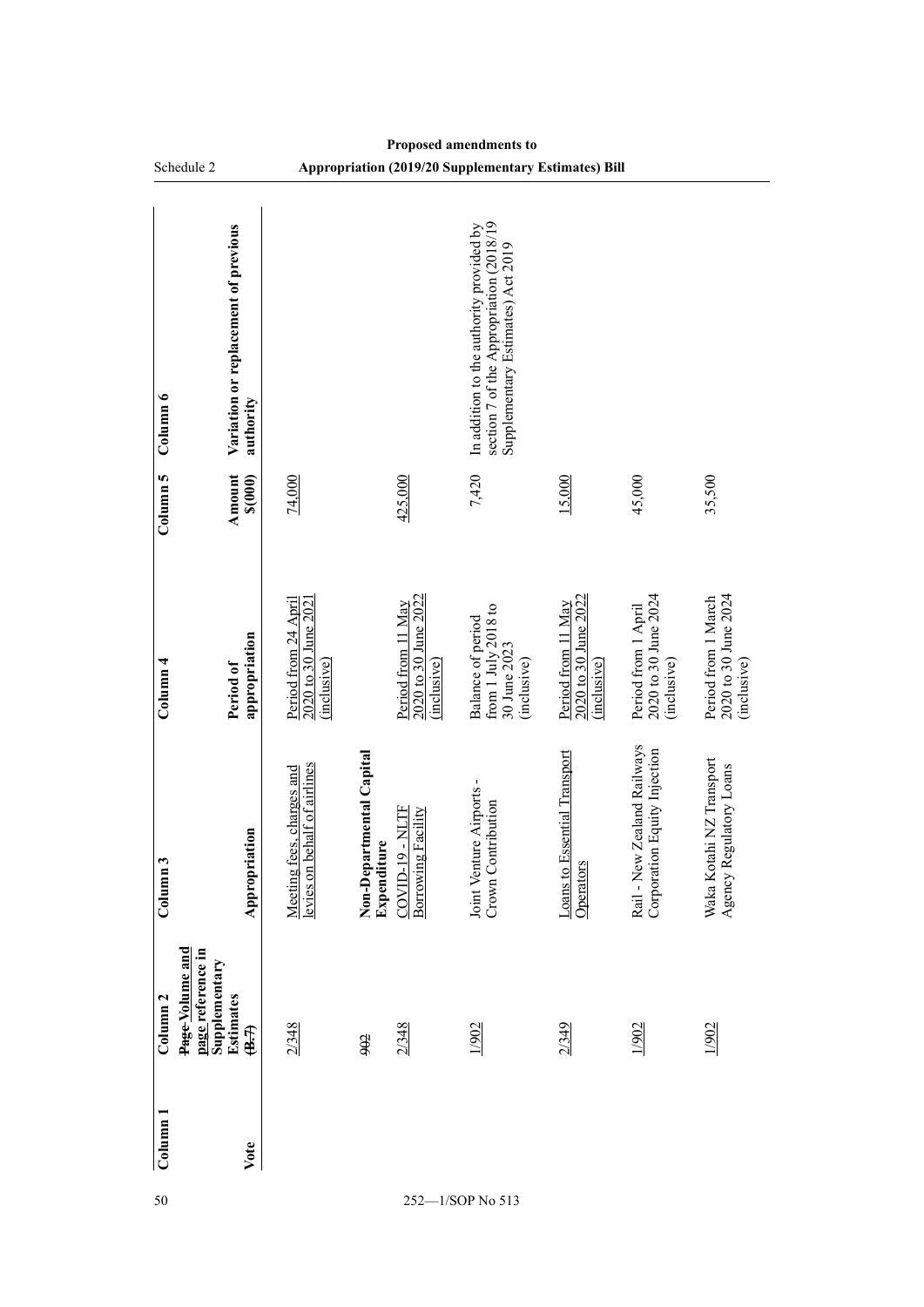| $\text{I}$ olumn      | Column <sub>2</sub>                                                       | م<br>m<br>Colum                                          | $\operatorname{Column} 4$                                  | Column 5 $\degree$ Column 6 |                                                                                                                                                                             |
|-----------------------|---------------------------------------------------------------------------|----------------------------------------------------------|------------------------------------------------------------|-----------------------------|-----------------------------------------------------------------------------------------------------------------------------------------------------------------------------|
| Vote                  | Page-Volume and<br>page reference in<br>Supplementary<br>Estimates<br>4.4 | Appropriation                                            | appropriation<br>Period of                                 | Amount<br>\$(000)           | Variation or replacement of previous<br>authority                                                                                                                           |
| legotiations<br>reaty | 99                                                                        | Non-Departmental Other<br>Expenses                       |                                                            |                             |                                                                                                                                                                             |
|                       | 1/939                                                                     | Historical Treaty of Waitangi<br>Settlements 2020 - 2024 | 2020 to 30 June 2024<br>Period from 30 June<br>(inclusive) | 1,400,000                   | In replacement of the authority provided<br>(2018/19 Supplementary Estimates) Act<br>2019, as revoked by section $7(15)$ of<br>by section 7 of the Appropriation<br>his Act |
|                       |                                                                           |                                                          |                                                            |                             |                                                                                                                                                                             |